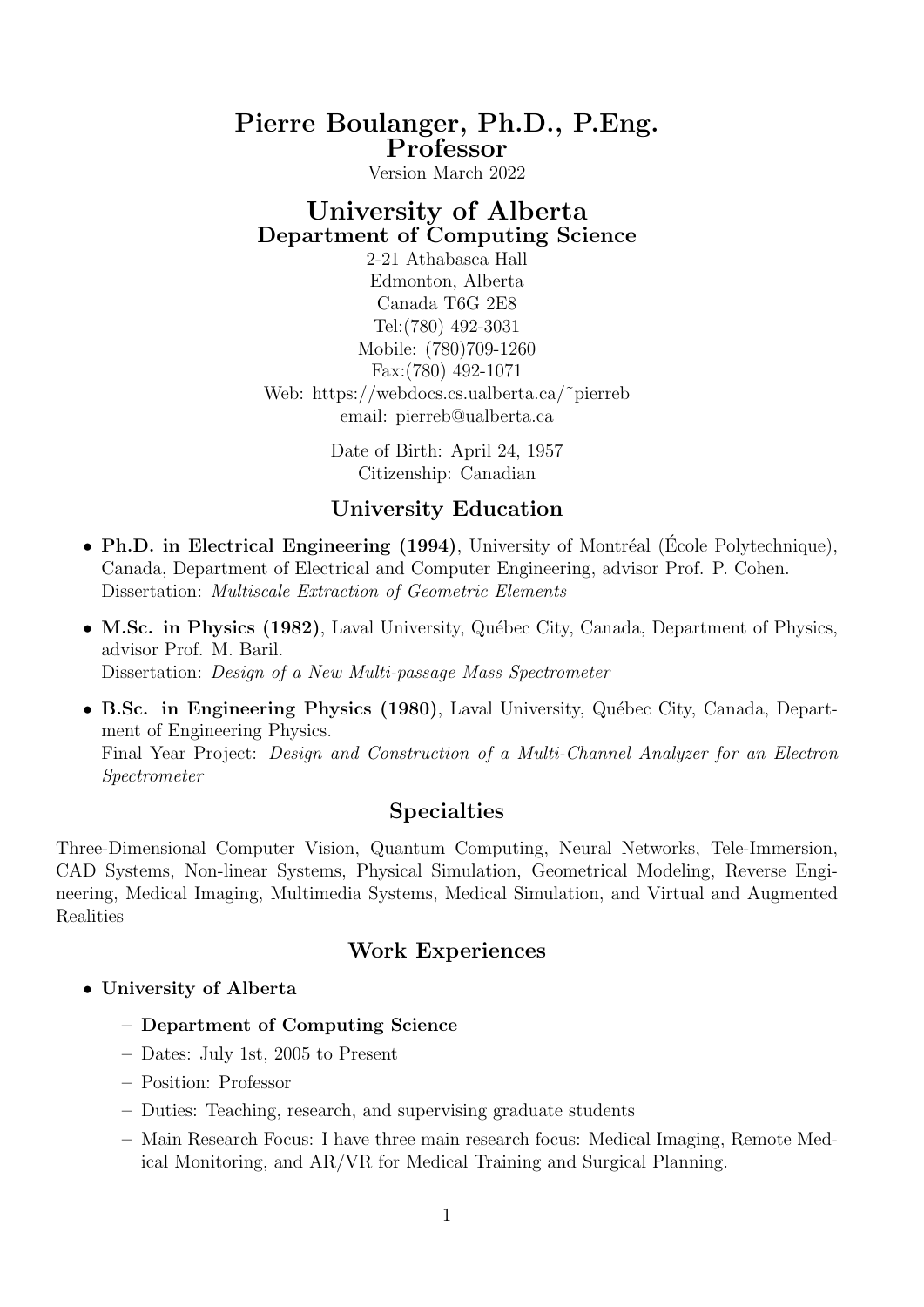#### – Department of Computing Science

- Dates: July 1st, 2001 to 2004
- Position: Associate Professor
- Duties: Teaching, research, and supervising graduate students

### – Department of Diagnostic Imaging and Radiology

- Dates: July 1st, 2008 to present
- Position: Adjunct Professor
- Duties: To do research and supervise graduate students in collaboration with members of the Radiology Department.
- Main Research Focus: Multi-view Ultrasound, Modality Fusion to Create Pre-operative Models, and Microwave Tomography for Breast Cancer Detection.

#### • CISCO Systems Chair in Health Care

- Dates: August 1st, 2013 to March 1st, 2022
- Position: Chair Holder
- Duties: In 2013, I was awarded the CISCO chair in health care solutions, a 10 years investment by CISCO systems in the development of new IT technologies for health care in Canada. The chair objectives are to enhance wellness, health care, and the clinical sciences through the use of state-of-the-art information technologies, to emphasis on transformative changes and new directions that information technology can bring to the health care system from an end-to-end perspective, and to focus on effective technology transfer aiming at further strengthening the use of information technology in health care today. I am responsible for setting the scientific objectives of the chair and managing its activities.

#### • Naiad Lab Inc.

- Dates: April 2, 2020 to Present
- Position: Chief Technology Officer (CTO)
- Duties: Naiad Lab Inc. is a reboot of MedROAD Inc. and was incorporated in April 2, 2020 in Edmonton Alberta. My role in Naiad Lab., as the CTO, is to supervise the R&D activities and getting funding for the company.
- Website: http://naiadlab.com

### • MedROAD Inc.

- Dates: June 15th, 2015 to April 2, 2020
- Position: President and Scientific Director
- Duties: MedROAD Inc. was started at the AMMI Laboratory as a CISCO chair conduit to commercialize telehealth technologies. MedROAD Inc. was incorporated in June 2015 in Edmonton Alberta. My role in MedROAD, as the CEO and CTO, is to explore strategic directions for our two flagship products MedBIKE and MedROAD Virtual Clinic. I am also responsible for supervising the R&D activities and getting funding for the company.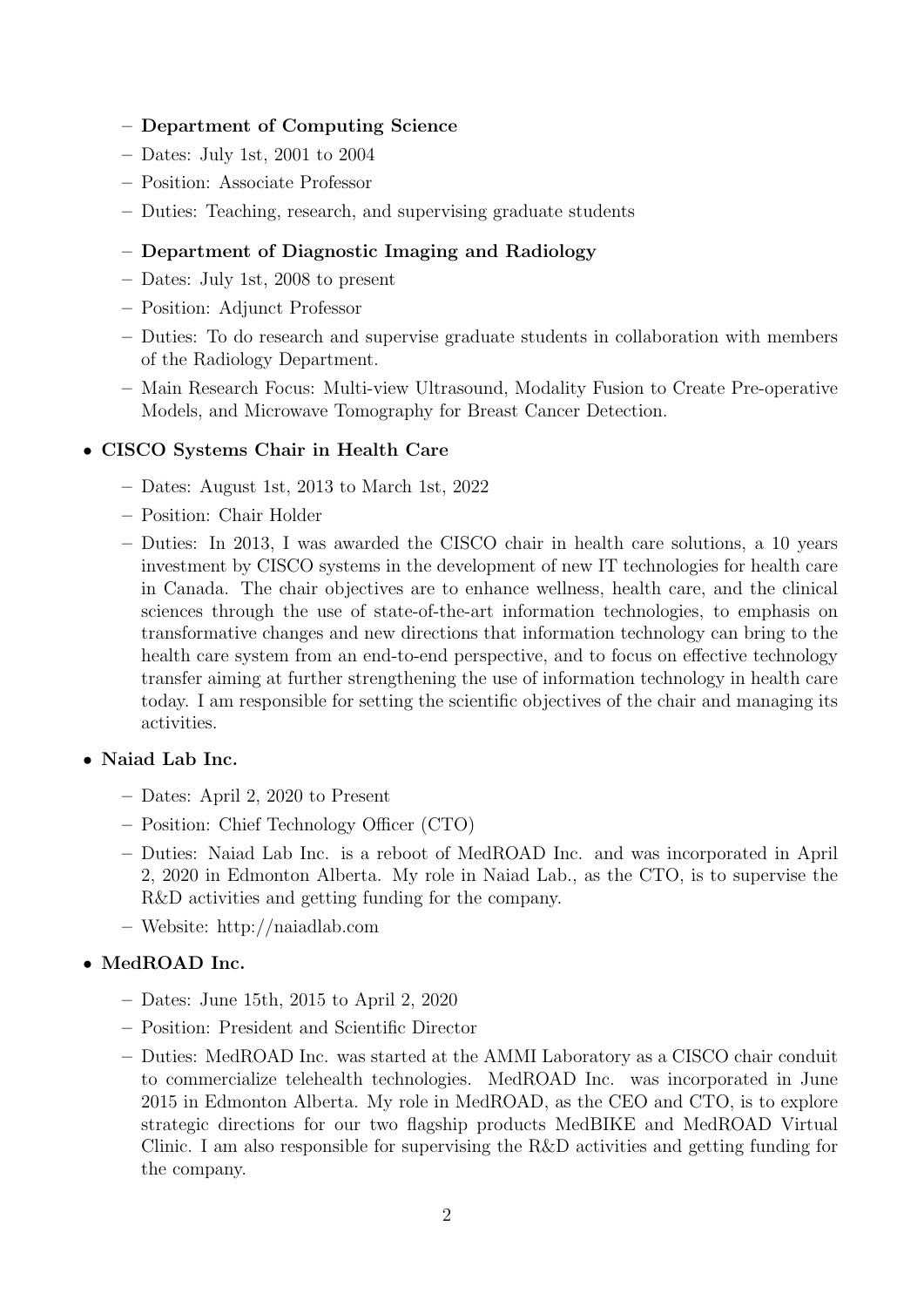– Website: http://medroad.ca

### • SERVIER Virtual Cardiac Center

- Dates: July 1st, 2008 to Present
- Position: Scientific Director
- Duties: The objective of the SERVIER Virtual Cardiac Centre (SVCC) is to develop advanced technologies within the Alberta health care system for the visualization and processing of 3-D and 4-D multi-modal imaging data for applications in diagnostics and surgical planning. My role as the scientific director is to set research objectives for the center and to develop the infrastructure necessary to reach those objectives. I also supervise medical and CS students working in the lab.
- Website: http://spaces.facsci.ualberta.ca/svcc/

### • Advanced Human Computer Interface (AHCI) Laboratory

- Dates: July 1st, 2002 to present
- Position: Director
- Duties: The AHCI laboratory research activity centers on the development of new manmachine interfaces that allow computer systems to enhance human abilities by adapting to their needs, our primary focus is on medical applications. As the director, I am responsible for the general administration of the laboratory, funding, and to establish strategic research directions. The laboratory consists of 15 graduate students and have over \$1.5M of state-of-the-art multimedia equipment.
- Website: http://spaces.facsci.ualberta.ca/ahci/

### • Proteus Consulting Inc.

- Dates: July 1st, 2001 to January 1, 2020
- Position: President
- Duties: I was the president of PROTEUS Consulting Inc., an Alberta-based consulting firm specializing in Virtual Reality Applications. The main goal of this company was to offer consulting services in all aspects of VR and AR technologies, including training.

### • TRlabs

### – Free-viewpoint TV (FTV) project

- Dates: October 2011 to 2014
- Position: Principle investigator
- Duties: The objective of this project was to develop in collaboration with TRLabs, Telus, HP, and ISB a first prototype of a FTV using IPTV technology. My role was to do research, coordinate activities, and establish strategic research directions.
- Pan Western Initiative in New Media
- Dates: November 2003 to November 2006
- Position: Adjunct scientist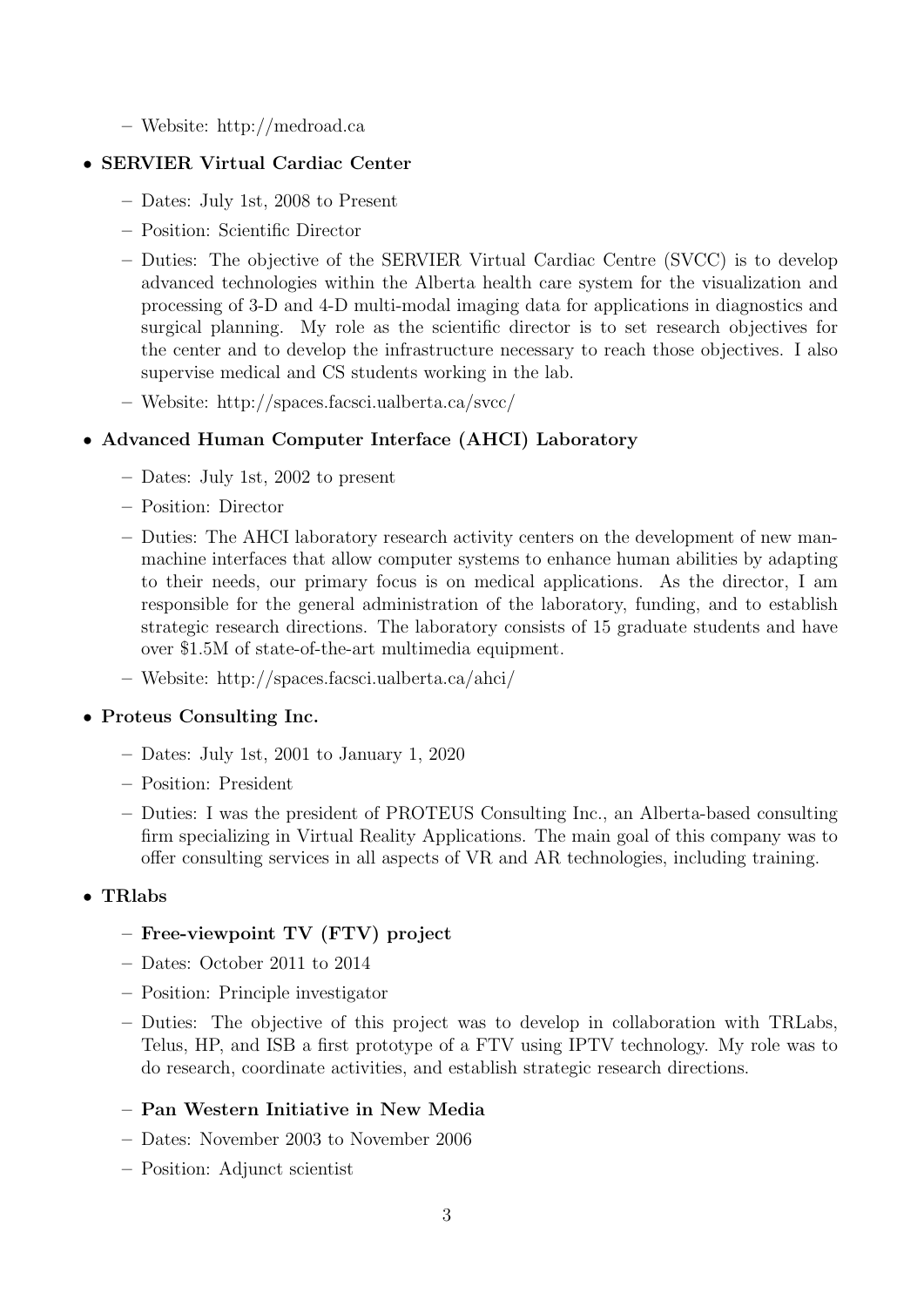– Duties: To do research in New Media with partners of the TRLabs network. To help TRLabs define and create a \$64 M Pan Western Initiative in New Media that included UofA, UofC, SFU, Banff Centre, TRLabs network, and Red River College.

### • Digital Light and Sound (DLS)

- Dates: May 2001 to September 2003
- Position: Director of Research
- Duties: To direct the development of the next generation of DLS products and to be DLS main R&D representative.

#### • National Research Council of Canada

- Dates: March 1984 to July 1st, 2001
- Position: Senior Research Officer
- Duties: Perform advanced research in nonlinear computer vision, geometrical modeling, virtualized reality systems; working primarily on real-time sensor fusion for the creation of dynamic virtualized reality model. My tasks included project coordination, scientific investigation, laboratory supervision, technology transfer to companies, and publication. I was also the principal investigator at the NRC virtualized reality laboratory.

#### • Bausch and Lomb Ltd., Ottawa

- Dates: March 1982 to March 1984
- Position: Research Engineer
- Duties: Design and implementation of a new conical scanning electron lens for wafer inspection.

### • Miscellaneous

- General Chair of the 2017 AI/GI/CRV conferences
- Principle Investigator of the Sensory Motor Adaptive Rehabilitation Technology (SMART) Network (2017-present)
- Chair of the CAC 2015 Conference Workshop: 3D Scanning for Conservators
- Organizer of the symposium on Nonlinear Material Characterization using Inverse Simulation Methods at the 2013 Conference on Nonlinear Solid Mechanics
- Honorific Professor at the National University of Colombia (2011-present)
- Member of the CIHR College of Reviewers (2016-present)
- Member of the Killam Prize selection committee 2010-2013
- Conference Chair of Smart Graphics 2010
- Track Chair of International Conference on Pattern Recognition 2010
- Track Chair of International Conference on Pattern Recognition 2008
- Organizer of the First International Conference on Virtual Rehabilitation: Visioning the Art of the Possible, Edmonton, Alberta, Canada, May 27th, 2005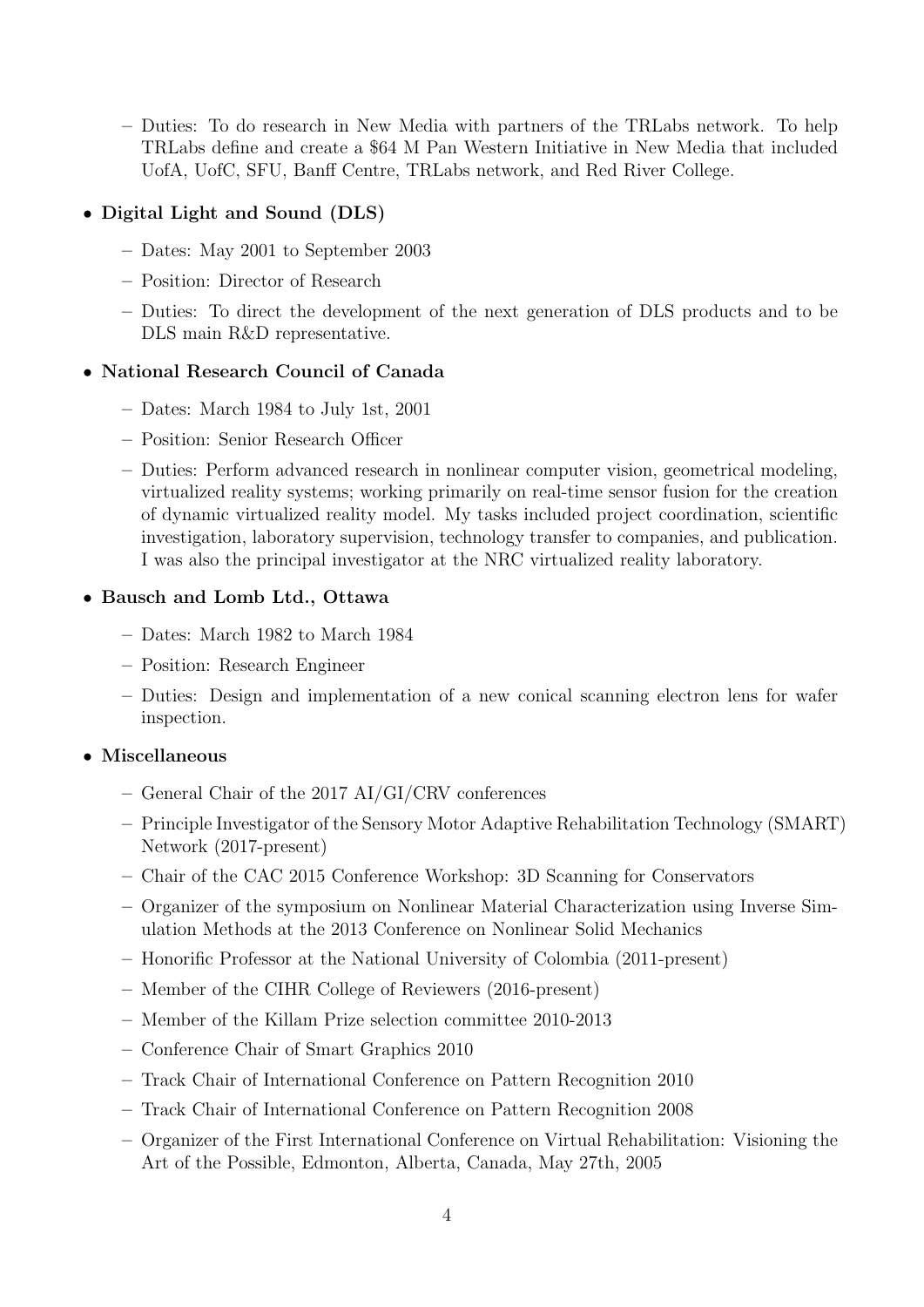- Member of the European Network of Excellence on Virtual and Augmented Reality, September 2003 to 2006
- Academic member of Vancouver New Media Institute (NewMic), December 2002 to 2003
- Adjunct scientist/artist at the Banff Centre New Media Institute, April 2003 to 2006
- Chairman and founder of the Canadian Working Group on Virtualized Reality, April 1998 to 2004
- Adjunct professor at Laval University Department of Electrical Engineering (2003-2008)
- $-$  Adjunct professor at the Department of Industrial Automation at École des technologies supérieurs in Montréal (2000-2004)
- Adjunct professor at the Department of Electrical Engineering at the University of Ottawa, Ottawa (2001-2005)
- Program chair and local arrangements chair of the International Conference on 3–D Imaging and Modelling held at the Banff Centre in October 2003
- Member of scientific advisory board of the Banff Centre New Media Institute, April 2004 to 2007
- Chairman of the NSERC scholarship selection Committee in Engineering 2002
- Program chair of the International Conference on 3–D Imaging and Modelling held in Ottawa in May 1999
- Chairman of the SPIE Conference on Rapid Product Development Technologies, 1997
- IMS International Technical Coordinator, 1994-1997
- Visiting scientist at the Electro-Technical Laboratory (ETL) in Tsukuba,Japan for six months, 1991
- Program Chair for 1989 Vision Interface Conference in London, Ontario

#### Awards and Grants

- Heart and Stroke Foundation: MedBIKE project July 2021–\$300K for two years
- Alberta Innovates AICE Concepts: Advancing Cardiac Disease Diagnosis with Robotic Multiview Echocardiography Fusion and Machine Learning – April 2021-24 – \$600K for three years
- CAMIS RAH Foundation MIS Research Fund February 2017 \$22K for one year
- CIHR/NSERC Collaborative Health Research Program April 2016 –\$480K for three years
- Ward of the  $21^{st}$  Century Award for the Best Business Idea: MedROAD Inc. June 2015
- CIHR eHIPP April  $2015 $1.5M$  for four years
- NSERC Engage September 2014 \$25K
- CAMIS RAH Foundation MIS Research Fund October 2014 \$48K for two years
- CISCO Chair in health care Solutions July 1 2013 \$200K/year for 10 years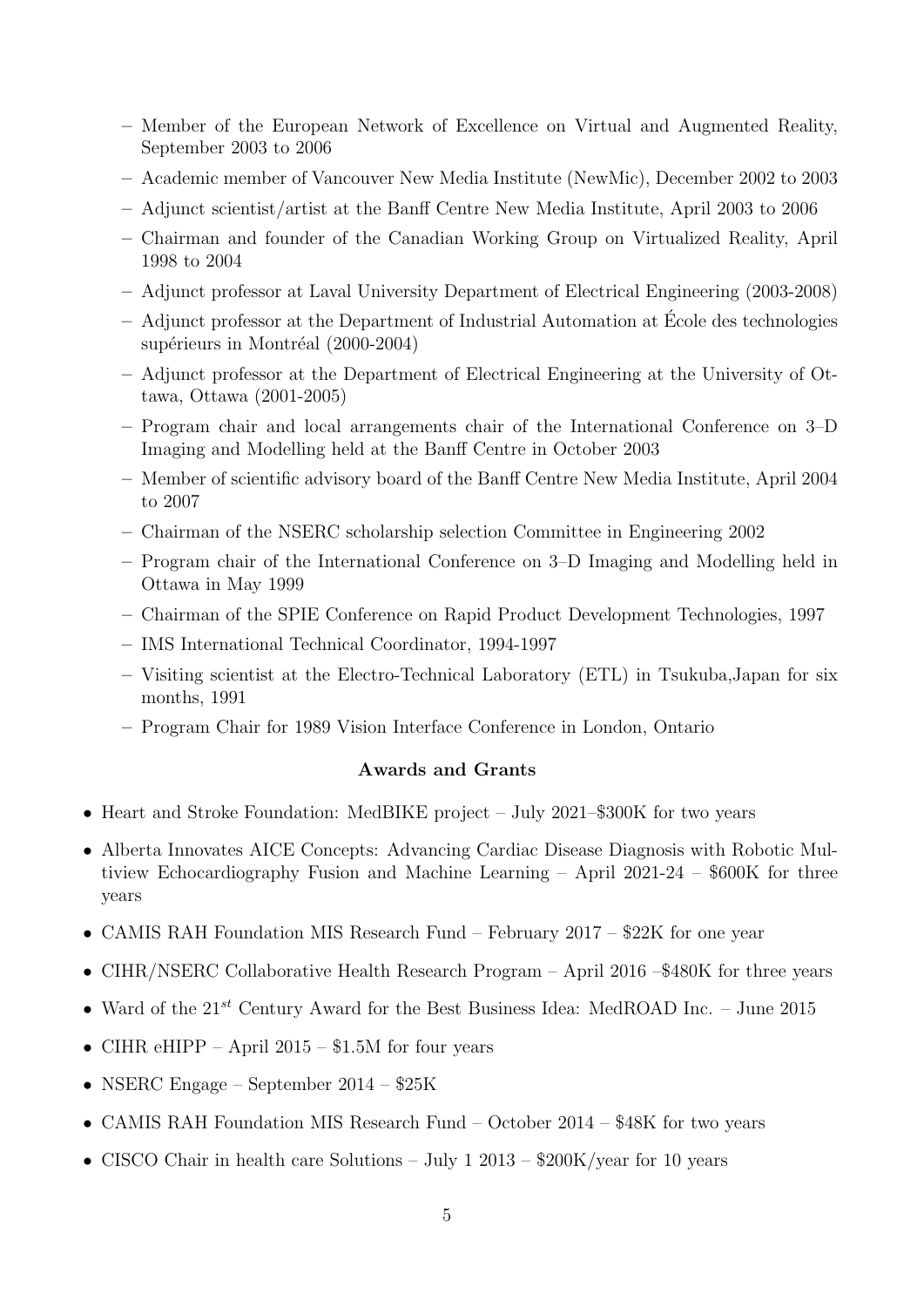- SERVIER Canada to create the SERVIER Virtual Cardiac Centre April 1 2013 \$1.5M for 5 years
- Honorific professor National University of Colombia, August 2012
- Final nominee for the 2010 ASTech award for technical achievement
- Federal Partners in Technology Transfer Award 2009
- Department of Computing Science Research Award 2009
- Visiting Professor Award at INSA of Lyon, Summer 2009 3500 Euro/month
- iCORE Industrial Chair on Virtual Collaborative Environments, 2005-2010 \$150K/year
- Government of Alberta IST Program, 2006-2007 \$155K/year
- Hewlett Packard Industry/University Collaboration Program, 2006-2007 \$65K
- Precarn Advanced Industrial Program, 2006-2007 \$144K
- Edmonton Diagnostic Imaging Clinic contribution to AMMI laboratory, 2006 \$37K
- Canarie HAVE project,  $2005-2006 $75K/year$
- Canarie MediaLightPath project, 2005-2006 \$78K/year
- ASRA Award,  $2004-2006 $20K/year$
- Grant for a co-production with an artist Chris Cran at the Banff Centre Institute for New Media, Summer 2003 – \$5K.
- Heritage Canada Grant WEB 3-D network (in collaboration with Netera) 2002-2003 \$242K
- Western Economic Diversification Program, Project: High Performance Access to Grid Computing (in collaboration with BigBangWidth Inc.) 2004 –\$895K
- NSERC Equipment Grant 2019 \$120K
- NSERC Equipment Grant 2017 \$115K
- NSERC Equipment Grant 2015 \$40K
- NSERC Equipment Grant 2012 \$64K
- NSERC Equipment Grant 2011 \$85K
- NSERC Equipment Grant 2009 \$95K
- NSERC Equipment Grant 2005 \$139K
- NSERC Discovery Grant 2018–2023–\$28K/year
- NSERC Discovery Grant 2013–2018–\$25K/year
- NSERC Discovery Grant 2006-2012– \$27K/year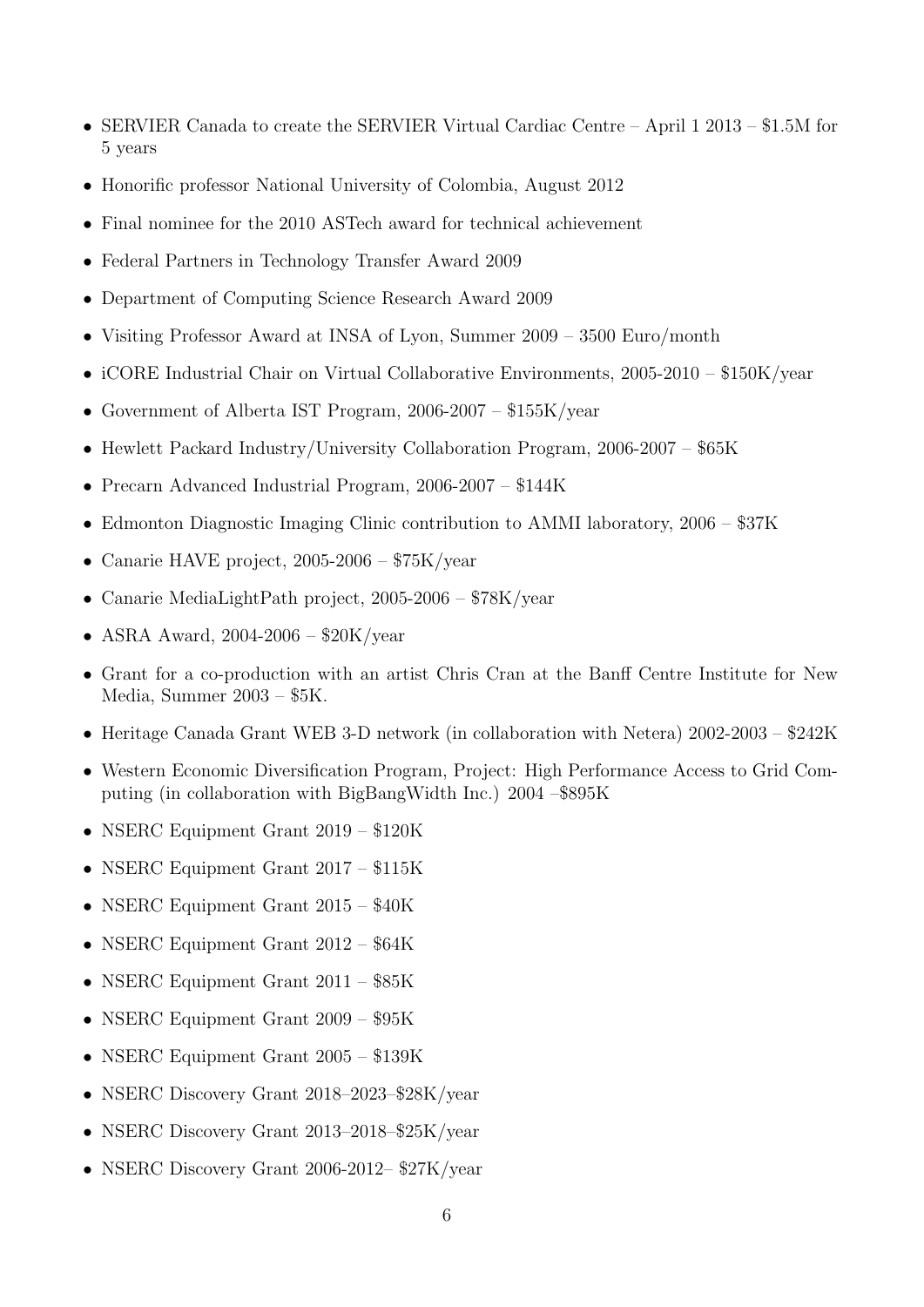- NSERC Discovery Grant 2001-2005 \$25K/year
- CFI New Opportunity Grant 2002 \$895K
- CFI Westgrid II Project (Principle Investigator) 2008 \$100K
- CFI CyberCell Project (Contributing Researcher)2006 \$50K
- Canarie Inc. Project RACOL (Contributing Researcher) \$10K
- Ten U.S. Patents awarded between 1990 to 2022
- Royalties for Inspection software package developed during my work at NRC \$20K/year for 15 years
- AIST (Japan) Doctoral Fellowship, 1991 \$50K

# Teaching Experiences

- At the University of Alberta, I have been teaching the following courses:
	- Undergrad Courses
		- ∗ CMPUT114 Introduction to Computer Science using Java (2001-2003)
		- ∗ CMPUT115 Programming with Data Structures using Java (2001-2003)
		- ∗ CMPUT411 Introduction to Computer Graphics (2003-2005)
		- ∗ CMPUT414 Introduction to Multi-Media (2009-2010)
		- ∗ CMPUT300 Computers and Society (2012)
		- ∗ CMPUT475 Computational Displays (2015)
		- ∗ CMPUT302 Introduction to Human Computer Interaction (2012-2016)
		- ∗ CMPUT382 Introduction to GPU Programming (2016-present)

– Graduate Courses

- ∗ CMPUT612 Introduction to Virtual and Augmented Reality (2006-2008)
- ∗ CMPUT610 Point Based Graphics (2012)
- ∗ CMPUT613 Sensor Based Geometric Modeling for Medical and Virtual Reality (2013-2018)
- ∗ CMPUT615 Advanced Visualization of Medical Data (2013)
- ∗ CMPUT605 Real-time Signal Processing Using GPU (2015)
- ∗ CMPUT615 Introduction to General Purpose Computation on GPU (2015-2016)
- ∗ CMPUT615 Introduction to Haptics (2012 and 2017)
- ∗ CMPUT675 Advanced Signal Processing for Computer Scientists (2012-2018)
- ∗ CMPUT605 Advanced Haptic Systems (2019)
- ∗ CMPUT619 Fundamental of Medical Imaging (2013-present)
- ∗ CMPUT605 Deep Learning for Medical Image Analysis (2018-present)
- ∗ MM806 Introduction to Virtual Reality and Tele-presence (2016-present)
- ∗ CMPUT604 Quantum Computing for Computer Scientists (2018-present)
- My average teaching evaluation score is 4.2/5 over all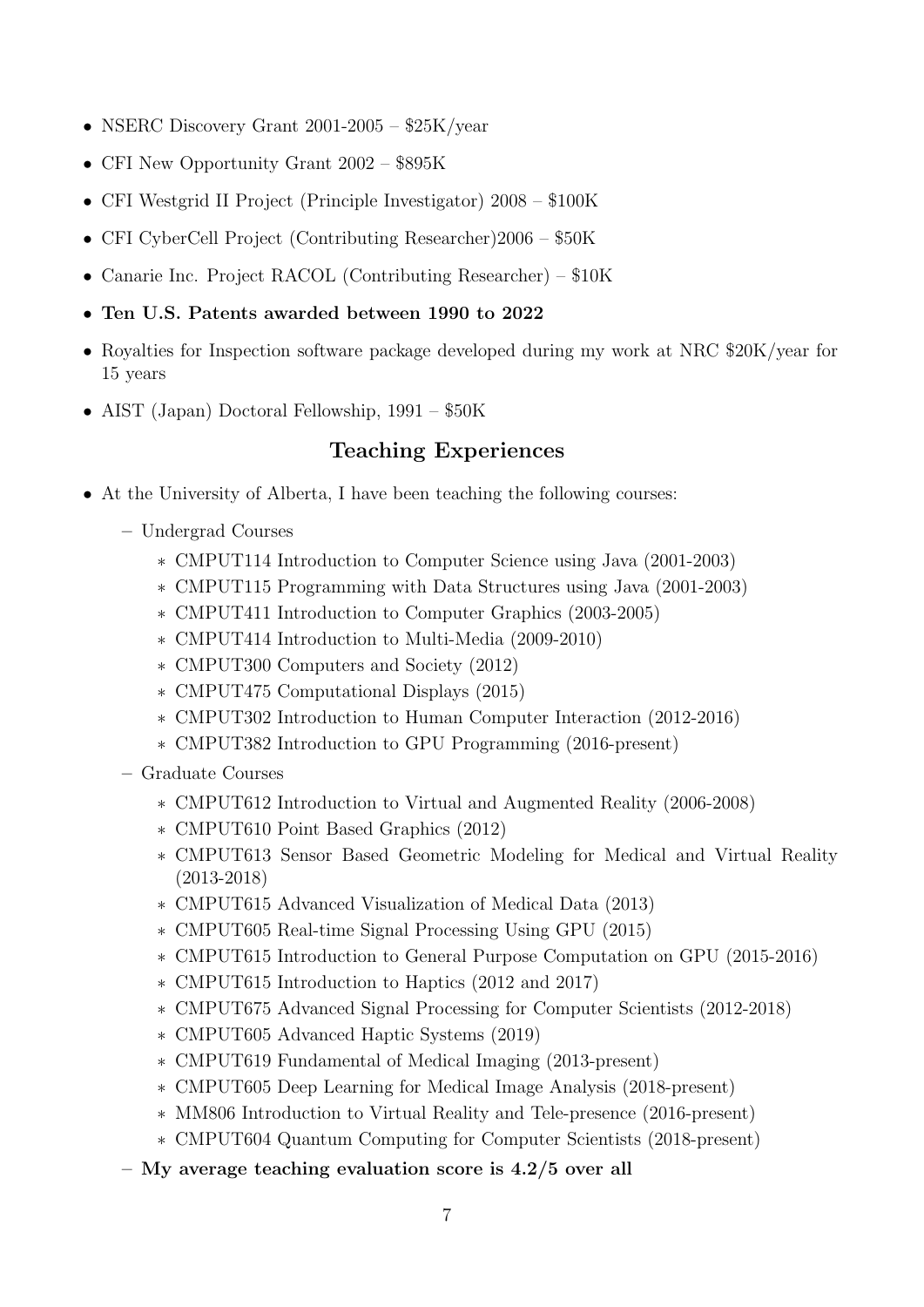- Extra Teaching
	- ∗ Gave a two days Workshop on 3D Scanning for Conservators, May 2015
	- ∗ Gave a two week summer course on patient specific modeling, April 2013
	- ∗ Gave a one week summer course on sensor-based modeling at the National University of Colombia in Bogota, Colombia, July 2011
	- ∗ Course on medical imaging: 3-D Modeling for Medical Applications Digital Design in Facial Prosthetics organized by iRSM, April 2010, May 2011 and 2012
	- ∗ Gave a three month course on sensor-based geometric modeling at Los Andes University in Bogota, Colombia, Autumn 2008
	- ∗ Gave a one week course on computer graphics at Technologico de Monterey in Guadalajara, Mexico, Summer 2006
	- ∗ Gave a one month course on 3-D Imaging and Modeling at EAFIT University in Medellin Colombia, Winter 2006
	- ∗ Gave a two week course on Virtual Reality at the National University of Colombia at Manizales, Summer 2003
	- ∗ Gave a series of six lectures on Virtual Reality for the Arts at the University of Ottawa Department of Fine Arts, Winter 2002
	- ∗ Gave a day tutorial on VR at the Banff Interactive Screen Workshop, July 2002
	- ∗ Gave and created a course on Virtual Reality at the University of Quebec in Hull, winters of 1999 and 2000
	- ∗ Gave two tutorials on "Coherent Framework for Processing Geometric Signals" at the 1997, 1999, 2001, and 2003 International Conferences on Recent Advances in 3-D Digital Imaging and Modeling, Ottawa, Canada
	- ∗ Gave three hours courses on 3-D computer graphics and virtual reality systems at Carleton University in 1996
	- ∗ Gave a series of graduate courses in 1990, 1991, and 1992 at Ecole Polytechnique on ´ 3-D computer vision and image processing.
	- ∗ Teaching assistant at Laval University department of Physics (Continuous Mechanics and Ion Optics), 1981

# Publications

Have produced more than 371 scientific papers (February 2022) in the field of computer vision, image processing, medical imaging, virtualized reality, and rapid product development. I also have ten US Patents. A recent publication list can be found at the Research Gate website: https://www.researchgate.net/profile/Pierre\_Boulanger/ (some of the publications may be missing).

# Recent Invited Talks (Partial List)

- Invited Talk to AlbertaAI MedROAD a Next-Generation e-Health System for COVID-19, Edmonton, Canada, June 2020
- Invited Talk to PROBUS Club Modernizing Canadas Healthcare System Using AI and Mixed Reality, Edmonton, Canada, June 2019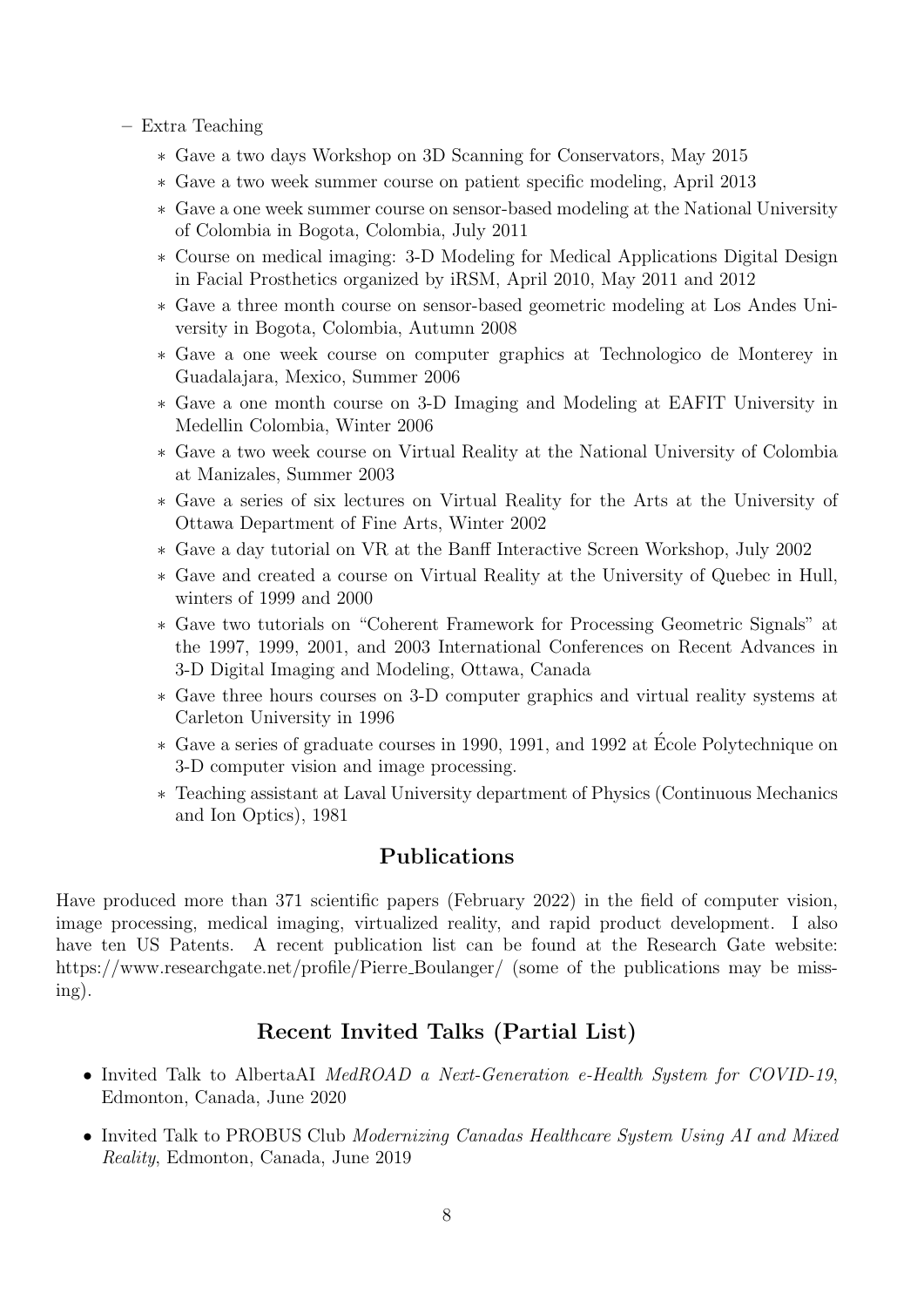- Invited Talk to Faculty of Science BC Alumni association of Vancouver and Victoria Artificial Intelligence and AR/VR for Healthcare, Vancouver and Victoria, Canada, May 2019
- Invited Talk to Smart Network seminars Application of VR and AR in Surgical Training and Planning, Edmonton, Canada, February 2019
- Invited talk to VR/AR After Dark Application of VR and AR in Surgical Training and Planning, December 2018
- Invited talk at the VR/AR association of Alberta VR and GPU for Big Data Analytics in Medicine, April 2018
- Invited Talk to Athabasca University Symposium on VR/AR Applications Application of VR and AR in Surgical Training and Planning, Edmonton, Canada, December 2017
- Invited talk at the Computer Research Institute of Montreal (CRIM) rom Medical Imaging to Patient Specific Modeling, Montreal, Canada, May 2017
- Gave Key Note Lecture at the Grand Rounds seminar organized by the Faculty of Medicine From Medical Imaging to Patient Specific Modeling for Surgical Planning and Image Guided Surgery, Edmonton, Canada, February 2017
- Gave a talk at the GPU Technology Conference Real-time Free Viewpoint TV System Based on a New Panorama Stitching Framework, San Jose, USA, April 2016
- Gave an invited talk to 12th Annual Summit on Mobile Healthcare The MedROAD System, Toronto, Canada, March 2016
- Gave an invited talk at the symposium exhibiting sound' at the Faculty of Music Sonification in Science, Edmonton, Canada, October 2015
- Gave an invited talk to VR Nights Virtual and Augmented Reality: In Pursuit of an Elusive Dream, Edmonton, Canada, September 2015
- Gave an invited talk at the CAC Conference Workshop: 3D Scanning for Conservators 2015 Digitizing Columbia National Museum Treasures, Edmonton, Canada, 2015
- Invited talk at the World Congress in Computational Mechanics Recent Development in Closed-loop Visual Simulations, Barcelona, Spain, July 2014
- Seminar at GPU Technology Conference A GPU-based Free-viewpoint Video System for Surgical Training, San Jose California, March 2014
- Keynote speech at Surfnet Surface Technologies Past, Present, and Future, Calgary, Alberta, June 2013
- Invited talk at CHI The Theatre of the Twenty-first Century May Well be Virtual and Online, Paris, France, May 2013
- Seminar at GRAND NCE The Theatre of the Twenty-first Century May Well be Virtual and Online, Edmonton, Alberta, April 2013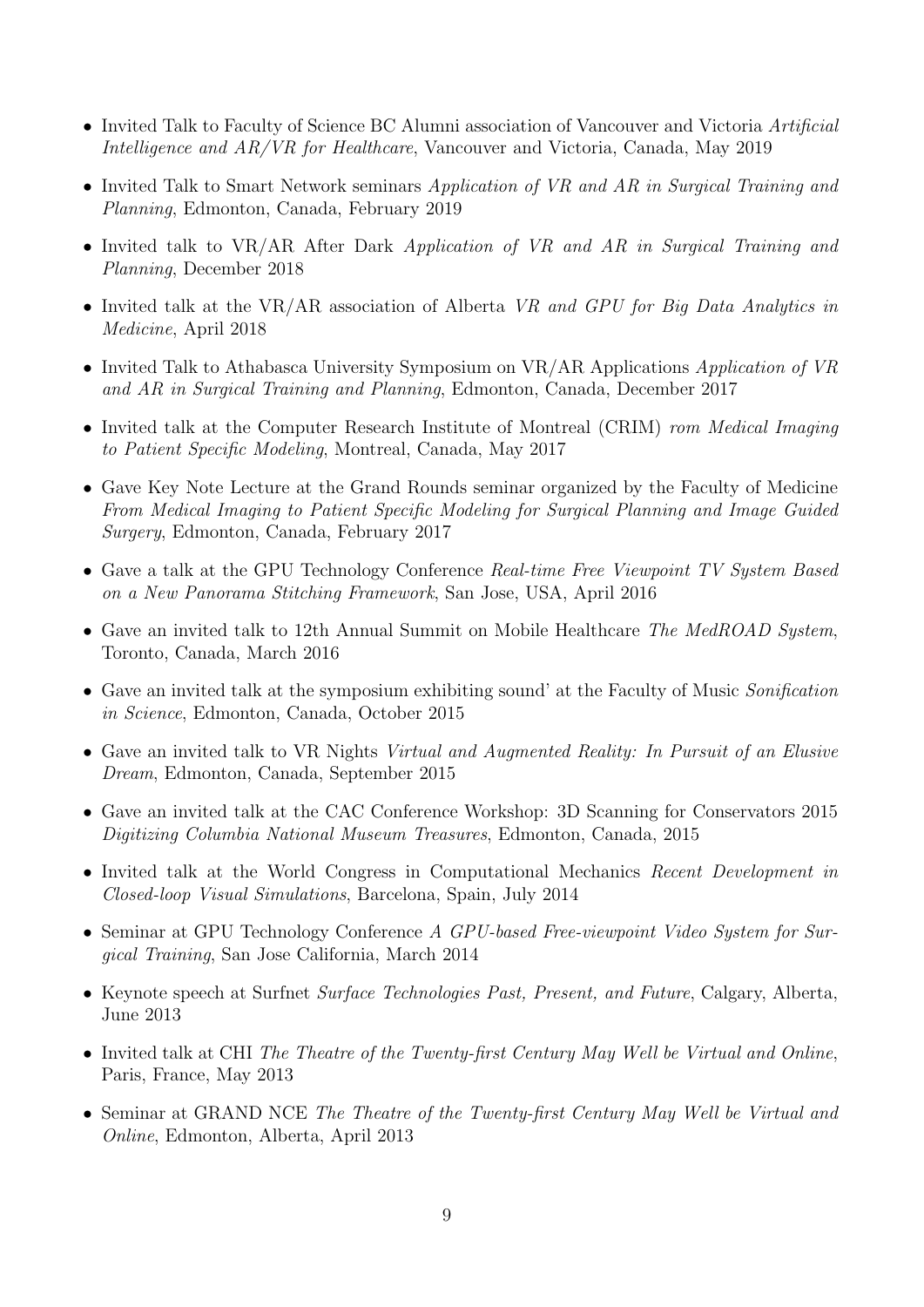- Seminar at Telus Is Multi-view Video the Future of IPTV?, Edmonton, Alberta, September 2012
- Seminar at HP Research Free-viewpoint Video for Surgical Training?, Palo Alto, USA, September 2012
- Seminar at Cross Cancer Institute, From Video Games to Virtual Medicine: the Amazing Development of the GPU, Edmonton, Alberta, May 2012
- Seminar at University of Calgary Collaborative Virtual Environment for Computational Sciences, Calgary, Alberta, April, 2012
- Seminar at TRLabs Is Multi-view Video the Future of Television?, Edmonton, Alberta, April 2012.
- Invited Talk GRAND NCE Workshop, Avatars and the Future of Online Virtual Theatre, Edmonton, Alberta, March 2012
- Digital Humanities Seminar Digitizing and Delivering Cultural Heritage in 3-D , Edmonton, Alberta, March 2012
- Seminar at the Cook Group From Medical Imaging to Virtual Treatment Planning and Training, December 2011
- Seminar at Cross Cancer Institute GPU an Affordable HPC for Medical Physics, Edmonton, Alberta, October 2011
- Colloquium at Simon Fraser University From Medical Imaging to Virtual Treatment Planning and Training, Burnaby, BC, September 2011
- Guest Lecture at iRSM entitled From Medical Imaging to Surgical Planning and Training: A Complex Story, Misericordia Hospital, July 2011
- Invited Talk at TELUS Annual Conference Is Multi-view Video the Future of Television Over the Net?, June 2011
- Guest Lecture at INSA of Lyon Tissue Modeling from Sensors, France, December 2010
- Keynote speaker at Digitizing Days Workshop Digitizing the El-Dorado, University of Alberta, December 2010
- Invited speaker at Westgrid coast to cost seminar *Development of Closed-loop Simulation and* Visualization Interfaces Using GPU, November 2010
- Invited speaker at Westgrid coast to cost seminar *Multi-modal Exploration of Large Scientific* Data Using Virtual Reality, July 2010
- Invited speaker at the 1st North American Workshop on Advanced Digital Technology in Head and Neck Reconstruction, Vail, Colorado, February 2010
- Distinguish Guess Lecture at the Electronic Visualization Laboratory An Advanced Collaborative Infrastructure for Real-Time Computational Steering, University of Illinois, November 2008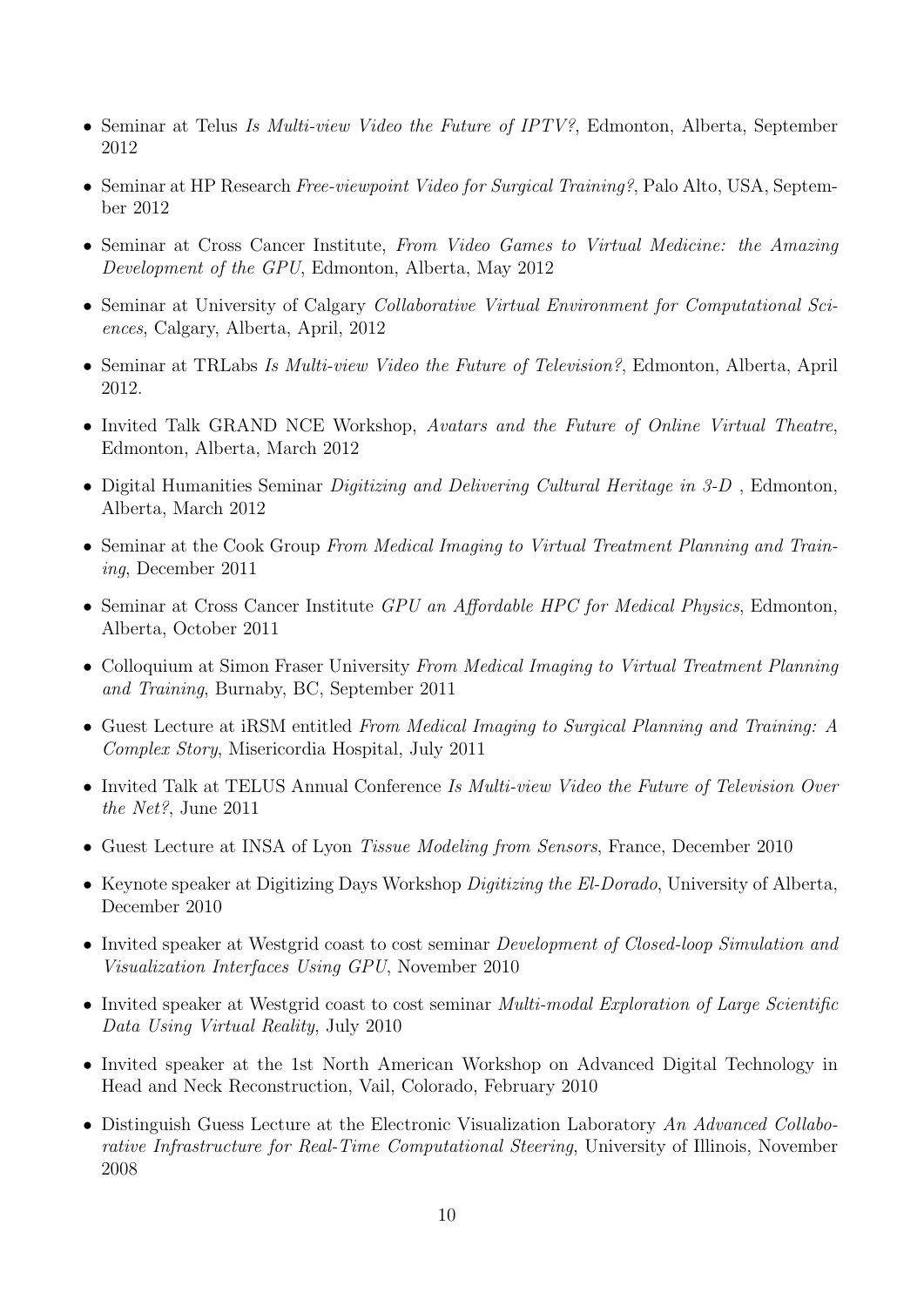- Invited speaker at the 3rd International Conference on Advanced Digital Technology in Head and Neck Reconstruction, Cardiff, England, July 2008
- Keynote speech at the AG retreat in Vancouver Computational Steering over AG, May 28th, 2008
- Keynote speech at the 2nd International Conference on Computer and the Art A critical review of Virtual Reality for the Art, Mexico City, April 2008
- Invited speaker at the First International Conference on Tele-Presence, San Diego, California, June 2007
- Invited talk Virtual Reality: A New Tool for Rehabilitation, Virtual Rehabilitation: Visioning the Art of the Possible, Edmonton, Alberta, May 27th, 2005
- Invited talk to Computational Biomolecular Design to the Virtual Exploration of the Genome Seminar A State-of-the-Art of the link between Visualization and Simulation for Bioinformatics, WestGrid Summit at the Banff Centre, April 19-20, 2005
- Invited talk Collaborative Virtual Manufacturing from the Ground Up, Fifth Annual Advanced Networks Conference in Vancouver, BC, April 26-27, 2005

# Professional Memberships

- AR/VR Association of Alberta
- Institute of Electrical and Electronic Engineers (IEEE): Computer Society
- Canadian Image Processing and Pattern Recognition Society
- Association for Computing Machinery (ACM)

# Reviewer for the Following Journals

- Editorial Board of the Journal Sensor
- Editorial Board of Cancer Imaging and Image-directed Interventions (specialty section of Frontiers in Oncology)
- Guest Editor for the review Sensor Special Issue "Novel Approaches to Preventive and Occupational Telemedicine Based on Sensor Fusion"
- Guest Editor for the review Sensor Special Issue on Extended Reality: Applications in Rehabilitation
- Journal of Computer Science and Informatics
- Frontiers ICT
- Transactions of the Society for Modeling and Simulation International (SMS)
- Intelligent Data Processing Journal (Elsevier Science)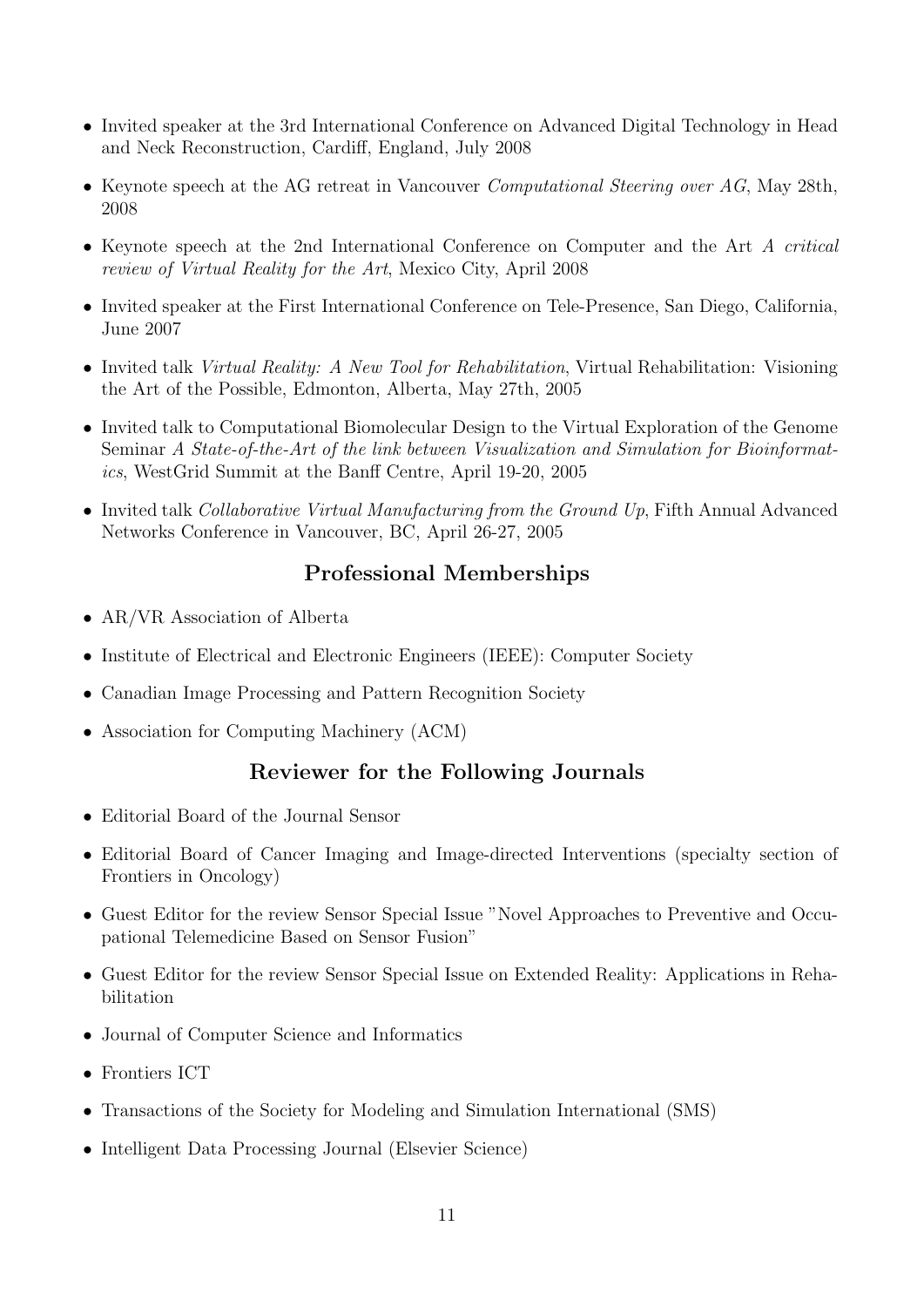- Transaction on Pattern Analysis and Machine Intelligence (IEEE)
- Computer Vision, Graphics, and Image Processing (Academic Press)
- Pattern Recognition Letters (Elsevier)
- Machine Vision and Application(springer)
- Computer Aided Design (Elsevier)
- The Visual Computer (Springer)
- Journal of Mechanical Engineering Science (Professional Engineering Publishing)
- Systems, Man, and Cybernetics Part C (IEEE)
- Colombian Dyna Journal (Pub. National University of Colombia)

# Reviewer for the Following Agencies

- Fonds pour la formation de Chercheurs et Aide à la Recherche (FCAR), Canada
- Canadian Fund for Innovation (CFI), Canada
- Canada Research Chair (CRC), Canada
- Natural Sciences and Engineering Research Council of Canada (NSERC), Canada
- Canadian Institutes of Health Research (CIHR), Canada
- Industrial Research Assistance Programs (IRAP), Canada
- MITACS, Canada
- National Science Foundation (NSF), USA
- Qatar National Research Fund, Qatar
- Agence Nationale de la Recherche (ANR), France

### Committees

- Member of the University of Alberta Ethics Board Committee (2021-present)
- President of the FQRS selection committee "Chaire de recherche double en intelligence artificielle en santé / santé numérique et sciences de la vie"  $(2021)$
- Member of Health Gauge Professional Advisory Board (2021-present)
- Member of the editorial board of the journal Sensor (2020-present)
- Member of the ELIXR Board of Directors (2019-present)
- Member of the scientific board of the Computer Research Institute of Montréal (2015-present)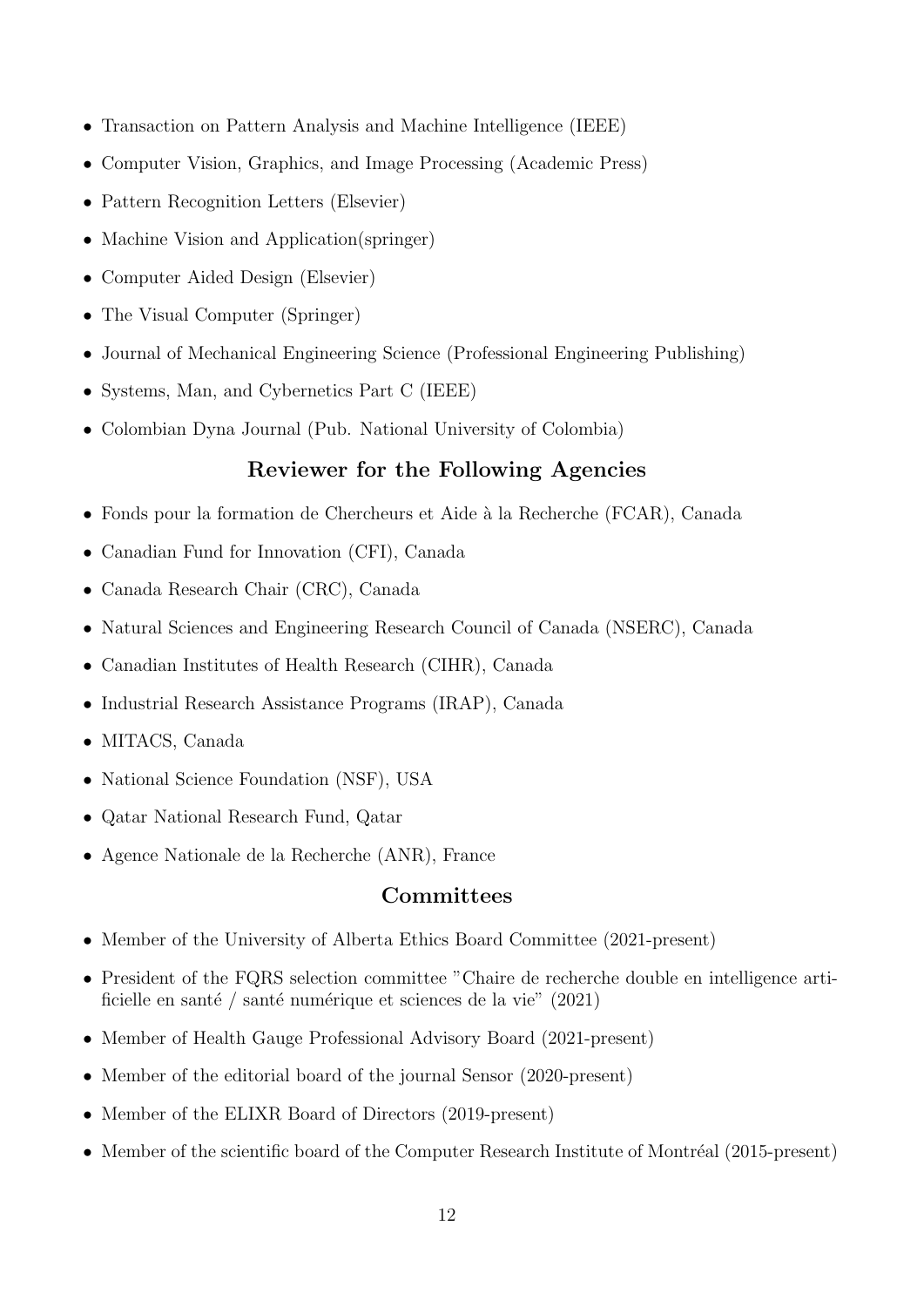- Member of the CIHR College of Reviewers (2017-present)
- Member of editorial board of the Journal of Radiology (2017-present)
- Member of the MITAC College of Reviewers (2016-present)
- Member of the Faculty of Science strategic research committee (2016-2019)
- Faculty of Science representative at the dean of medicine council meetings (2013-2016)
- Member of the editorial board of the Journal of Computer Science and Informatics (2015- Present)
- Member of the editorial board of Frontiers ICT Image Analysis (2015-Present)
- Member of the Steering Committee of Smart Graphics Conference 2015
- Program committee member of The Engineering in Medicine and Biology Conference (2014- 2016)
- Member of the Faculty of Science Kaplan award committee 2012
- Member of the Faculty of Science Advisory Selection Committee 2011
- Member of the Department of Computing Science hiring committee (2009-2015)
- Faculty of Science representative at the Collége Saint-Jean dean council meetings (2010-2021)
- Member of the Canada Council for the Arts Killam Awards Program (2010-2013)
- Member of the ADT for Maxillofacial surgery North America Advisory Group (2009-2017)
- Member of the NSERC Discovery Grant Committee (2006-2009)
- Member of the University of Alberta Museums Digitization Committee (2003-2006)
- Program committee member of the thirteenth IAPR Conference on Machine Vision Applications 2013
- Program committee member of the Workshop on Multimedia Signal Processing 2012
- Program committee member of the 3DIMPVT conference (2011-2012)
- Program committee member of Canadian Conference on Computer and Robot Vision (2005, 2006, 2007, 2008, 2010, 2014, 2015, 2016, 2018)
- Program committee member of Fifth IEEE International Symposium and School on Advanced Distributed Systems 2005
- Program committee member of the International Conference on 3-D Digital Imaging and Modeling (2005-2007-2013)
- Program committee member of the 18th International Conference on Pattern Recognition (2006-2010)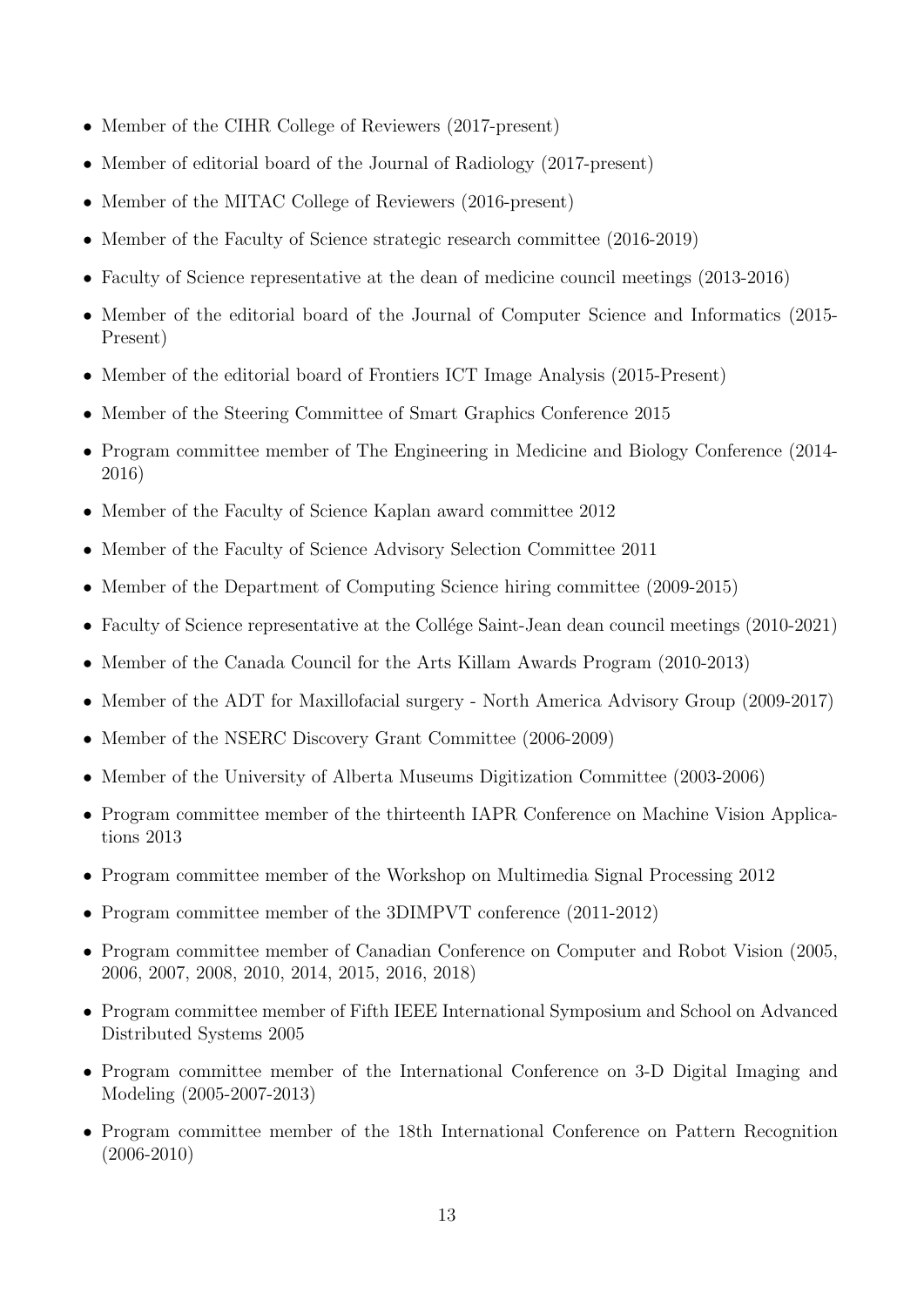- Program committee member of the 31st Latin American Informatics Conference 2005
- Program committee member of the Eurographics 2005 Conference
- Program committee member of High Performance Computing Symposium 2004
- Member of the NSERC scholarship selection Committee in Engineering (2000-2003)
- Program committee member of the Conference on Pattern Recognition Program committee 2002.
- International Program Committee of QCAV International Conference on Quality Control by Artificial Vision (2001, 2002, and 2003)
- International Program Committee for ACM Virtual Reality Software and Technology (2001) and 2002).
- Program committee member of the Third International Conference on 3–D Imaging and Modelling 2001
- Program committee member of Vision Interface (2001, 2002, 2003, and 2004)
- Program committee member of the International Conference on Pattern Recognition 2002
- Program committee member of Third International Conference on Virtual Reality and its Application in Industry, VRAI, 2002
- Program committee member of RFIA 2000 conference on computer vision, 2000

# HQP Contributions

Have supervised and co-supervised 17 post-docs and visiting professors, 34 PhDs, and 47 MScs students (up to February 2022)

- Post-docs and Visiting Researchers
	- Victoria Sarban, Clinical Validation of Multi-view Ultrasound to Cardiac Diagnostic, postdoc, University of Alberta, one year, 2019
	- Zeinab Zeinalkhani, RNN Segmentation of Stroke Brain Damage using Perfusion Imaging, postdoc, University of Alberta, one year, 2019
	- Jenny Cifuentes, Surgical Gesture Recognition Using LSTM, Visiting Professor, National University of Colombia, three months, 2018
	- Fateme Esfandiarpour, In-vivo Patellar Tracking in Individuals with Patellofemoral Pain and Healthy Individuals, Visiting Researcher, Teheran University, one year, 2018
	- Brendan Robert, Knee Bones Segmentation from MRI Using U-Net, Visiting Researcher, INSA of Lyon, six months, 2018
	- Liliane Machado, MedBIKE Usability Analysis, Visiting Professor, Federal University of Paraiba, Brasil, six months, 2018
	- Taylor Lamb,Clinical Application of Multi-view Ultrasound to Cardiac Diagnostic, postdoc, University of Alberta, one year, 2017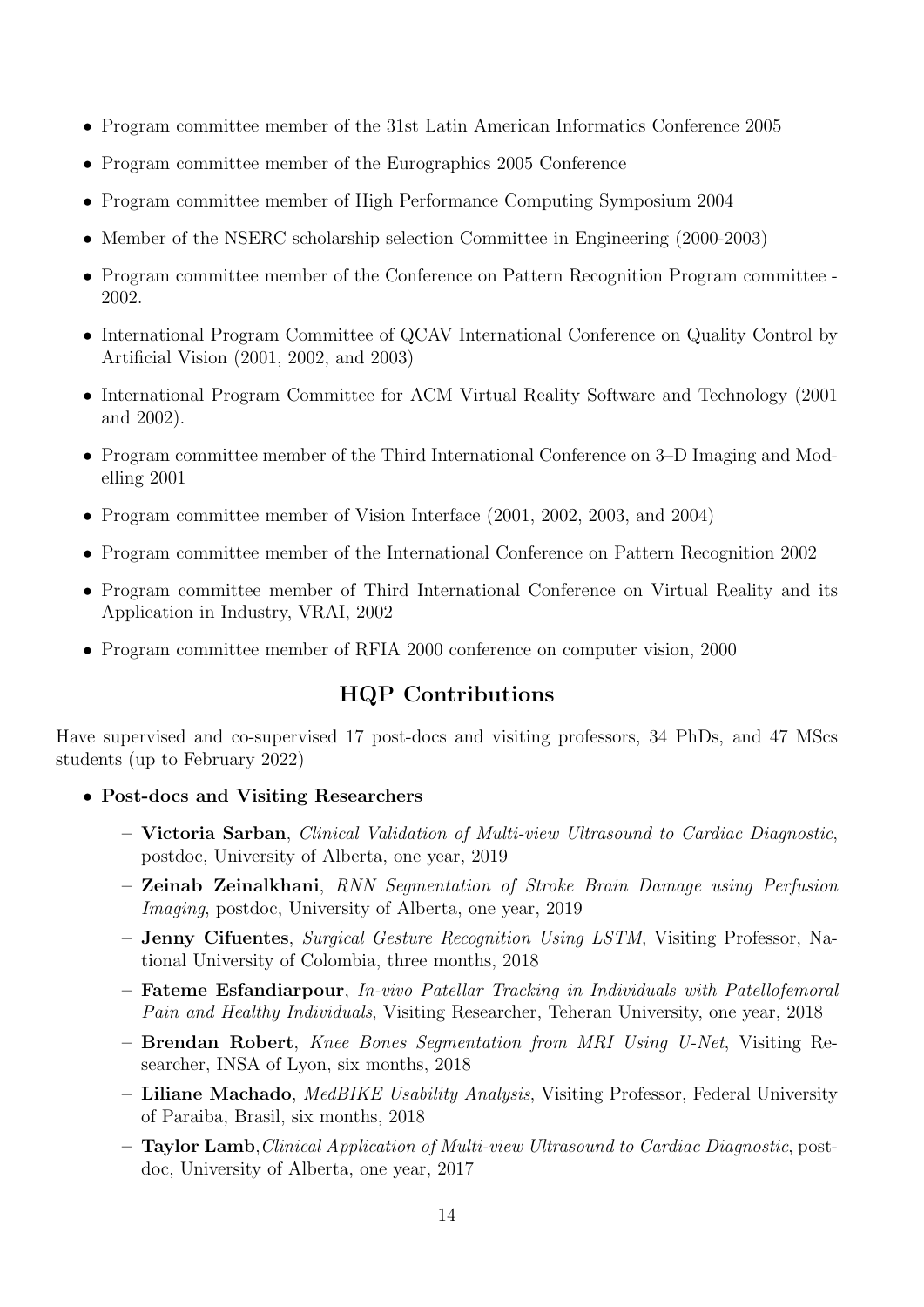- Daniel Oloumi,Microwave Tomography for Breast Inspection, Postdoc, University of Alberta, one year, 2017
- Kevin Chan, Biopsy Needle Tracking Using Microwave Tomography, Postdoc University of Alberta, one year, 2016
- Dan Romanyk,FEM Modeling of the Human Jaw, Postdoc, University of Alberta, one year, 2015
- Mohammed Ben Salah,Temporal Registration of CT, MRI, and Fluoroscopic Data, Postdoc, INRS, two years, 2013-2014
- Minh-Tu Pham, By-lateral haptic Control and Comparison of Surgical Gestures Using Force, Torque, and Position, Visiting Professor, INSA of Lyon, one year, 2010
- Jean Marie Beaulieu, Hierarchical Segmentation of Color Images, Visiting Professor, Laval University, Three Months, October 2007
- Flavio Prieto, Deformable Part Inspection, Visiting Professor, National University of Colombia, Six Months, June 2007
- Patrick Hebert, 3-D Image Processing, Visiting Professor, Laval University, Six Months, September 2006
- Manuel Garcia, Virtual Wind Tunnel,Visiting Professor, EAFIT University, One year, 2005-2006
- Kikuo Asai, Large Scale Visualization Problems, Postdoc, University of Tokyo, One Year, January 2003
- Ph.D. Thesis
	- Hong Zu Li Continuous Heart Anomaly Detection System with Motion Artifacts Suppression, Ph.D., Ongoing
	- Thea Wang, Training of Appendix Removal Procedure Using Proxy Haptic, Ph.D., Ongoing
	- Shrimanti Ghosh, Anatomy Deformation Estimation During Gynecological Brachytherapy Treatments, Ph.D., Ongoing
	- Athar Mahmoudi-Nejad, Optimizing the effect of VR-based exposure therapy using reinforcement learning based on the automatic recognition of stress levels from physiological measurements, Ph.D., Ongoing
	- Mohsen Soltanpour, Ischemic Stroke Lesion Segmentation from CT Perfusion Scans, Ph.D., Ongoing
	- Bernal Manzanilla, Robotically Controlled Multi-View Ultrasound Imaging,Ph.D., Ongoing
	- Shadan Golestan-Irani, Activity Tracking in Older Population Based on Optimal Sensor Placement, Ph.D., Ongoing
	- Deepa Krishnaswamy,4D Semi-Automated Algorithm for Volumetric Segmentation in Echocardiography, Ph.D., University of Alberta, December 2021.
	- Ray Yang, CUDA-based Dose Calculations for Radiation Therapy Dosimetry, Ph.D., University of Alberta, September 2019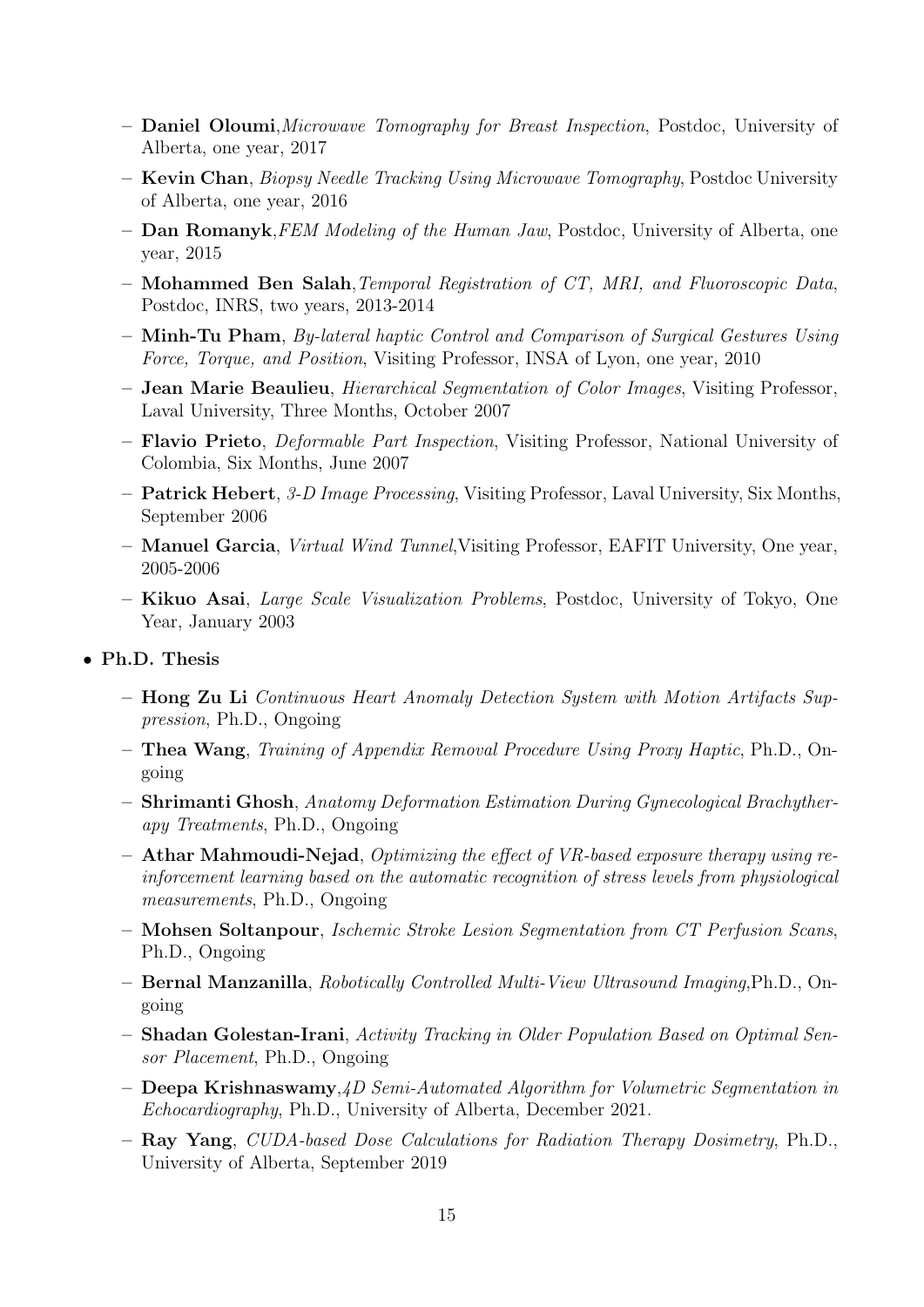- Rositsa Bogdanova, Stereo Perception in Minimally Invasive Surgery, Ph.D., University of Alberta, October 2018
- Nathanial Maeda, Augmented Reality Simulator for Chiropractic Procedures, Ph.D., University of Alberta, Ph.D., October 2018
- Mohammed Al-Saleh, Fused Magnetic Resonance Imaging and Cone-Beam Computed Tomography: A New Concept of Temporomandibular Joint Diagnostic Imaging, Ph.D., University of Alberta, September 2016
- Amir Sharifi, Depth-of-Field Effect in Real-Time Direct Volume Rendering, Ph.D., University of Alberta, November 2016
- Qiong Wu, Tagging by Interactive Image Discovery: Tagging-Tracking-Learning, Ph.D., University of Alberta, September 2016
- Idanis Diaz, Tracking Brain Tumor Evolution Using Deformable Atlases, Ph.D., University of Alberta, March 2015
- Jennifer Cifuentes, Automatic Medical Gesture Analysis, Ph.D., National University of Colombia, April 2015
- Daniel Oloumi, Algorithms for Microwave Tomography for Breast Cancer Detection, Ph.D., University of Alberta, December 2016
- Xing Dong Yang, Blurring the Boundary between Direct and Indirect Input Shared Environments, Ph.D., University of Alberta, August 2013
- $-$  Xiaozhou Zhou, A Solution to the Eye Contact Problem in Tele-presence System, Ph.D., University of Alberta, April 2013
- Matthew Hamilton, Methods for Multi-scale Point-Based Visualization, Ph.D., University of Alberta, August 2012
- Robyn Taylor, Designing from Within: Exploring Experience through Interactive Performance, Ph.D., University of Alberta, July 2012
- Andres Eleazar Jaramillo, Automated Shape Inspection of Deformable Parts, Ph.D., co-direction with Flavio Prieto at the National University of Colombia at Manizales, June 2012
- Steven Eliuk, Enhancements to Reconstruction Techniques in Computed Tomography Using High Performance Computing, University of Alberta, Ph.D., May 2012
- Victor Mayorga, Geometric Approach to Multi-scale 3-D Gesture Comparison, Ph.D., July 2010
- Baochun Bai, Multivew Video Compression, Ph.D., University of Alberta, March 2010
- John Branch, Reconstruction of Free Form Objects from Range Images Using a Net of NURBS Patches, co-direction with Flavio Prieto at the National University of Colombia at Manizales, April 2007
- Irene Cheng, Feature Extraction and Adaptive On-line Visualization of 3-D TexMesh Using Scale-space Analysis and Perceptual Evaluation, Ph.D., University of Alberta, April 2005
- Ruyam Acar, Digital Marbling Based on Computational Fluid Dynamics, Ph.D., University of Alberta, March 2005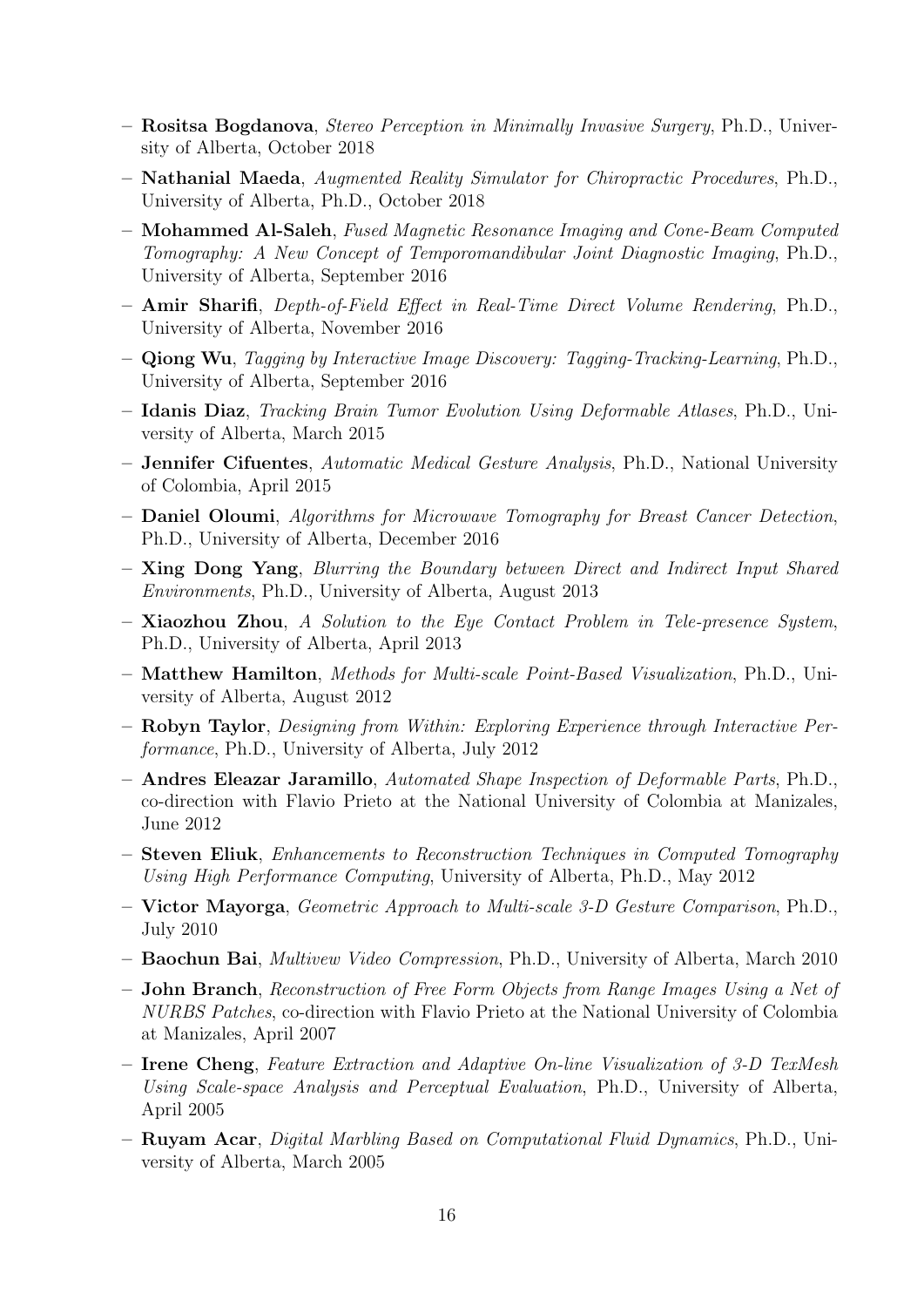- Pablo Figueroa, Re-targeting Virtual Reality Applications , Ph.D., University of Alberta, December 2003
- Paul Ferry, Eikon: A Tool for Geometric Coding of Large Multivariate Datasets, Ph.D., University of Alberta, August 2002.
- $-$  Flavio Prieto, *CAD-based range sensor placement for optimum 3-D data acquisition*, Ph.D., INSA de Lyon, France, January 2000
- Mike Greenspan, Geometric Probing for 3-D Object Recognition in Dense Range Data, Ph.D., Carleton University, May, 1999.
- Vania Conan, Recalage de données  $3-D$  à partir d'une reconstruction de surface spline par filtrage numérique, Ph.D., École des Mines de Paris, France, Dec. 1996
- Véronique Moron, Mise en correspondence de données  $3-D$  avec un modèle CAO: Application à l'inspection automatique, Ph.D., INSA de Lyon, France, December 1996
- Master Thesis
	- Farnoosh Fatemi Pour, Visualizing Neural Networks in Action Using Virtual Reality, M.Sc., Ongoing
	- Scott Assen, Early Detection of Pancreatic Cancer in CT, M.Sc., Ongoing
	- Michael Feist, Multiview 3–D Sensing, M.Sc., University of Alberta, November 2021
	- Mahdi Rahmani Hanzaki, Image Guided Surgery Using Virtualized Reality and Proxy Haptic, M.Sc., University of Alberta, March 2020
	- Pouneh Gorji, Fatty Liver Diagnosis from Ultrasound Using U-Net Deep Neural Network, M.Sc., University of Alberta, January 2020
	- Nazanin Tahmasebi,A Fully Convolutional Deep Neural Network for Real-time Lung Tumor Boundary Tracking in MRI for Adaptive Radiotherapy, M.Sc., University of Alberta, October 2020
	- Paola Sanchez Perdomo, Intubation Training Using Eye Tracking and Proxy Haptic, M.Sc., University of Alberta, October 2019
	- Amir Pournajib, MIS Training Using Haptic Guidance, M.Sc., University of Alberta, December 2018
	- Chirag Balakrishna, Surgical Planning in a Collaborative Virtual Environment, M.Sc., University of Alberta, December 2018
	- David Alejandro Cocom Basto, Usability Study of Collaborative Virtual Environment for Surgical Planning, M.Sc., University of Alberta, January 2019
	- Nehan Khan,Multiview Registration of Ultrasound Data Using Magnetic Tracker, M.Sc., University of Albertya, December 2018
	- Mina Abdi Oskouie,Haptic Perception in Virtual Environments Using Proxy Objects: A Usability Study,M.Sc., University of Alberta, January 2019
	- Sadegh Charmchi,Optimized U-Net for Left Ventricle Segmentation, M.Sc., University of Alberta, October 2018
	- Shimanti Ghosh, Pulse Transit Time Computation Using Signal Sparsity For Continuous Blood Pressure Prediction, M.Sc., University of Alberta, April 2018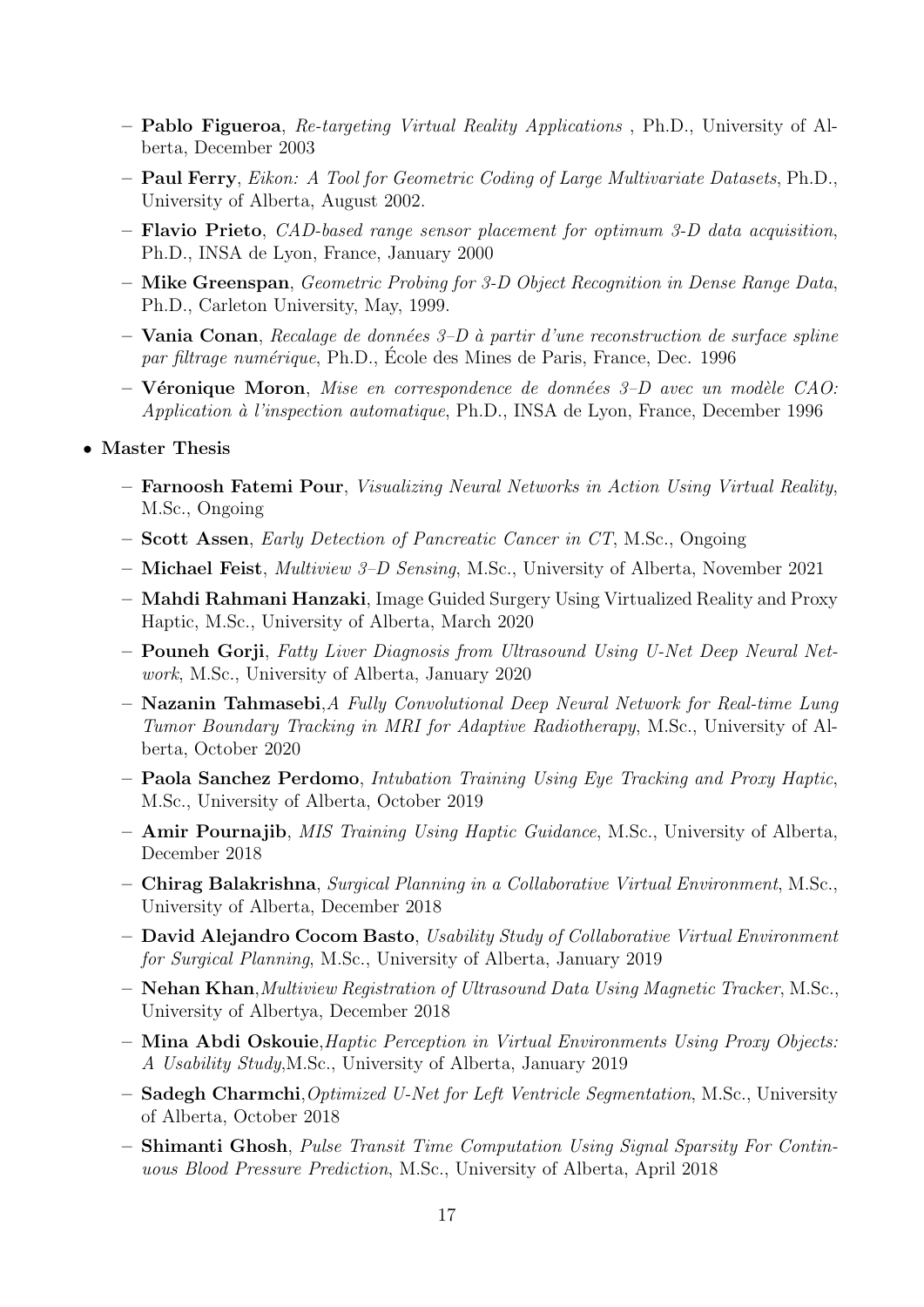- Muhammad Zeshan, MedROAD for Aged Care Monitoring, M.Sc., University of Alberta, April 2016
- Vaibhav Dixit, Interactive Tele-medicine System for MedROAD, M.Sc., University of Alberta, April 2016
- Hong Zu Li, Validating the Acceptability of 12-lead ECG Signals, M.Sc., University of Alberta, December 2016
- Ruyi Wang, Interactive Game for Children and Parents, M.Sc., University of Alberta, December 2016
- David Pinzon, Learning Through Haptics: Haptic Feedback in Surgical Education, M.Sc., University of Alberta, September 2016
- Simon Byrns, Hand and Eye Gaze Analysis for the Objective Assessment of Open Surgical Dexterity, M.Sc., University of Alberta, June 2016
- Usman Aziz,Real-time Free Viewpoint TV Delivery, M.Sc., University of Alberta, August 2015
- Kyrylo Shegeda, Free-viewpoint TV over IPTV, M.Sc., University of Alberta, November 2013
- Elizabeth Mesa, Characterization of Brain Tissue Phantom using an Indentation Device and Inverse Finite Element Parameter Estimation Algorithm, M.Sc., National University of Colombia, September 2011
- Juan Ramirez, Mesh-less Method Implementation for Needle Insertion Simulation, M.Sc., National University of Colombia, September 2011
- Biao She, A system for real-time rendering of compressed time-varying volume data, M.Sc., University of Alberta, March 2011
- Niousha Bolandzadeh, Multi-modal registration of maxillo-dental CBCT and photogrammetry data over time, M.Sc., University of Alberta, February 2011
- Cai Lu Sapphire Zhao, Interactive simulation and visualization of complex physics problems using the GPU, M.Sc., University of Alberta, January 2011
- Fraser Anderson, Objective Surgical Skill Evaluation, M.Sc., University of Alberta, December 2010
- $-$  Juan Duque, A Virtual Wind Tunnel Based on OpenFOAM, M.S.c., co-direction with Manuel Garcia at the EAFIT University in Medelling, Colombia, June 2010
- Mario Gomez, Finite Element Formulation for Large Displacement Analysis for Inspection of Deformable Parts, M.Sc., co-direction with Manuel Garcia at the EAFIT University in Medelling, Colombia, April 2009
- Qiong Wu, Robust Real-Time Bi-Layer Video Segmentation Using Infrared Video, M.Sc., University of Alberta, June 2008
- Fakui Wang, A Critical Review of Tele-presence Systems, M.Sc., University of Alberta, April 2008
- Xing Dong Yang, A Performance Analysis of Motor-skill Training Using Haptic Training, M.Sc., University of Alberta, March 2008
- Rui Shen, Medvis: A Real-Time Immersive Visualization Environment for the Exploration of Medical Volumetric Data, M.Sc., University of Alberta, March 2007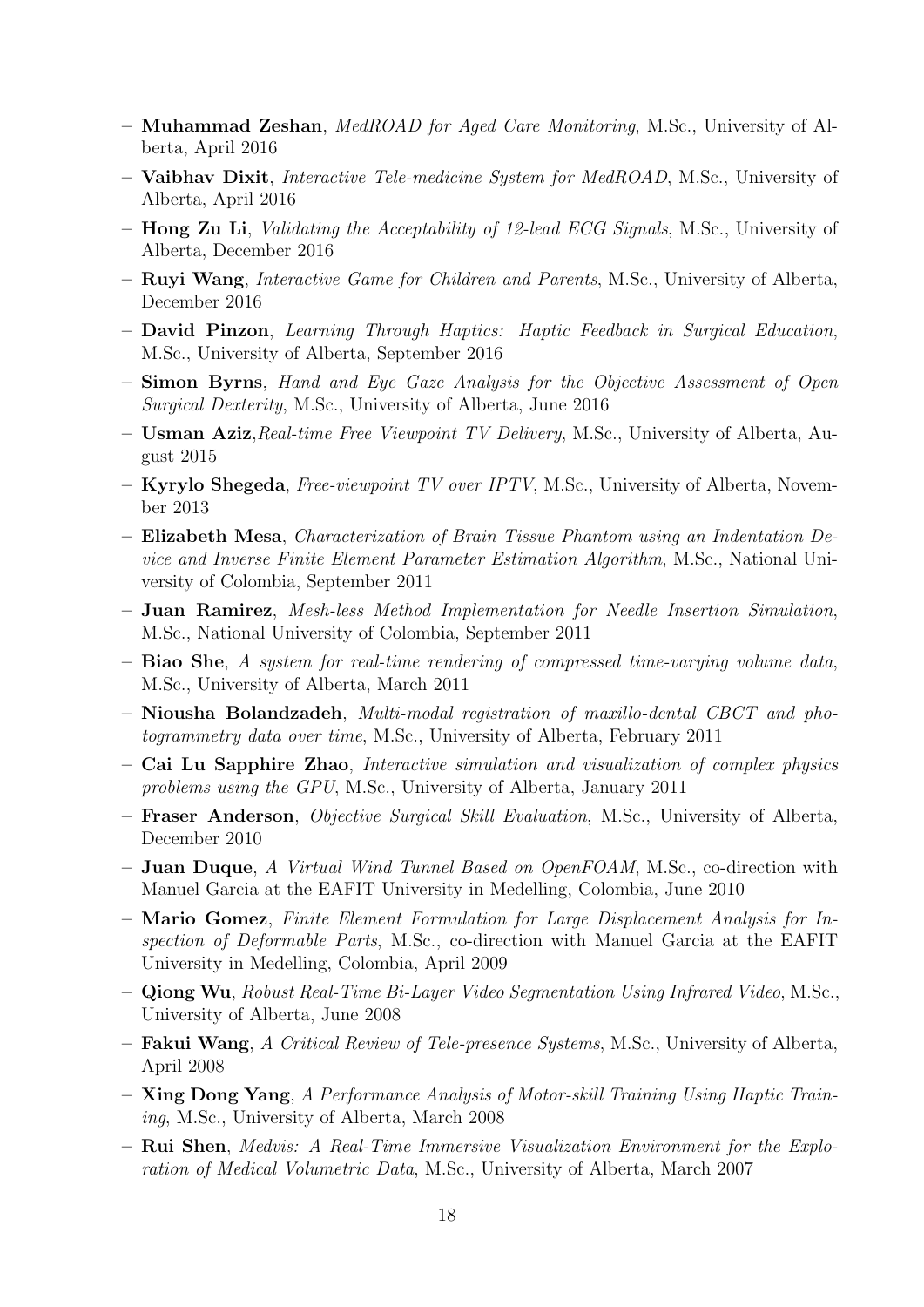- Robyn Taylor, Augmenting Live Musical Performance Through Music Visualization, M.Sc., University of Alberta, April 2006
- Maryia Kasakevich,Enhanced rendering of fluid field data using Sonification and Visualization, M.Sc., University of Alberta, March 2006
- Martha Benitez, Design of a Prototype Tele-Immersive System Based on View-Morphing, M.Sc., University of Alberta, December 2004
- Winton Wong, View Interpolation for Shared Virtual Environments, M.Sc., University of Ottawa, March 2004
- Bryan Armstrong, A Critical Analysis of the Eight-Points View Morphing Algorithms for a Tele-Immersion Application, M.Sc., University of Alberta, October 2003
- Dominic Laberge, Real-time 3-D tracking for Virtual Reality Systems, M.Sc., University of Ottawa, September 2003
- Daniel Torres, The ANIMUS Project: A Framework for the Creation of Synthetic Characters, M.Sc., University of Alberta, August 2003
- Gustavo Osorio, Segmentation of Range Image with Shape Constraints, M.Sc., codirection with Flavio Prieto at the National University of Colombia at Manizales, June 2003
- Peiran Liu, Augmented Reality Environments for Mobile Applications, M.Sc., University of Ottawa, July 2002
- Xiao Wei Zhong, Mobile Collaborative Augmented Reality: A Prototype for Industrial Training, M.Sc., University of Ottawa, July 2002
- Belinda Lee, Motion Analysis of Video-Rate Image Sequences, M.Sc., Simon Fraser University, December, 1997
- $-$  Ming Cung, *Extraction multi-échelles des discontinuités géométriques*, M.Sc., École Polytechnique, Montréal, May, 1993
- Pierre Beaulieu, Reconnaissance d'objets 3-D par système expert, M.Sc, Laval University, Québec City, June, 1990

### Computer Skills

- Computer Languages: APL, Fortran, Q#, C#, C, CUDA, OpenCL, UML, MATLAB
- Operating Systems: Linux: Red Hat and SUSE, Microsoft Windows
- Software SDKs: GLUT, QT, OpenGL, Performer, OpenCV, CGAL, VTK, ITK, OpenFOAM, MiddleVR, NiftyNET, Tensorflow
- Software Development Environments: Visual Studio, CMAKE, CASE Tools
- Visualization tools: SLICER 3D, Volview, Paraview
- CAD Softwares: CATIA, Abacus, Rhino-3D, Maya, Rapidform, Geomagic, Polyworks, Unity 3D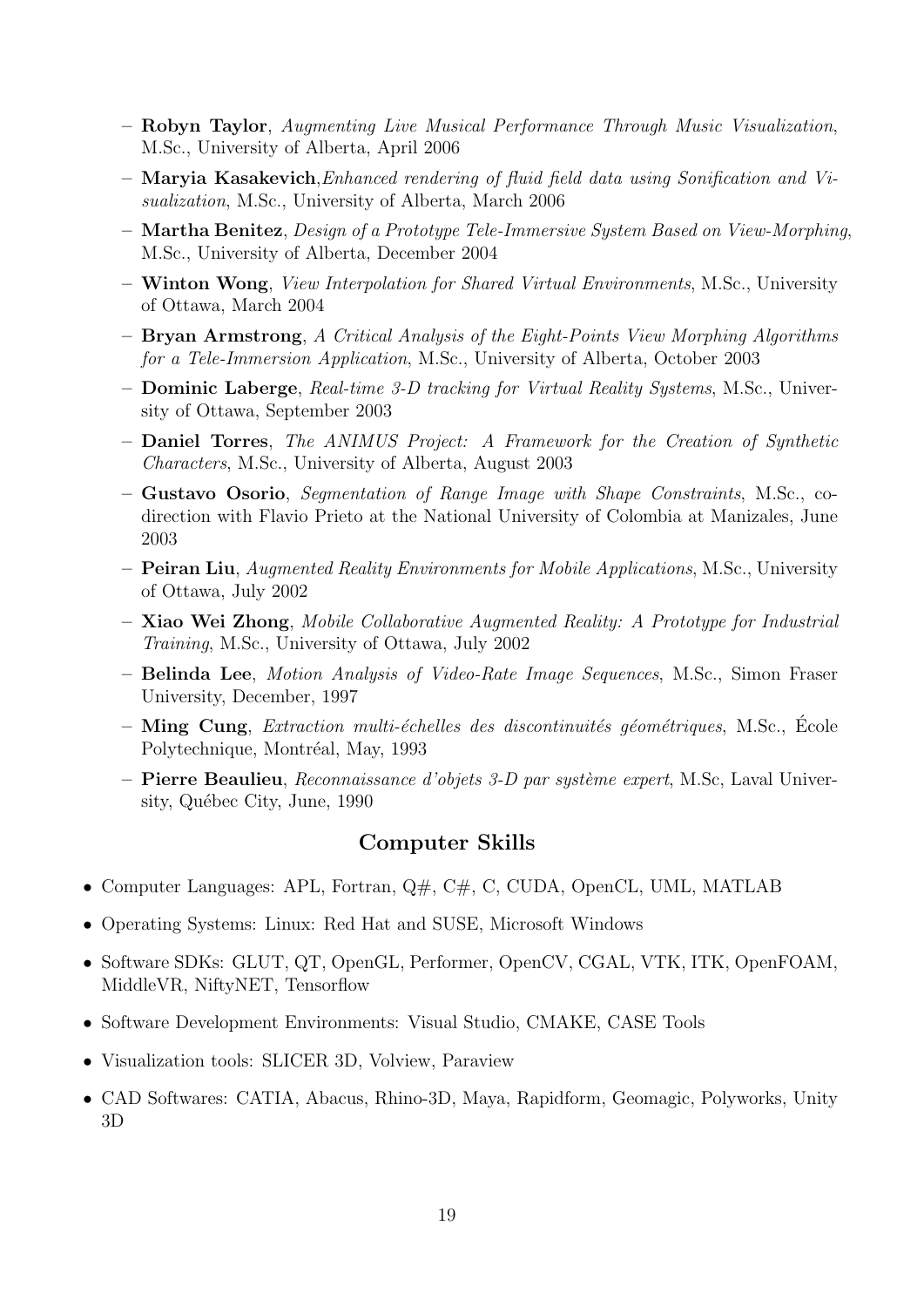# Hobbies

- History buff
- Gourmet cooking
- Wine tasting and making
- Gardening
- Listening to and reading about music
- Theoretical Physics

# Publications

- [1] Deepa Krishnaswamy et al. "A New Semi-automated Algorithm for Volumetric Segmentation of the Left Ventricle in Temporal 3D Echocardiography Sequences". In: Cardiovascular Engineering and Technology 13.1 (2022), pp. 55–68.
- [2] Shrimanti Ghosh et al. "Deep learning predicts uterine deformation by brachytherapy tandem in locally advanced cervical cancer: a step towards better implant strategies". In: MEDICAL PHYSICS. Vol. 48. 8. WILEY 111 RIVER ST, HOBOKEN 07030-5774, NJ USA. 2021, pp. 4685–4686.
- [3] Tyler Lamb et al. "Multi-View 3-D Fusion Echocardiography: Enhancing Clinical Feasibility with a Novel Processing Technique". In: Ultrasound in Medicine & Biology 47.11 (2021), pp. 3090–3100.
- [4] Hongzu Li and Pierre Boulanger. "An Automatic Method to Reduce Baseline Wander and Motion Artifacts on Ambulatory Electrocardiogram Signals". In: Sensors 21.24 (2021), p. 8169.
- [5] Athar Mahmoudi-Nejad, Matthew Guzdial, and Pierre Boulanger. "Arachnophobia exposure therapy using experience-driven procedural content generation via reinforcement learning (EDPCGRL)". In: Proceedings of the AAAI Conference on Artificial Intelligence and Interactive Digital Entertainment. Vol. 17. 1. 2021, pp. 164–171.
- [6] Moein Owhadi-Kareshk and Pierre Boulanger. "Portfolio Optimization on Classical and Quantum Computers Using PortFawn". In: arXiv preprint arXiv:2112.08998 (2021).
- [7] Mohsen Soltanpour et al. "Improvement of automatic ischemic stroke lesion segmentation in CT perfusion maps using a learned deep neural network". In: Computers in Biology and Medicine 137 (2021), p. 104849.
- [8] Shrimanti Ghosh et al. "Automated left atrial segmentation from magnetic resonance image sequences using deep convolutional neural network with autoencoder". In: 2020 IEEE 17th International Symposium on Biomedical Imaging (ISBI). IEEE. 2020, pp. 1756–1760.
- [9] Mahdi Rahmani Hanzaki and Pierre Boulanger. "Proxy Haptics for Surgical Training". In: 2020 22nd Symposium on Virtual and Augmented Reality (SVR). IEEE. 2020, pp. 134–143.
- [10] M Khoury et al. "CARDIAC REHABILITATION IN THE PEDIATRIC FONTAN POPU-LATION: DEVELOPMENT OF A HOME-BASED HIGH-INTENSITY INTERVAL TRAIN-ING PROGRAM". In: Canadian Journal of Cardiology 36.10 (2020), S24–S25.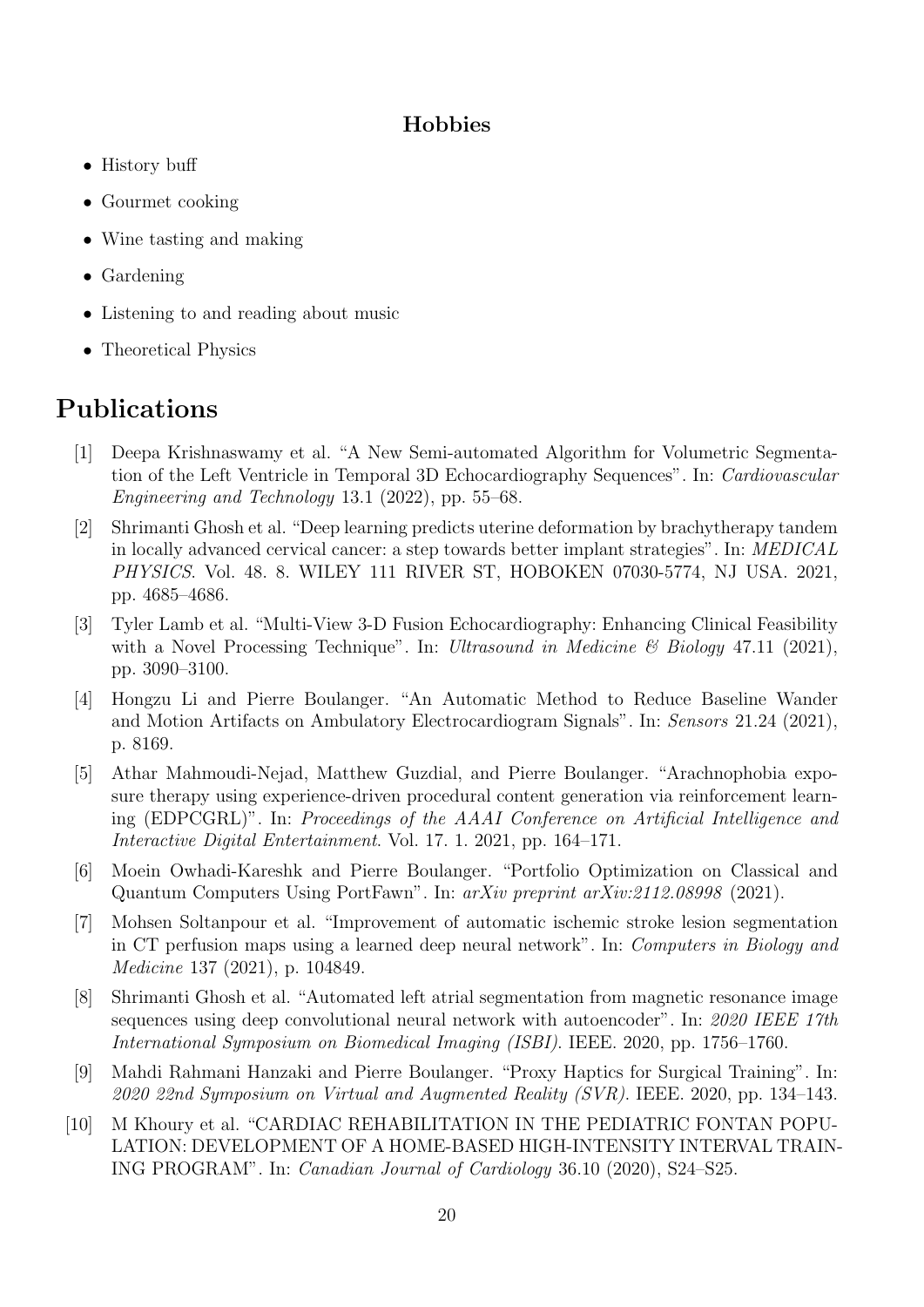- [11] Hongzu Li and Pierre Boulanger. "A survey of heart anomaly detection using ambulatory electrocardiogram (ECG)". In: Sensors 20.5 (2020), p. 1461.
- [12] Angel R Licona et al. "Applications of haptics in medicine". In: Haptic Interfaces for Accessibility, Health, and Enhanced Quality of Life (2020), pp. 183–214.
- [13] Emilie Robertson et al. "Skeletal Deformity in Patients With Unilateral Coronal Craniosynostosis: Perceptions of the General Public". In: Craniomaxillofacial Trauma & Reconstruction 13.2 (2020), pp. 122–129.
- [14] Emilie Robertson et al. "Test-retest validation of a cranial deformity index in unilateral coronal craniosynostosis". In: Computer Methods in Biomechanics and Biomedical Engineering 23.15 (2020), pp. 1247–1259.
- [15] Angel Licona Rodriguez et al. "Applications of Haptics in Medicine". In: Haptic Interfaces for Accessibility, Health, and Enhanced Quality of Life (2020).
- [16] AmirAli Sharifi and Pierre Boulanger. "Using stochastic sampling to create depth-of-field effect in real-time direct volume rendering". In: Graphics Interface 2014. AK Peters/CRC Press, 2020, pp. 77–85.
- [17] Nazanin Tahmasebi et al. "Real-Time Lung Tumor Tracking Using a CUDA Enabled Nonrigid Registration Algorithm for MRI". In: IEEE journal of translational engineering in health and medicine  $8$  (2020), pp. 1–8.
- [18] Yiran Thea Wang, Kumaradevan Punithakumar, and Pierre Boulanger. "The impact of color coding in Virtual Reality navigation tasks". In: Optical Architectures for Displays and Sensing in Augmented, Virtual, and Mixed Reality (AR, VR, MR). Vol. 11310. International Society for Optics and Photonics. 2020, p. 1131017.
- [19] Jacob Aaskov et al. "X-ray vision: the accuracy and repeatability of a technology that allows clinicians to see spinal X-rays superimposed on a person's back". In: PeerJ 7 (2019), e6333.
- [20] Mina Abdi Oskouie and Pierre Boulanger. "Using proxy haptic for a pointing task in the virtual world: A usability study". In: International Conference on Augmented Reality, Virtual Reality and Computer Graphics. Springer, Cham. 2019, pp. 292–299.
- [21] Pierre Boulanger et al. "MedBike: Virtual Reality for Remote Cardiac Rehabilitation". In: Assistive and Rehabilitation Engineering. IntechOpen, 2019.
- [22] Simon Byrns et al. System and method for capturing spatially and temporally coherent eye gaze and hand data during performance of a manual task. US Patent 10,433,725. 2019.
- [23] Jenny Cifuentes et al. "Gesture classification using LSTM recurrent neural networks". In: 2019 41st Annual International Conference of the IEEE Engineering in Medicine and Biology Society (EMBC). IEEE. 2019, pp. 6864–6867.
- [24] Jenny Cifuentes et al. "Medical gesture recognition using dynamic arc length warping". In: Biomedical Signal Processing and Control 52 (2019), pp. 162–170.
- [25] Jacob Lester Jaremko et al. Surface modeling of a segmented echogenic structure for detection and measurement of anatomical anomalies. US Patent 10,405,834. 2019.
- [26] Daniel Oloumi et al. "Microwave imaging of breast tumor using time-domain UWB circular-SAR technique". In: IEEE Transactions on Medical Imaging 39.4 (2019), pp. 934–943.
- [27] Raj S Padwal et al. "Cost-effectiveness of home blood pressure telemonitoring and case management in the secondary prevention of cerebrovascular disease in Canada". In: The Journal of Clinical Hypertension 21.2 (2019), pp. 159–168.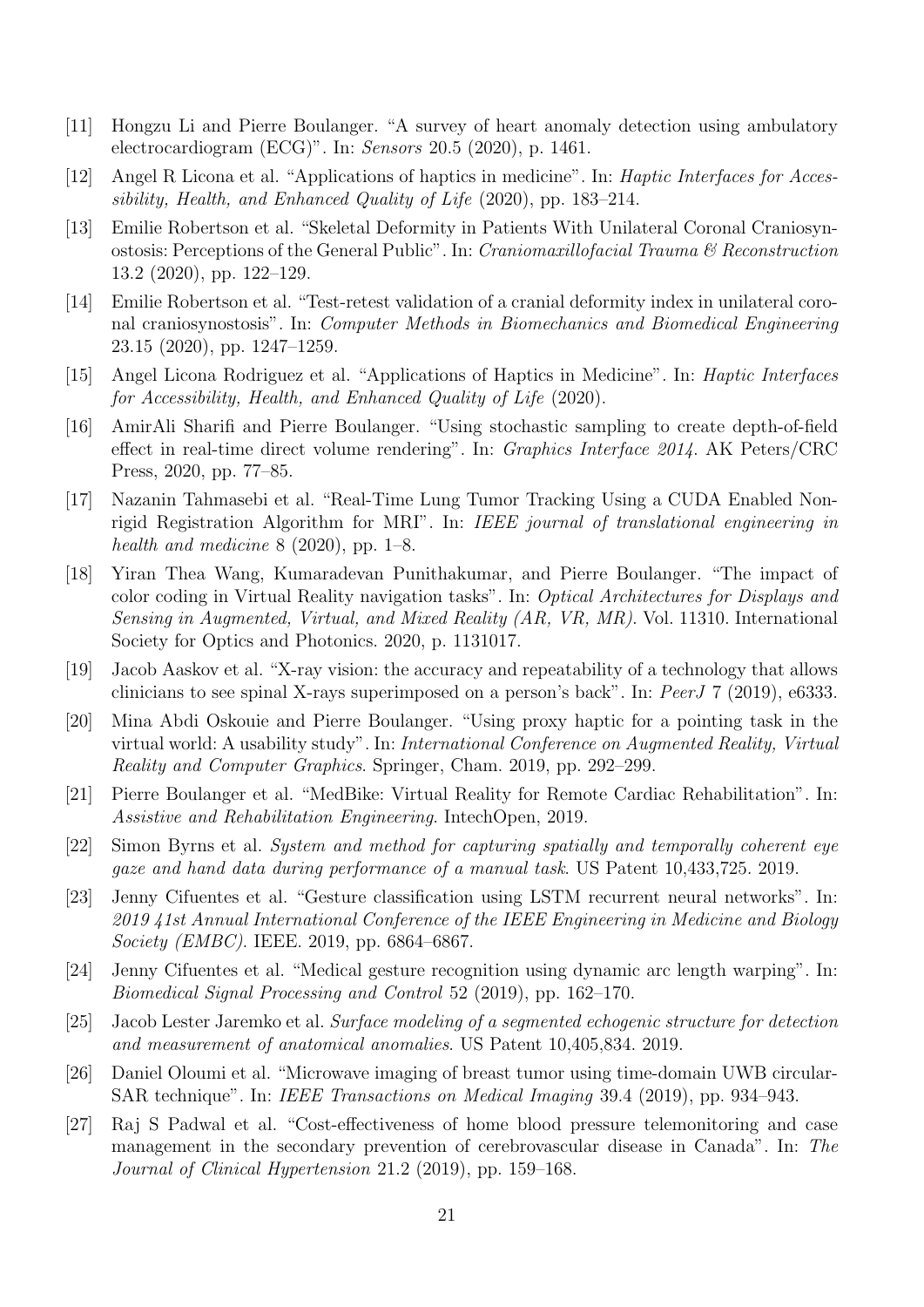- [28] Mohsen Soltanpour et al. "Ischemic stroke lesion prediction in CT perfusion scans using multiple parallel U-nets following by a pixel-level classifier". In: 2019 IEEE 19th International Conference on Bioinformatics and Bioengineering (BIBE). IEEE. 2019, pp. 957–963.
- [29] Rima C Tarraf et al. "Using integrated technology to create quality care for older adults: a feasibility study". In: Informatics for Health and Social Care 44.3 (2019), pp. 246–261.
- [30] Jacob F Aaskov et al. "Wednesday, September 26, 2018 7: 35 AM–9: 00 AM ePosters: P59. X-ray vision: the performance of a technology that allows clinicians to see spinal X-rays superimposed on a patient's back". In: The Spine Journal 18.8 (2018), S168.
- [31] Lauren Albrecht et al. "Usability and acceptability of a home blood pressure telemonitoring device among community-dwelling senior citizens with hypertension: qualitative study". In: JMIR aging 1.2 (2018), e10975.
- [32] Kevin Chan, Rambabu Karumudi, and Pierre Boulanger. Distortionless antenna design and method. US Patent App. 15/673,862. 2018.
- [33] Kevin Chan, Karumudi Rambabu, and Pierre Boulanger. "Open-ended waveguide dielectric probe using time-domain measurements". In: Microwave and Optical Technology Letters 60.5 (2018), pp. 1108–1112.
- [34] Kevin KM Chan et al. "SAR Focused Microwave Reflection Tomography for Biomedical Imaging". In: arXiv preprint arXiv:1804.10800 (2018).
- [35] Sadegh Charmchi, Kumaradevan Punithakumar, and Pierre Boulanger. "Optimizing u-net to segment left ventricle from magnetic resonance imaging". In: 2018 IEEE International Conference on Bioinformatics and Biomedicine (BIBM). IEEE. 2018, pp. 327–332.
- [36] Jenny Cifuentes et al. "Gesture segmentation and classification using affine speed and energy". In: Proceedings of the Institution of Mechanical Engineers, Part H: Journal of Engineering in Medicine 232.6 (2018), pp. 588–596.
- [37] Jenny Cifuentes et al. "Towards a classification of surgical skills using affine velocity". In: IET Science, Measurement & Technology 12.4 (2018), pp. 548–553.
- [38] Fateme Esfandiarpour et al. "In-vivo patellar tracking in individuals with patellofemoral pain and healthy individuals". In: *Journal of Orthopaedic Research* $\widehat{R}$  36.8 (2018), pp. 2193–2201.
- [39] Shrimanti Ghosh et al. "Using accelerometric and gyroscopic data to improve blood pressure prediction from pulse transit time using recurrent neural network". In: 2018 IEEE International Conference on Acoustics, Speech and Signal Processing (ICASSP). IEEE. 2018, pp. 935–939.
- [40] Abhilash R Hareendranathan et al. "Random walker framework for sensor-based echocardiography fusion". In: IEEE Access 6 (2018), pp. 8519–8525.
- [41] Deepa Krishnaswamy et al. "A novel 4D semi-automated algorithm for volumetric segmentation in echocardiography". In: 2018 40th Annual International Conference of the IEEE Engineering in Medicine and Biology Society (EMBC). IEEE. 2018, pp. 1119–1122.
- [42] Hongzu Li and Pierre Boulanger. "A Model-Based Approach for Arrhythmia Detection and Classification". In: International Conference on Smart Multimedia. Springer. 2018, pp. 429– 436.
- [43] Kumaradevan Punithakumar et al. Apparatus and method for generating a fused scan image of a patient. US Patent App. 16/062,171. 2018.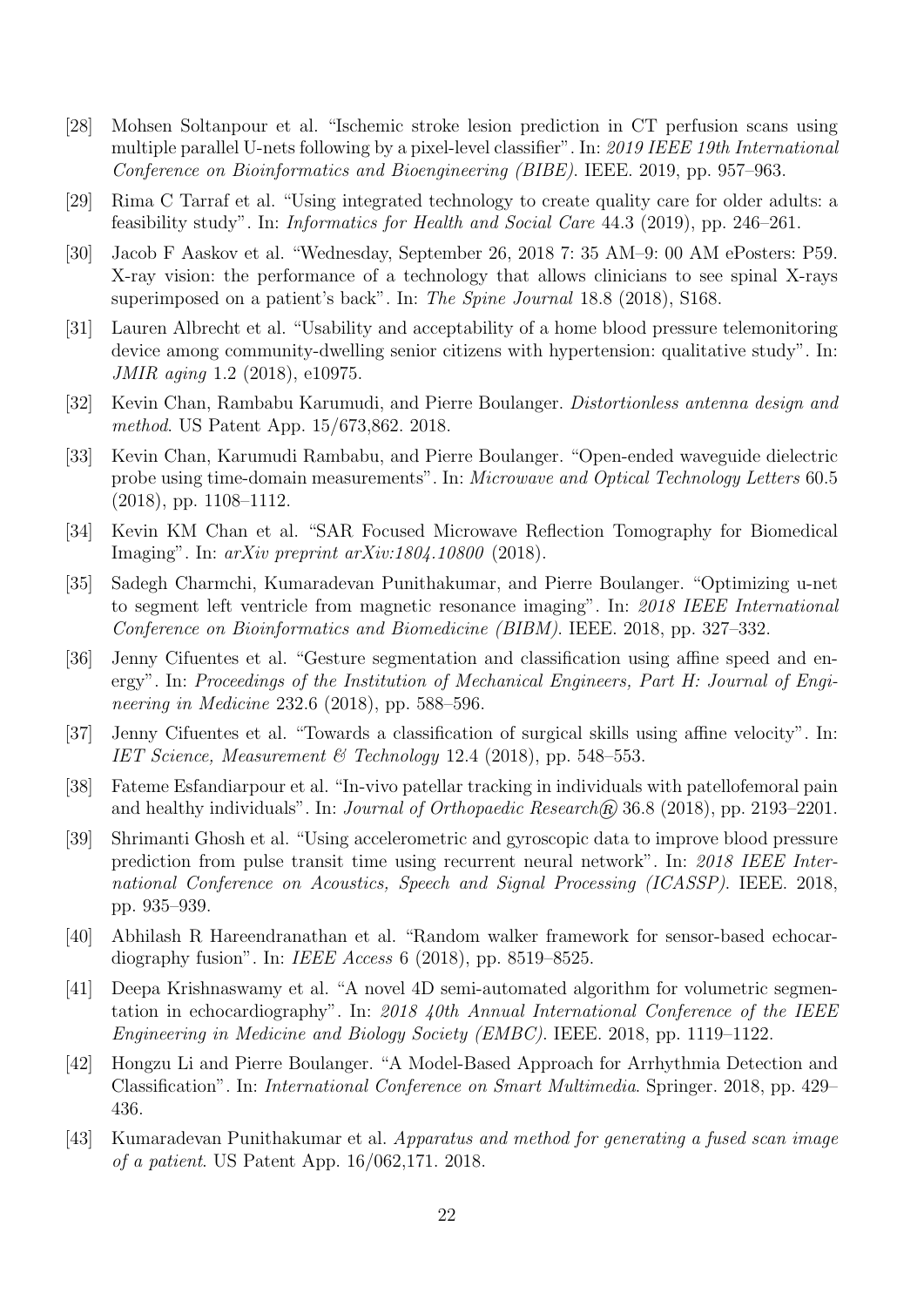- [44] Kumaradevan Punithakumar et al. "Multiview three-dimensional echocardiography image fusion using a passive measurement arm". In: 2018 40th Annual International Conference of the IEEE Engineering in Medicine and Biology Society (EMBC). IEEE. 2018, pp. 903–906.
- [45] Nazanin Tahmasebi et al. "A fully convolutional deep neural network for lung tumor boundary tracking in MRI". In: 2018 40th Annual International Conference of the IEEE Engineering in Medicine and Biology Society (EMBC). IEEE. 2018, pp. 5906–5909.
- [46] Nazanin Tahmasebi et al. "Tracking tumor boundary using point correspondence for adaptive radio therapy". In: Computer Methods and Programs in Biomedicine 165 (2018), pp. 187– 195.
- [47] Pierre Boulanger et al. "A low-cost virtual reality bike for remote cardiac rehabilitation". In: International Conference on Virtual Reality and Augmented Reality. Springer. 2017, pp. 155– 166.
- [48] Kevin Khee-Meng Chan et al. "UWB antenna design for dispersion free time synchronized pulse radiation". In: IEEE Transactions on Antennas and Propagation 65.12 (2017), pp. 6819–6826.
- [49] Jenny Cifuentes et al. "Surgical gesture classification using Dynamic Time Warping and affine velocity". In: 2017 39th Annual International Conference of the IEEE Engineering in Medicine and Biology Society (EMBC). IEEE. 2017, pp. 2275–2278.
- [50] Shrimanti Ghosh, Nilanjan Ray, and Pierre Boulanger. "A structured deep-learning based approach for the automated segmentation of human leg muscle from 3D MRI". In: 2017 14th Conference on Computer and Robot Vision (CRV). IEEE. 2017, pp. 117–123.
- [51] Shrimanti Ghosh et al. "Automated 3D muscle segmentation from MRI data using convolutional neural network". In: 2017 IEEE International Conference on Image Processing (ICIP). IEEE. 2017, pp. 4437–4441.
- [52] Kumaradevan Punithakumar, Pierre Boulanger, and Michelle Noga. "A GPU-accelerated deformable image registration algorithm with applications to right ventricular segmentation". In: IEEE Access 5 (2017), pp. 20374–20382.
- [53] Kumaradevan Punithakumar et al. "Convolutional neural network based automated RV segmentation for hypoplastic left heart syndrome MRI". In: 8th International Conference of Pattern Recognition Systems (ICPRS 2017). IET. 2017, pp. 1–6.
- [54] Mohammed AQ Al-Saleh et al. "Three-dimensional morphological changes of the temporomandibular joint and functional effects after mandibulotomy". In: Journal of Otolaryngology-*Head & Neck Surgery* 46.1 (2017), pp. 1–14.
- [55] Esther Suter et al. "Using etechnology to create quality care for seniors". In: International Journal of Integrated Care 17.5 (2017).
- [56] Nazanin Tahmasebi, Pierre Boulanger, and Kumaradevan Punithakumar. "Parallel implementation of a nonrigid image registration algorithm for lung tumor boundary tracking in quasi real-time MRI". In: 2017 39th Annual International Conference of the IEEE Engineering in Medicine and Biology Society (EMBC). IEEE. 2017, pp. 325–328.
- [57] J Taylor et al. "Culture as a Driving Force for Research and Technology Development: A Decade's Experience of Canada's NRC 3D Technology". In: Digital Applications for Cultural and Heritage Institutions. Routledge, 2017, pp. 55–66.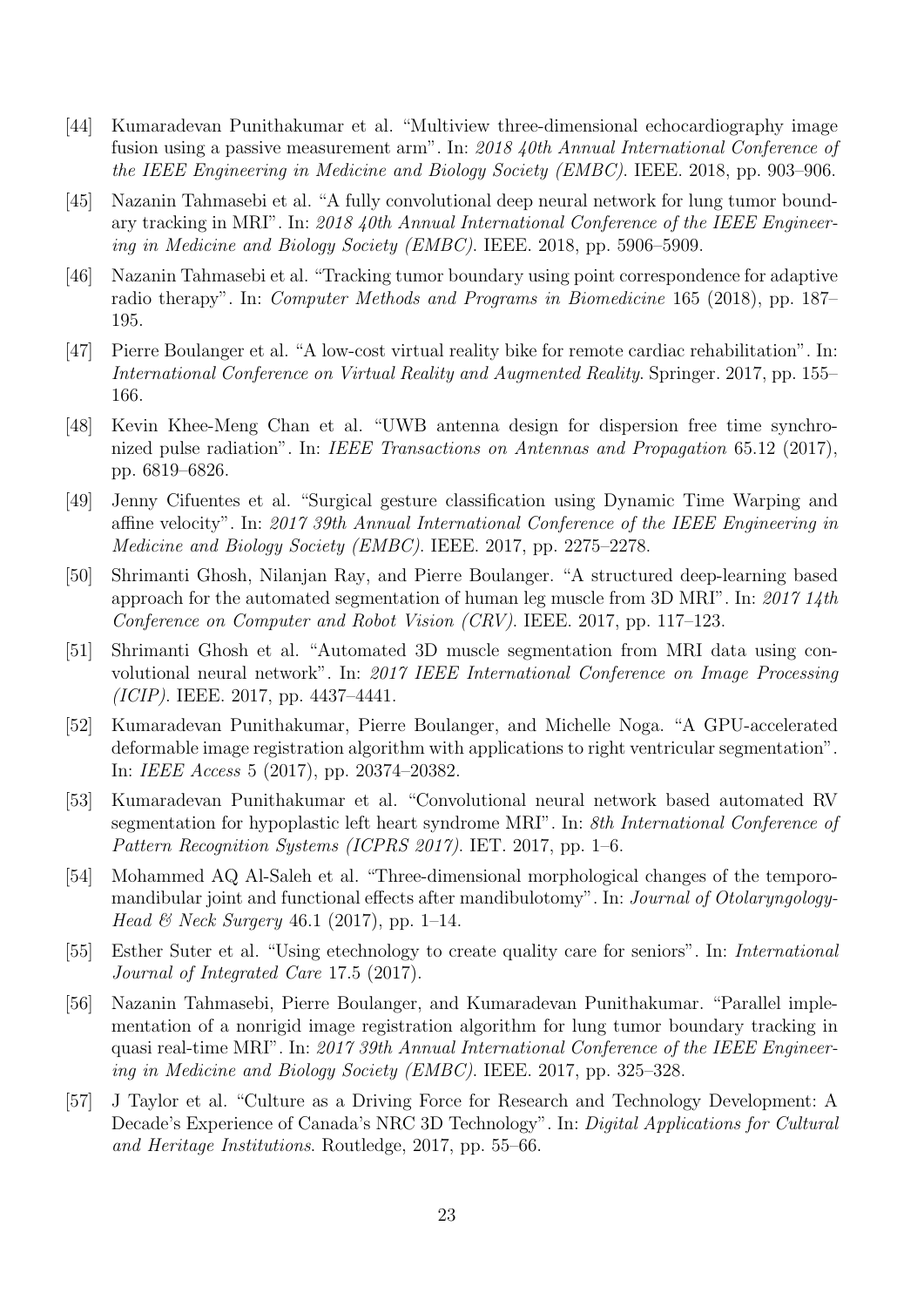- [58] Ian Watts, Pierre Boulanger, and Greg Kawchuk. "ProjectDR: augmented reality system for displaying medical images directly onto a patient". In: Proceedings of the 23rd ACM Symposium on Virtual Reality Software and Technology. 2017, pp. 1–2.
- [59] Peter W Wood, Pierre Boulanger, and Raj S Padwal. "Home blood pressure telemonitoring: rationale for use, required elements, and barriers to implementation in Canada". In: Canadian Journal of Cardiology 33.5 (2017), pp. 619–625.
- [60] Muhammad Usman Aziz and Pierre Boulanger. "Video-Rate Panorama for Free-Viewpoint TV". In: 2016 13th Conference on Computer and Robot Vision (CRV). IEEE. 2016, pp. 228– 235.
- [61] Rositsa Bogdanova, Pierre Boulanger, and Bin Zheng. "Depth perception of surgeons in minimally invasive surgery". In: Surgical innovation 23.5 (2016), pp. 515–524.
- [62] Shrimanti Ghosh et al. "Continuous blood pressure prediction from pulse transit time using ECG and PPG signals". In: 2016 IEEE Healthcare Innovation Point-Of-Care Technologies Conference (HI-POCT). IEEE. 2016, pp. 188–191.
- [63] Abhilash R Hareendranathan et al. "Patient movement compensation for 3D echocardiography fusion". In: 2016 38th Annual International Conference of the IEEE Engineering in Medicine and Biology Society (EMBC). IEEE. 2016, pp. 1091–1094.
- [64] Daniel Oloumi et al. "SAGD process monitoring in heavy oil reservoir using UWB radar techniques". In: IEEE Transactions on Microwave Theory and Techniques 64.6 (2016), pp. 1884– 1895.
- [65] Raj Padwal et al. "Telemonitoring and protocolized case management for hypertensive community-dwelling seniors with diabetes: protocol of the TECHNOMED randomized controlled trial". In: JMIR research protocols 5.2 (2016), e5775.
- [66] Kumaradevan Punithakumar et al. "Detecting left ventricular impaired relaxation in cardiac MRI using moving mesh correspondences". In: Computer methods and programs in biomedicine 124 (2016), pp. 58–66.
- [67] Kumaradevan Punithakumar et al. "Multiview 3-D echocardiography fusion with breath-hold position tracking using an optical tracking system". In: Ultrasound in Medicine & Biology 42.8 (2016), pp. 1998–2009.
- [68] Mohammed AQ Al-Saleh et al. "Accuracy of magnetic resonance imaging–cone beam computed tomography rigid registration of the head: an in-vitro study". In: Oral surgery, oral medicine, oral pathology and oral radiology 121.3 (2016), pp. 316–321.
- [69] Nazanin Tahmasebi, Pierre Boulanger, and Kumaradevan Punithakumar. "Lung tumor boundary tracking in MRI with moving mesh correspondences for adaptive radio therapy". In: 2016 38th Annual International Conference of the IEEE Engineering in Medicine and Biology So*ciety (EMBC)*. IEEE. 2016, pp. 1264–1267.
- [70] Qiong Wu and Pierre Boulanger. "Enhanced reweighted MRFs for efficient fashion image parsing". In: ACM Transactions on Multimedia Computing, Communications, and Applications (TOMM) 12.3 (2016), pp. 1–16.
- [71] Rositsa Bogdanova, Pierre Boulanger, and Bin Zheng. "Three-dimensional eye tracking in a surgical scenario". In: Surgical innovation 22.5 (2015), pp. 522–527.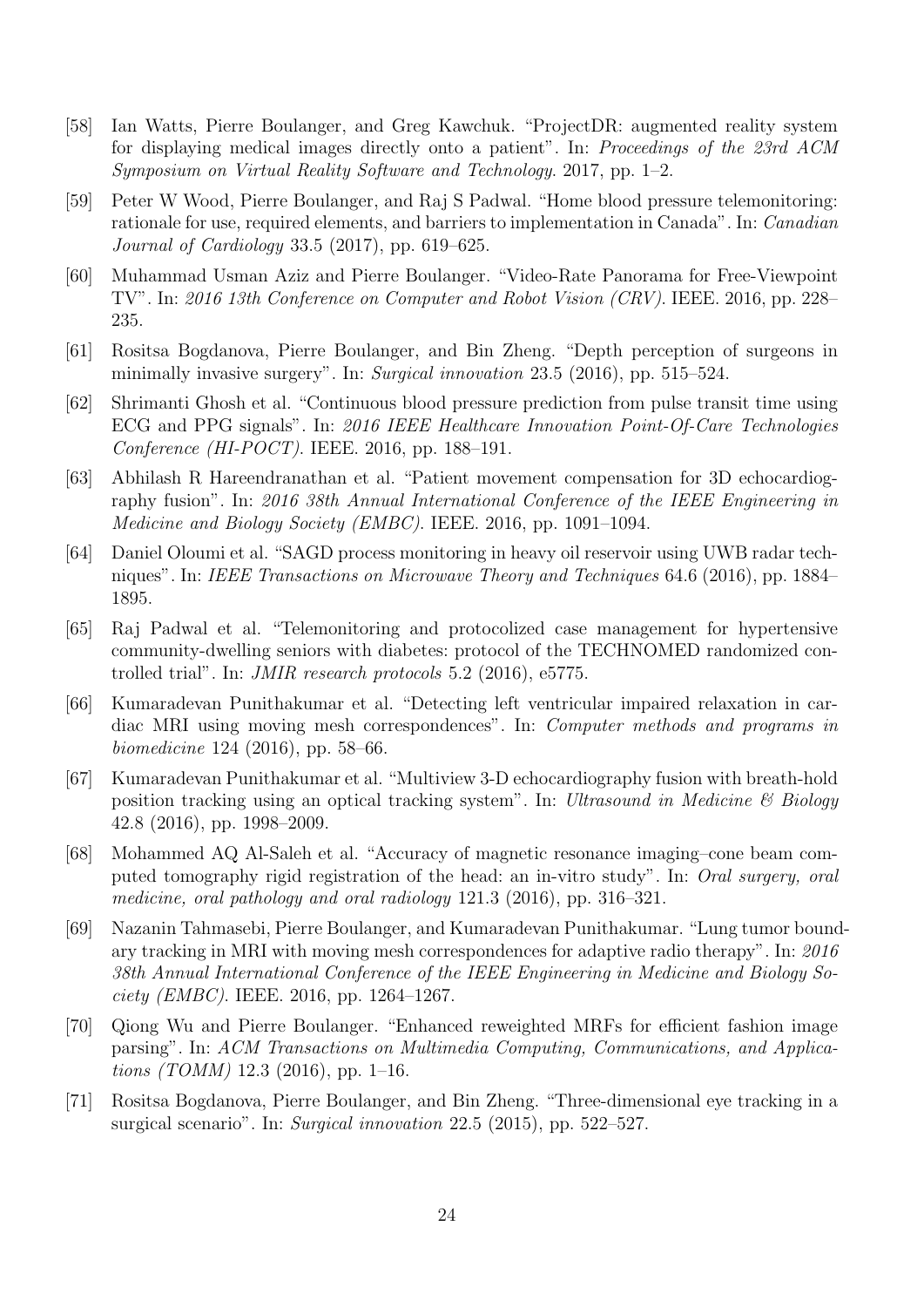- [72] Idanis Diaz and Pierre Boulanger. "Atlas to patient registration with brain tumor based on a mesh-free method". In: 2015 37th Annual International Conference of the IEEE Engineering in Medicine and Biology Society (EMBC). IEEE. 2015, pp. 2924–2927.
- [73] Manuel J Garcia et al. "Paravoxel: a domain decomposition based fixed grid preprocessor". In: International Journal of Computational Methods 12.03 (2015), p. 1550014.
- [74] Manuel Garcıa et al. "Computational steering of CFD simulations using a grid computing environment". In: International Journal on Interactive Design and Manufacturing (IJIDeM) 9.3 (2015), pp. 235–245.
- [75] Daniel Oloumi, Karumudi Rambabu, and Pierre Boulanger. "Tracking a biopsy needle inside a breast using UWB circular-SAR". In: 2015 IEEE International Symposium on Antennas and Propagation  $\&$  USNC/URSI National Radio Science Meeting. IEEE. 2015, pp. 534–535.
- [76] Daniel Oloumi et al. "Breast tumor detection using UWB circular-SAR tomographic microwave imaging". In: 2015 37th Annual International Conference of the IEEE Engineering in Medicine and Biology Society (EMBC). IEEE. 2015, pp. 7063–7066.
- [77] Kumaradevan Punithakumar, Michelle Noga, and Pierre Boulanger. "A GPU accelerated moving mesh correspondence algorithm with applications to RV segmentation". In: 2015 37th Annual International Conference of the IEEE Engineering in Medicine and Biology Society (EMBC). IEEE. 2015, pp. 4206–4209.
- [78] Kumaradevan Punithakumar et al. "Right ventricular segmentation in cardiac MRI with moving mesh correspondences". In: Computerized Medical Imaging and Graphics 43 (2015), pp. 15–25.
- [79] AmirAli Sharifi and Pierre Boulanger. "Enhancing Visual Perception and Directing Viewer's Attention in Interactive Direct Volume Rendering". In: 2015 19th International Conference on Information Visualisation. IEEE. 2015, pp. 536–542.
- [80] Kyrylo Shegeda and Pierre Boulanger. "A gpu-based real-time algorithm for virtual viewpoint rendering from multi-video". In: GPU Computing and Applications. Springer, 2015, pp. 167–185.
- [81] Qiong Wu and Pierre Boulanger. "An unified image tagging system driven by image-clickads framework". In: 2015 IEEE International Symposium on Multimedia (ISM). IEEE. 2015, pp. 369–372.
- [82] Xiaozhou Zhou and Pierre Boulanger. "A Solution to Face-to-Face Contact in Tele-presence Systems". In: 2015 12th Conference on Computer and Robot Vision. IEEE. 2015, pp. 230– 236.
- [83] Pierre Boulanger et al. "Medical remote observational and diagnostic telemonitoring (MedROAD)". In: 2014 IEEE Healthcare Innovation Conference (HIC). IEEE. 2014, pp. 177–180.
- [84] Jenny Cifuentes et al. "Automatic gesture analysis using constant affine velocity". In: 2014 36th Annual International Conference of the IEEE Engineering in Medicine and Biology Society. IEEE. 2014, pp. 1826–1829.
- [85] Kumaradevan Punithakumar et al. "Cardiac ultrasound multiview fusion using a multicamera tracking system". In: IEEE-EMBS International Conference on Biomedical and Health Informatics (BHI). IEEE. 2014, pp. 318–321.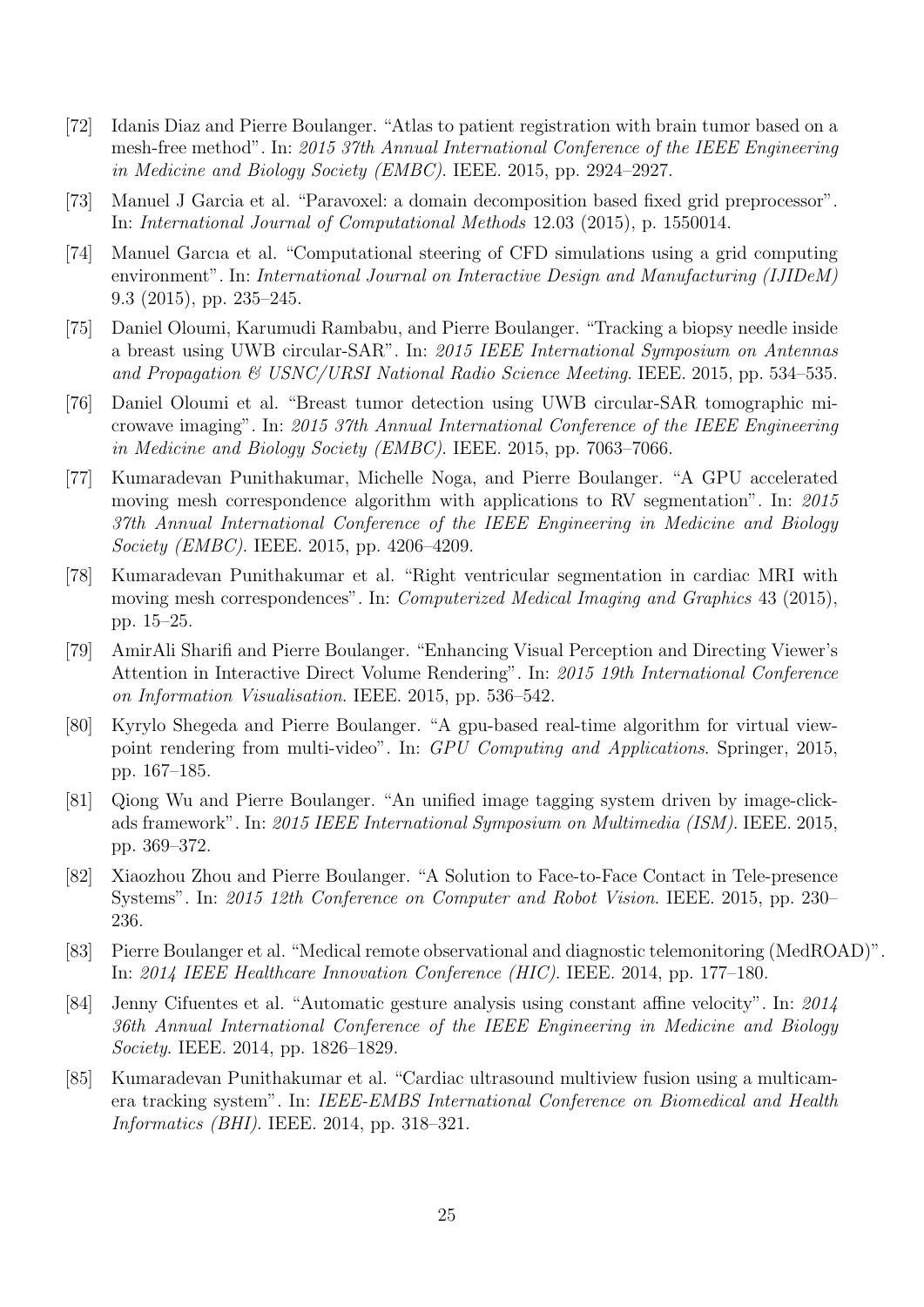- [86] Kumaradevan Punithakumar et al. "Detecting left ventricular impaired relaxation using MR imaging". In: IEEE-EMBS International Conference on Biomedical and Health Informatics (BHI). IEEE. 2014, pp. 310–313.
- [87] Robyn Taylor et al. "Nightingallery: theatrical framing and orchestration in participatory performance". In: Personal and Ubiquitous Computing 18.7 (2014), pp. 1583–1600.
- [88] Qiong Wu et al. "Tagging driven by interactive image discovery: Tagging-tracking-learning". In: 2014 IEEE International Symposium on Multimedia. IEEE. 2014, pp. 179–186.
- [89] N Bolandzadeh et al. "Multimodal registration of three-dimensional maxillodental cone beam CT and photogrammetry data over time". In: Dentomaxillofacial Radiology 42.2 (2013), p. 22027087.
- [90] John William Branch Bedoya, Flavio Augusto Prieto Ortiz, and Pierre Boulanger. "Método de llenado de huecos en mallas triangulares empleando funciones de base radial". In: Dyna (2013).
- [91] Jenny Cifuentes et al. "An arc-length warping algorithm for gesture recognition using quaternion representation". In: 2013 35th Annual International Conference of the IEEE Engineering in Medicine and Biology Society (EMBC). IEEE. 2013, pp. 6248–6251.
- [92] Idanis Diaz et al. "An automatic brain tumor segmentation tool". In: 2013 35th Annual International Conference of the IEEE Engineering in Medicine and Biology Society (EMBC). IEEE. 2013, pp. 3339–3342.
- [93] Andres Jaramillo, Flavio Prieto, and Pierre Boulanger. "Deformable part inspection using a spring–mass system". In: Computer-Aided Design 45.8-9 (2013), pp. 1128–1137.
- [94] Andrés Jaramillo, Flavio Prieto, and Pierre Boulanger. "Fast dimensional inspection of deformable parts from partial views". In: Computers in Industry 64.9 (2013), pp. 1076–1081.
- [95] Andrés Jaramillo, Flavio Prieto, and Pierre Boulanger. "Fixtureless inspection of deformable parts using partial captures". In: International Journal of Precision Engineering and Manufacturing 14.1 (2013), pp. 77–83.
- [96] Julia J Liu et al. "Epithelial cell extrusion leads to breaches in the intestinal epithelium". In: Inflammatory bowel diseases 19.5 (2013), pp. 912–921.
- [97] Heather Logan et al. "Evaluation of the accuracy of cone beam computerized tomography (CBCT): medical imaging technology in head and neck reconstruction". In: Journal of Otolaryngology-Head & Neck Surgery 42.1 (2013), pp. 1–8.
- [98] Heather Logan et al. "Exploratory benchtop study evaluating the use of surgical design and simulation in fibula free flap mandibular reconstruction". In: Journal of Otolaryngology-Head & Neck Surgery 42.1 (2013), pp. 1–10.
- [99] Heather Logan et al. "Pilot study: evaluation of the use of the convergent interview technique in understanding the perception of surgical design and simulation". In: Journal of Otolaryngology-Head & Neck Surgery 42.1 (2013), pp. 1–7.
- [100] Christian B Mendl et al. "Comprehensive analysis of high-performance computing methods for filtered back-projection". In: ELCVIA: electronic letters on computer vision and image analysis 12.1 (2013), pp. 1–16.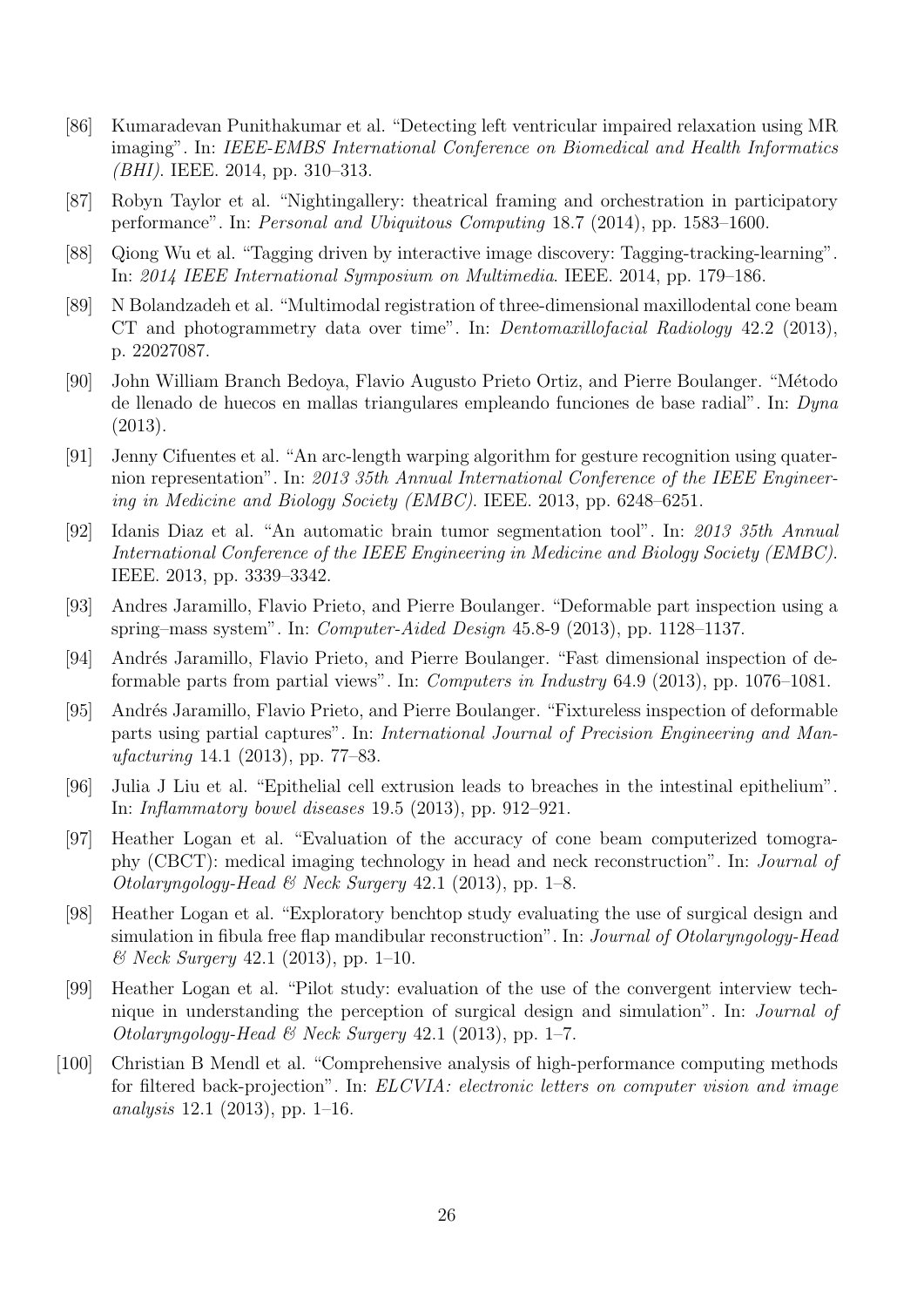- [101] Kumaradevan Punithakumar, Michelle Noga, and Pierre Boulanger. "Cardiac right ventricular segmentation via point correspondence". In: 2013 35th Annual International Conference of the IEEE Engineering in Medicine and Biology Society (EMBC). IEEE. 2013, pp. 4010– 4013.
- [102] Kumaradevan Punithakumar et al. "A GPU Accelerated Convex Max-Flow Approach to Segmentation of 4-D Left-Ventricular Ultrasound". In: (2013).
- [103] Mohamed Ben Salah et al. "Fully automated brain tumor segmentation using two mri modalities". In: International Symposium on Visual Computing. Springer. 2013, pp. 30–39.
- [104] Fraser Anderson et al. "Sensor fusion for laparoscopic surgery skill acquisition". In: Computer Aided Surgery 17.6 (2012), pp. 269–283.
- [105] Jenny Cifuentes-Quintero et al. "Objective assessment of surgical skills". In: ESDA2012. 2012, p. 82862.
- [106] Amirhossein Firouzmanesh and Pierre Boulanger. "Image de-blurring using shearlets". In: 2012 Ninth Conference on Computer and Robot Vision. IEEE. 2012, pp. 167–173.
- [107] Manuel J Garcia, Pierre Boulanger, and Santiago Giraldo. "Boulanger-—CFD Based Wing Shape Optimization Through Gradient-Based Method". In: EAFIT University, No 7 Sur 50, Medellin, Colombia University Of Alberta. Citeseer. 2012.
- [108] Elizabeth Mesa-Múnera et al. "Caracterización de tejido cerebral artificial utilizando Inverse-FEM para simular indentación y comprensión". In: *Ingenieria y Ciencia* 8.16 (2012), pp. 11– 36.
- [109] Elizabeth Mesa-M´unera et al. "Inverse-FEM characterization of a brain tissue phantom to simulate compression and indentation". In: *Ingenieria y Ciencia* 8.16 (2012), pp. 11–36.
- [110] Maria Fernanda Osorio et al. "Three-dimensional digitization of highly reflective and transparent objects using multi-wavelength range sensing". In: Machine Vision and Applications 23.4 (2012), pp. 761–772.
- [111] MA Al-Saleh et al. "Morphologic and functional changes in the temporomandibular joint and stomatognathic system after transmandibular surgery in oral and oropharyngeal cancers: systematic review". In: J Otolaryngol Head Neck Surg 41.5 (2012), pp. 345–60.
- [112] Hong Zhang et al. "See me, see you: a lightweight method for discriminating user touches on tabletop displays". In: Proceedings of the SIGCHI Conference on Human Factors in Computing Systems. 2012, pp. 2327–2336.
- [113] Xiaozhou Zhou and Pierre Boulanger. "A fast hierarchical radiometric invariant stereo matching algorithm". In: 2012 11th International Conference on Information Science, Signal Processing and their Applications (ISSPA). IEEE. 2012, pp. 383–388.
- [114] Xiaozhou Zhou and Pierre Boulanger. "New eye contact correction using radial basis function for wide baseline videoconference system". In: Pacific-Rim Conference on Multimedia. Springer. 2012, pp. 68–79.
- [115] Xiaozhou Zhou and Pierre Boulanger. "Radiometric invariant stereo matching based on relative gradients". In: 2012 19th IEEE International Conference on Image Processing. IEEE. 2012, pp. 2989–2992.
- [116] Fraser Anderson et al. "Movement consistency by optical tracking correlates with surgical expertise". In: Annual Meeting of the Society of American Gastrointestinal and Endoscopic Surgeons, San Antonio, Texas, USA, March. 2011, pp. 11–12.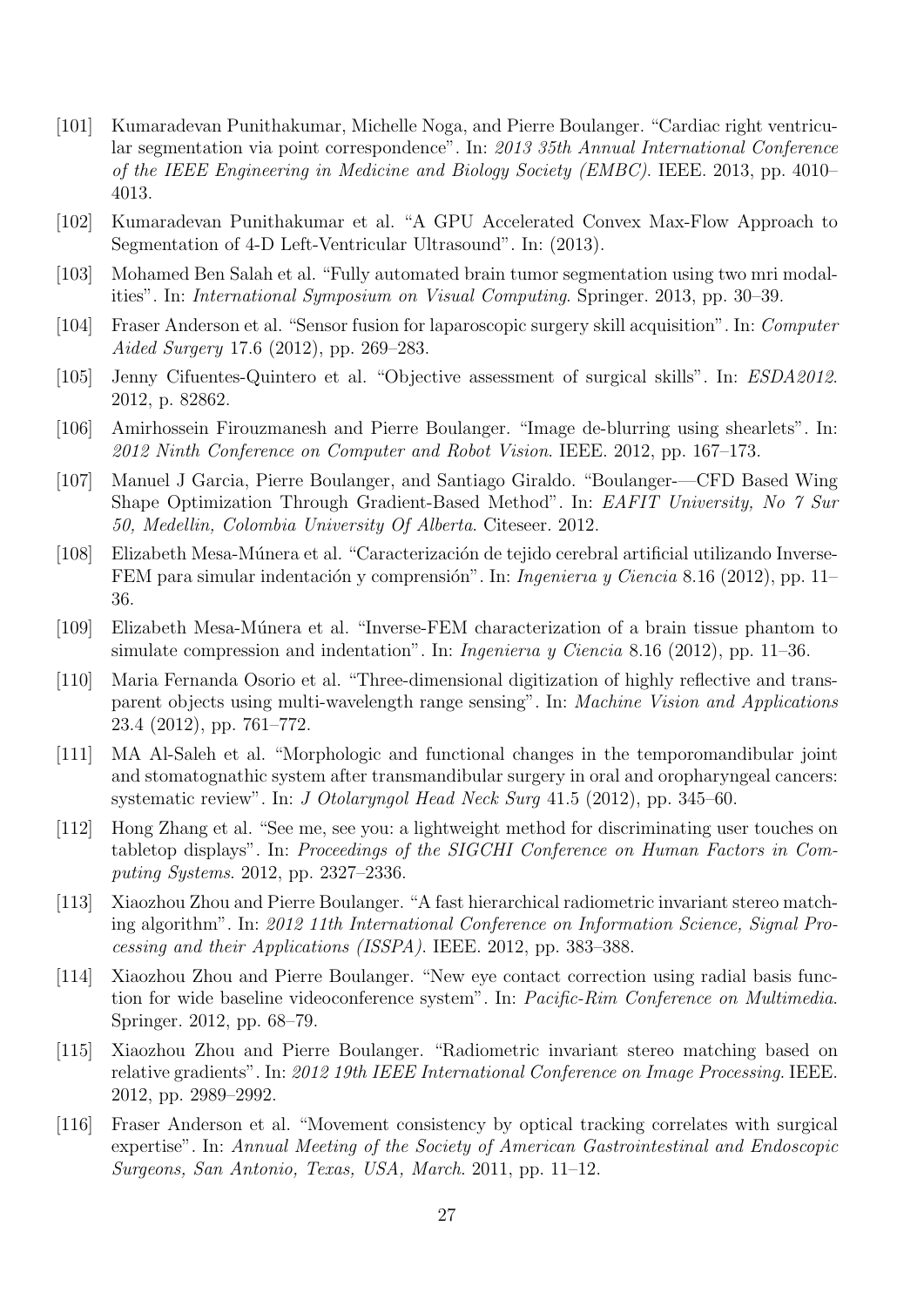- [117] Pierre Boulanger and John W Branch. "Influence of material model and modeling space on the precision of a finite element simulation to predict the deformation of silicone rubber". In: Revista Avances en Sistemas e Informática 8.3 (2011), pp. 63–70.
- [118] Idanis Diaz et al. "A critical review of the effects of de-noising algorithms on MRI brain tumor segmentation". In: 2011 Annual International Conference of the IEEE Engineering in Medicine and Biology Society. IEEE. 2011, pp. 3934–3937.
- [119] Andres Eleazar Jaramillo, Pierre Boulanger, and Flavio Prieto. "On-line 3-D system for the inspection of deformable parts". In: INTERNATIONAL JOURNAL OF ADVANCED MANUFACTURING TECHNOLOGY 57.9-12 (2011), pp. 1053–1063.
- [120] Steven Eliuk, Pierre Boulanger, et al. "Algorithmic Reconstruction of Broken Fragments". In: (2011).
- [121] Andrés Eleazar Jaramillo, Pierre Boulanger, and Flavio Prieto. "On-line 3-D system for the inspection of deformable parts". In: The International Journal of Advanced Manufacturing Technology 57.9 (2011), pp. 1053–1063.
- [122] Julia J Liu et al. "Epithelial gaps in a rodent model of inflammatory bowel disease: a quantitative validation study". In: Clinical and Translational Gastroenterology 2.6 (2011), e3.
- [123] Julia J Liu et al. "Mind the gaps: confocal endomicroscopy showed increased density of small bowel epithelial gaps in inflammatory bowel disease". In: Journal of clinical gastroenterology 45.3 (2011), pp. 240–245.
- [124] Eduardo Londoño et al. "EXPERIENCIAS VIRTUALES CON PIEZAS DEL MUSEO DEL ORO". In: e-colabora" Revista de ciencia, educación, innovación y cultura apoyadas por redes de tecnologıa avanzada" 1.1 (2011), pp. 70–77.
- [125] Elizabeth Mesa-Múnera et al. "Calibration of a material model to simulate bonded compression test using FEM and Meshless Methods". In: (2011).
- [126] Elizabeth Mesa-Múnera et al. "Estimation of vibration and force stimulus thresholds for haptic guidance in MIS training". In: Revista Ingenieria Biomédica 5.10 (2011), pp. 17–22.
- [127] Elizabeth Mesa-Múnera et al. "Influence of material model and modeling space on the precision of a finite element simulation to predict the deformation of silicone rubber". In: Revista Avances en Sistemas e Informática 8.3 (2011), pp. 63–70.
- [128] Elizabeth Mesa-Múnera et al. "Influencia del modelo del material y espacio de modelado en la precisión de una Simulación con Elementos Finitos para predecir la deformación en Silicona". In: Avances en Sistemas e Informática 8.3 (2011), pp. 63–70.
- [129] Maria Fernanda Osorio et al. "A novel approach to documenting artifacts at the Gold Museum in Bogota". In: Computers & Graphics 35.4 (2011), pp. 894–903.
- [130] Juan Fernando Ramirez-Salazar et al. "Comparison between lagrange multiplier and penalty methods to enforce essential boundary conditions in meshfree methods". In: Avances en  $Sistemas e Informática 8.3 (2011), pp. 51–56.$
- [131] Biao She, Pierre Boulanger, and Michelle Noga. "Real-time rendering of temporal volumetric data on a gpu". In: 2011 15th International Conference on Information Visualisation. IEEE. 2011, pp. 622–631.
- [132] Robyn Taylor et al. "Composing for the interactive medium". In: (2011).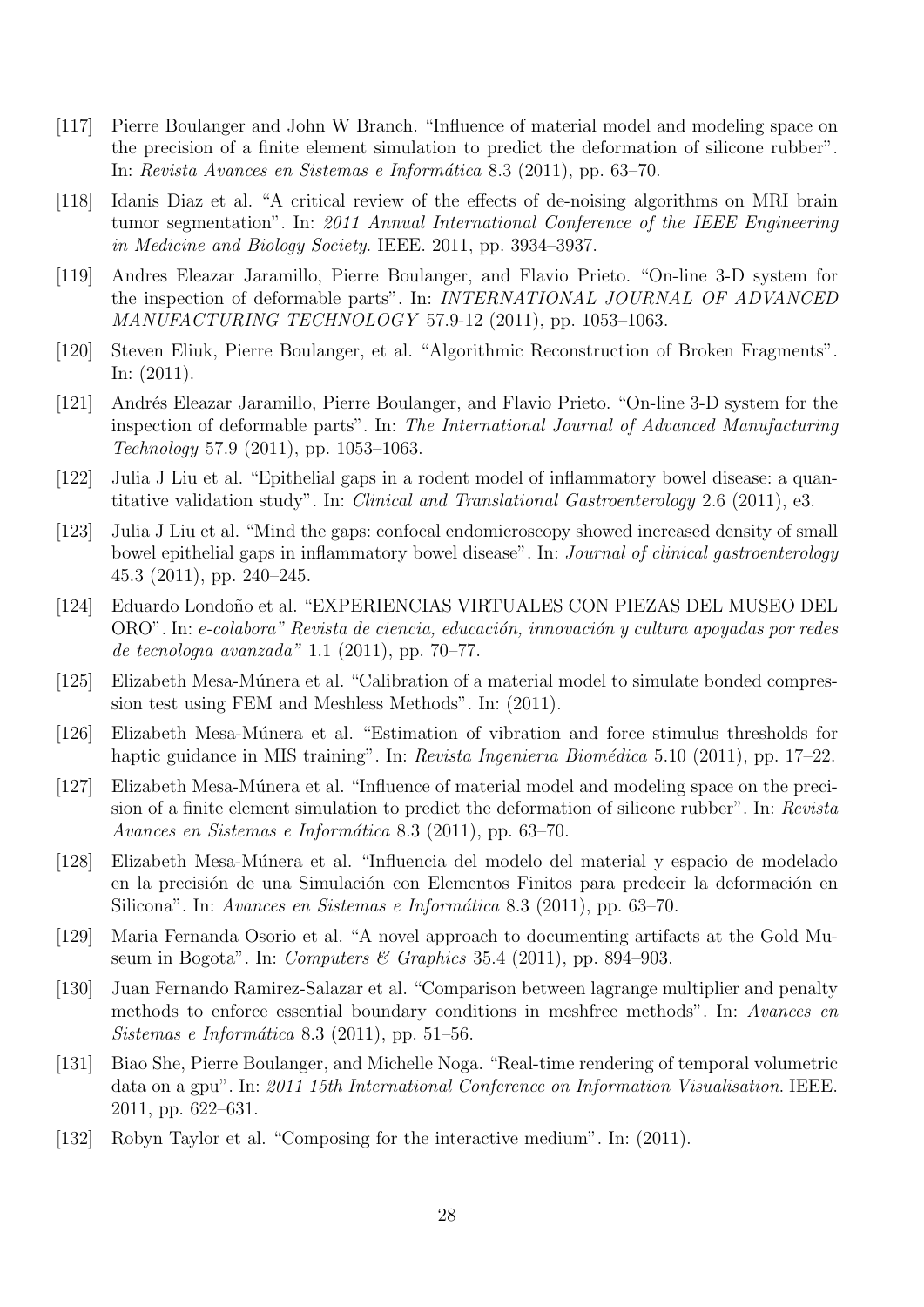- [133] Robyn Taylor et al. "Designing from within: humanaquarium". In: Proceedings of the SIGCHI Conference on Human Factors in Computing Systems. 2011, pp. 1855–1864.
- [134] Robyn Taylor et al. "Humanaquarium: exploring audience, participation, and interaction". In: CHI'11 Extended Abstracts on Human Factors in Computing Systems. 2011, pp. 1117– 1122.
- [135] Qiong Wu and Pierre Boulanger. "Real-time estimation of missing markers for reconstruction of human motion". In: 2011 XIII Symposium on Virtual Reality. IEEE. 2011, pp. 161–168.
- [136] Qiong Wu et al. "Trickster at the intersection: exploring virtual theater performance and interaction". In: (2011).
- [137] Xiaozhou Zhou and Pierre Boulanger. "Illumination invariant stereo matching based on normalized mutual information and census methods". In: Proc. of the 2011 Computer Graphics International (CGI 11'). 2011.
- [138] Xiaozhou Zhou and Pierre Boulanger. "Image matting based on mutual information". In: 2011 Visual Communications and Image Processing (VCIP). IEEE. 2011, pp. 1–4.
- [139] Fraser Anderson et al. "Virtual equine assisted therapy". In: 2010 IEEE Virtual Reality Conference (VR). IEEE. 2010, pp. 255–256.
- [140] Pierre Boulanger, Antonio Krüger, and Patrick Olivier. Smart Graphics. Springer, 2010.
- [141] N Bolandzadeh Fasaie, P Boulanger, and C Flores-Mir. "Orthodontics and Dentofacial Orthopedics". In: Int J CARS 5.1 (2010), S229–S234.
- [142] Andrés Eleazar Jaramillo Velásquez, Flavio Augusto Prieto Ortiz, and Pierre Boulanger. "Alineación virtual de modelos deformables usando funciones de base radial". In:  $ENTER$ CIENCIA E INGENIERÍA 6  $(2010)$ .
- [143] Julia J Liu et al. "Mind The Gaps Confocal Endomicroscopy Showed Increased Density of Small". In: (2010).
- [144] Minh Tu Pham, Richard Moreau, and Pierre Boulanger. "Three-dimensional gesture comparison using curvature analysis of position and orientation". In: 2010 Annual International Conference of the IEEE Engineering in Medicine and Biology. IEEE. 2010, pp. 6345–6348.
- [145] Minh Tu Pham et al. Design of Medical Simulators in Obstetrics. 2010.
- [146] Robyn Taylor et al. "humanaquarium: a participatory performance system". In: New Interfaces for Musical Expression. 2010.
- [147] Robyn Taylor et al. "Phantasmagoria: composing interactive content for the humanaquarium". In: International Symposium on Smart Graphics. Springer. 2010, pp. 269–272.
- [148] Robyn Taylor et al. "Smart Graphics". In: Lecture Notes in Computer Science 6133 (2010).
- [149] Qiong Wu et al. "A real-time performance system for virtual theater". In: Proceedings of the 2010 ACM workshop on Surreal media and virtual cloning. 2010, pp. 3–8.
- [150] Qiong Wu et al. "Interaction with a virtual character through performance based animation". In: International symposium on smart graphics. Springer, Berlin, Heidelberg. 2010, pp. 285– 288.
- [151] Xiaozhou Zhou and Pierre Boulanger. "Improved Poisson Matting for a Real Time Telepresence System Using GPU". In: 2010 Fifth International Multi-conference on Computing in the Global Information Technology. IEEE. 2010, pp. 82–86.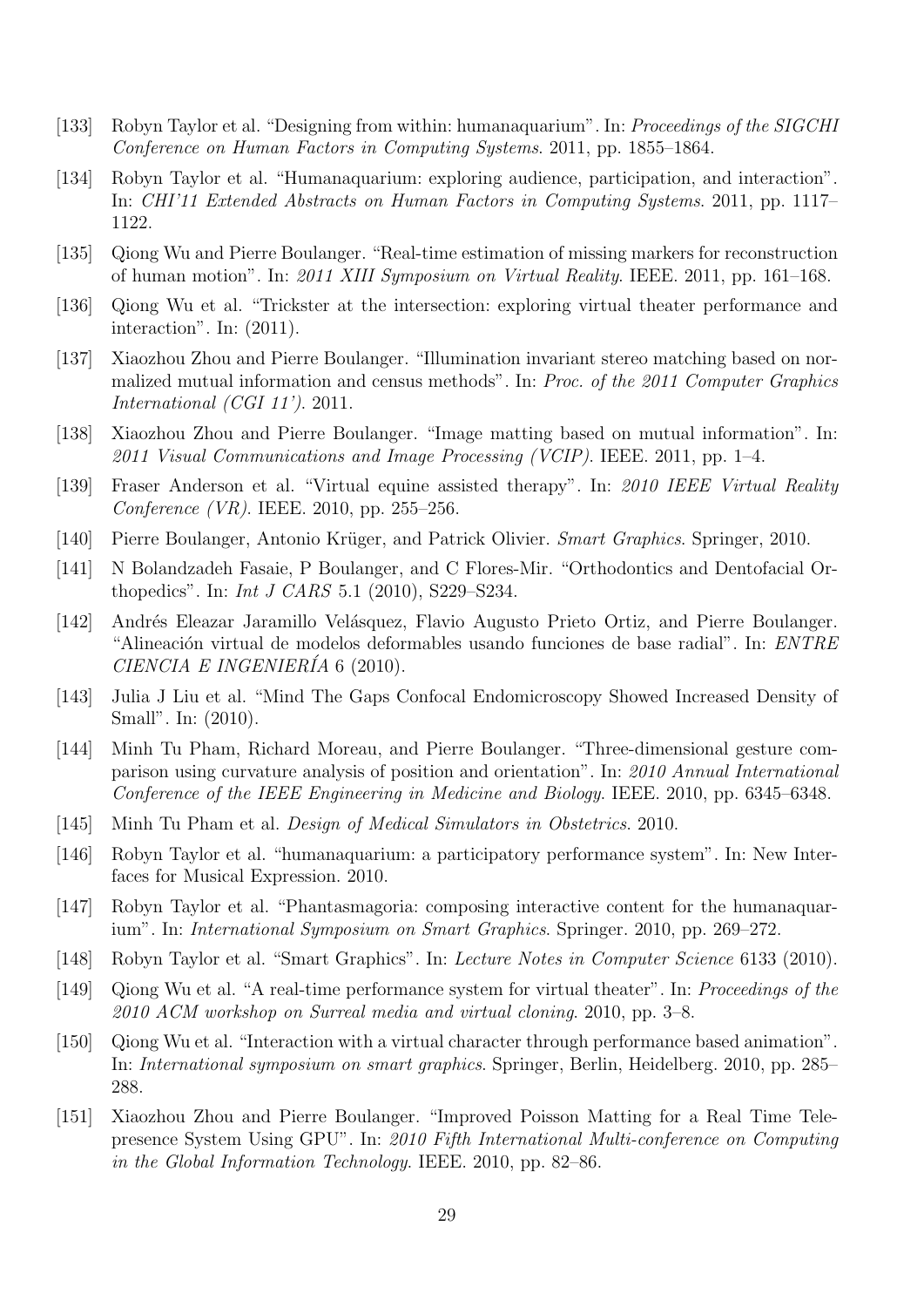- [152] Michelle Annett et al. "Using a multi-touch tabletop for upper extremity motor rehabilitation". In: Proceedings of the 21st Annual Conference of the Australian Computer-Human Interaction Special Interest Group: Design: Open 24/7. 2009, pp. 261–264.
- [153] Baochun Bai et al. "Learning-based multiview video coding". In: 2009 Picture Coding Symposium. IEEE. 2009, pp. 1–4.
- [154] Baochun Bai et al. "Symmetric distributed multiview video coding". In: 2009 IEEE International Conference on Acoustics, Speech and Signal Processing. IEEE. 2009, pp. 653–656.
- [155] Pierre Boulanger et al. "Long term three dimensional tracking of orthodontic patients using registered cone beam CT and photogrammetry". In: 2009 Annual International Conference of the IEEE Engineering in Medicine and Biology Society. IEEE. 2009, pp. 3525–3528.
- [156] Pablo Figueroa et al. "A Multimodal Interface for Artifact's Exploration". In: 2009 IEEE Virtual Reality Conference. IEEE. 2009, pp. 279–280.
- [157] Pablo Figueroa et al. "A VR Multimodal Interface for Small Artifacts in the Gold Museum". In: 2009 IEEE Virtual Reality Conference. IEEE. 2009, pp. 293–294.
- [158] Pablo Figueroa et al. "Multi-modal exploration of small artifacts: an exhibition at the Gold Museum in Bogota". In: Proceedings of the 16th ACM Symposium on Virtual Reality Software and Technology. 2009, pp. 67–74.
- [159] Pablo A Figueroa et al. "Interaction with Replicas of Small Pieces: Using Complementary Technologies to Maximize Visitors' Experience." In: VAST. 2009, pp. 133–140.
- [160] Omar Gómez et al. "Poster: Collaborative data exploration using two navigation strategies". In: 2009 IEEE Symposium on 3D User Interfaces. IEEE. 2009, pp. 131–132.
- [161] Andres Jaramillo, Flavio Prieto, and Pierre Boulanger. "Registration of deformable models by using radial basis functions". In:  $Dyna$  76.157 (2009), pp. 7–16.
- [162] Andrés Jaramillo, Flavio A Prieto Ortiz, and Pierre Boulanger. "Registro De Modelos No-Rógidos Empleando Funciones De Base Radial". In: *DYNA: revista de la Facultad de Minas.* Universidad Nacional de Colombia. Sede Medellın 76.157 (2009), pp. 7–16.
- [163] Andrés E Jaramillo, Pierre Boulanger, and Flavio Prieto. "On-line 3-D inspection of deformable parts using FEM trained radial basis functions". In: 2009 IEEE 12th International Conference on Computer Vision Workshops, ICCV Workshops. IEEE. 2009, pp. 1733–1739.
- [164] Andres Eleazar Jaramillo Velasquez, Flavio Augusto Prieto Ortiz, and Pierre Boulanger. "Virtual alignment of deformable models using radial base functions". In: ENTRE CIENCIA E INGENIERIA 6 (2009), pp. 21–32.
- [165] J Liu et al. "P-0154: Quantitative analysis of small bowel epithelial gaps in IL-10 knockout and control 129 Sv/Ev mice". In: *Inflammatory Bowel Diseases* 15.suppl 2 (2009), S53-S53.
- [166] Richard Moreau et al. "Evaluation of medical gestures based on a global performance index". In: 2009 Annual International Conference of the IEEE Engineering in Medicine and Biology Society. IEEE. 2009, pp. 5854–5857.
- [167] Douglas Ridgway et al. "Coarse-grained molecular simulation of diffusion and reaction kinetics in a crowded virtual cytoplasm (vol 94, pg 3748, 2008)". In: BIOPHYSICAL JOURNAL 96.6 (2009), pp. 2548–2548.
- [168] Robyn Taylor, Pierre Boulanger, and Patrick Olivier. "Creating dream. Medusa to Encourage Dialogue in Performance". In: *International Symposium on Smart Graphics*. Springer. 2009, pp. 275–278.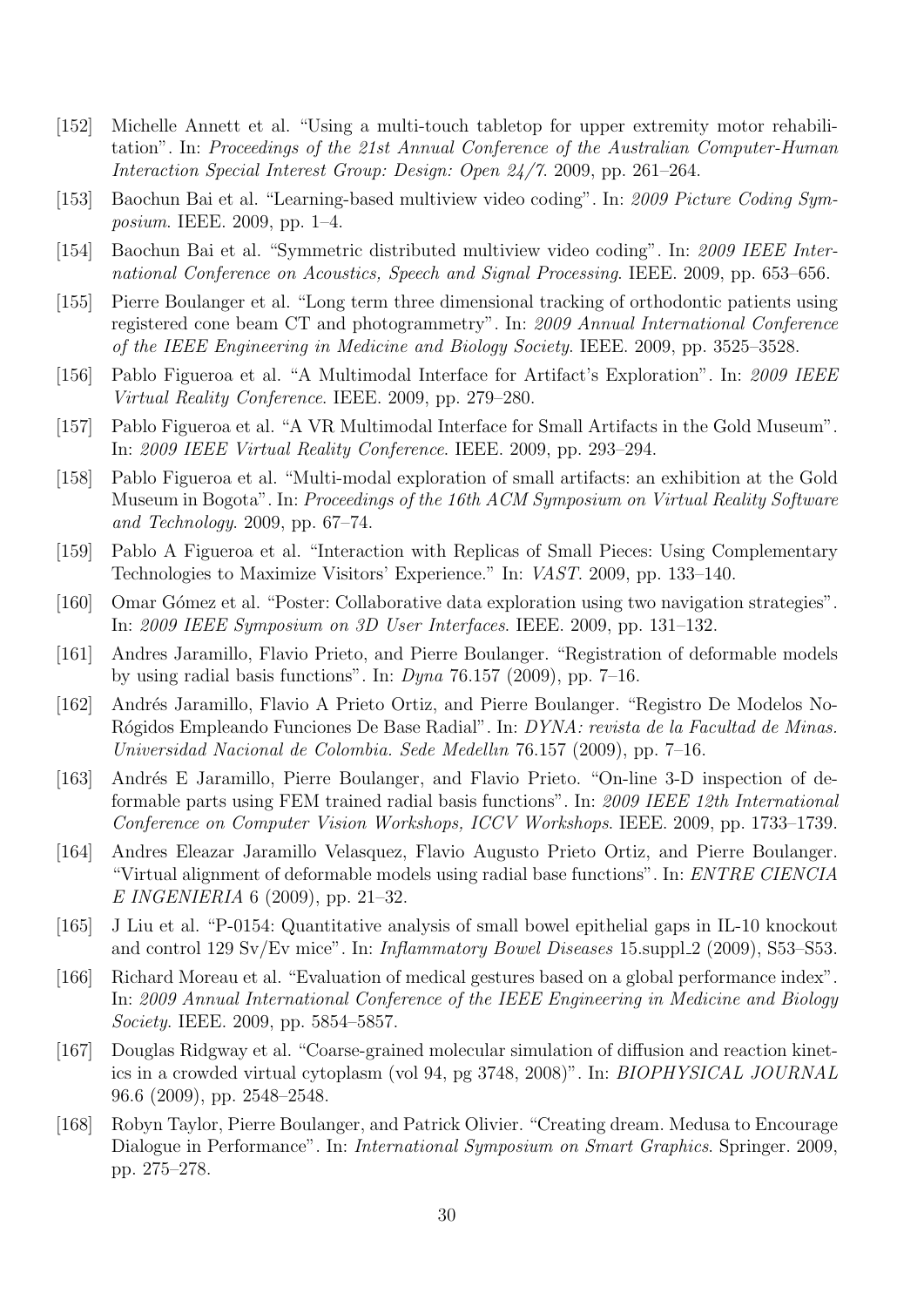- [169] Robyn Taylor et al. Exploring participatory performance to inform the design of collaborative public interfaces. 2009.
- [170] Andrés Eleazar Jaramillo Velásquez, Flavio Augusto Prieto Ortiz, and Pierre Boulanger. "Alineacion virtual de modelos deformables usando funciones de base radial". In: Entre Ciencia e Ingenieria 6 (2009), pp. 21–32.
- [171] Xing-Dong Yang et al. "A model for steering with haptic-force guidance". In: IFIP Conference on Human-Computer Interaction. Springer. 2009, pp. 465–478.
- [172] Xing-Dong Yang et al. "One-handed behind-the-display cursor input on mobile devices". In: CHI'09 Extended Abstracts on Human Factors in Computing Systems. 2009, pp. 4501–4506.
- [173] Baochun Bai, Janelle Harms, and Pierre Boulanger. "An Eefficient Multiview Video Compression Scheme (FriAmOR8)". In: (2008).
- [174] Baochun Bai et al. "Symmetric distributed source coding using LDPC code". In: 2008 IEEE International Conference on Communications. IEEE. 2008, pp. 1892–1897.
- [175] Walter Bischof, Xingdong Yang, and Pierre Boulanger. "Perception of haptic forces". In: CANADIAN JOURNAL OF EXPERIMENTAL PSYCHOLOGY-REVUE CANADIENNE DE PSYCHOLOGIE EXPERIMENTALE. Vol. 62. 4. CANADIAN PSYCHOLOGICAL AS-SOC 141 LAURIER AVE WEST, STE 702, OTTAWA, ONTARIO . . . 2008, pp. 302–303.
- [176] John William Branch, Flavio Prieto, and Pierre Boulanger. "Automatic extraction of quadrilateral patches from triangulated surfaces using morse theory". In: Proceedings of the 16th International Meshing Roundtable. Springer. 2008, pp. 199–212.
- [177] S Eliuk, Pierre Boulanger, and K Kabin. "Sunviz: A real-time visualization environment for space physics applications". In: International Symposium on Visual Computing. Springer. 2008, pp. 1–11.
- [178] Pablo Figueroa et al. "Intml: A dataflow oriented development system for virtual reality applications". In: Presence 17.5 (2008), pp. 492–511.
- [179] Manuel Garcıa et al. "Analisis CFD de vientos convectivos naturales debidos a la temperatura de un terreno basado en un modelo DEM integrado con imagenes infrarrojas Landsat". In: Ingenierıa y Ciencia 4.8 (2008), pp. 65–85.
- [180] Manuel Garcıa et al. "CFD analysis of the effect on buoyancy due to terrain temperature based on an integrated DEM and Landsat infrared imagery". In: Ingenierıa y Ciencia 4.8 (2008), pp. 65–84.
- [181] Manuel J Garcıa, Pierre Boulanger, and Miguel Henao. "Structural optimization of as-built parts using reverse engineering and evolution strategies". In: Structural and Multidisciplinary Optimization 35.6 (2008), pp. 541–550.
- [182] Andrés Eleázar Jaramillo Velásquez, Flavio Augusto Prieto Ortiz, and Pierre Boulanger. "Inspección de piezas 3d: revisión de la literatura". In: *Ingenieria e Investigación* (2008).
- [183] Richard Moreau et al. "A method to evaluate skill transfer and acquisition of obstetric gestures based on the curvatures analysis of the position and the orientation". In: Journal of biomedical informatics 41.6 (2008), pp. 991–1000.
- [184] Richard Moreau et al. "Evaluation of obstetric gestures: An approach based on the curvature of quaternions". In: 2008 30th Annual International Conference of the IEEE Engineering in Medicine and Biology Society. IEEE. 2008, pp. 3430–3433.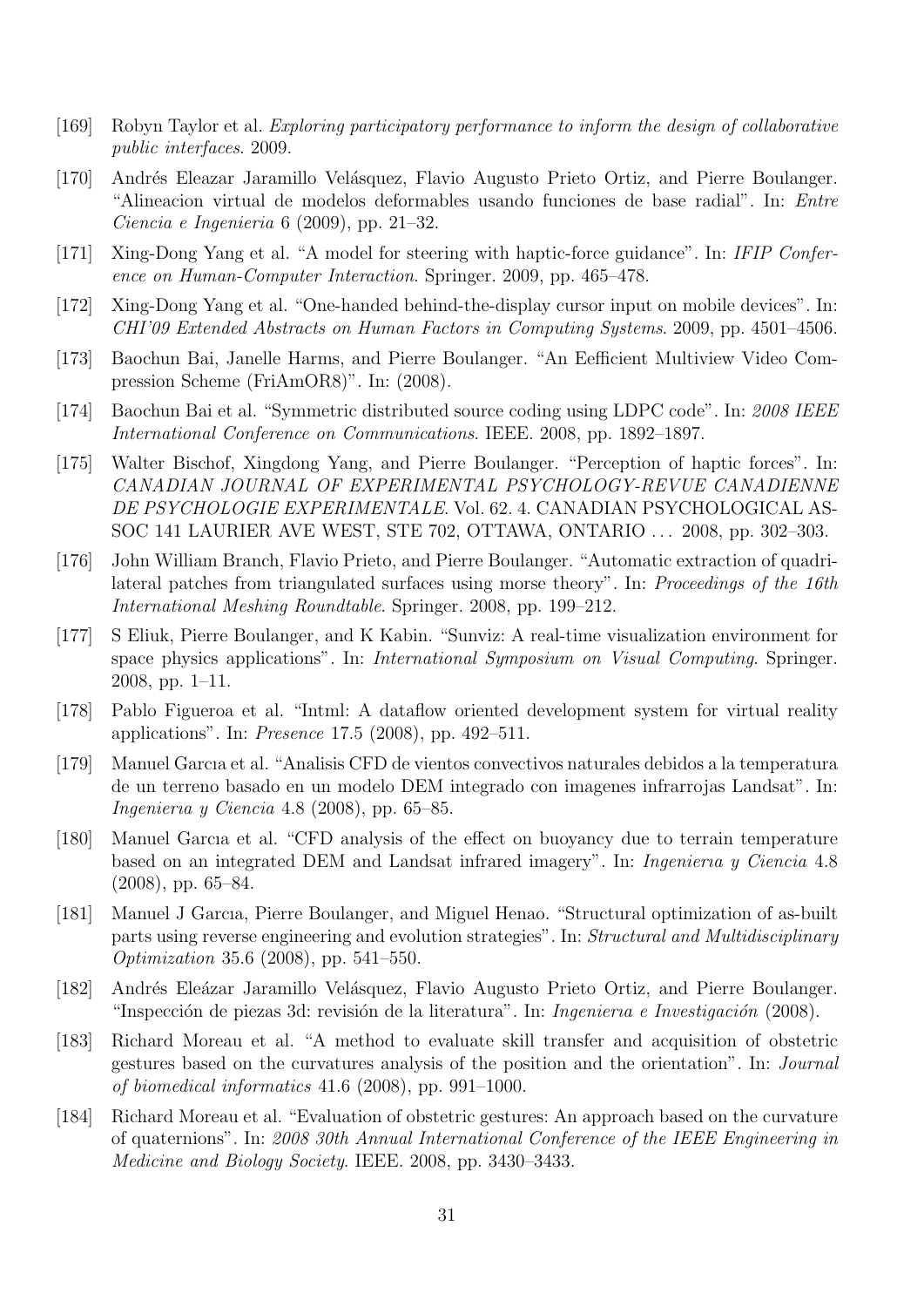- [185] Douglas Ridgway et al. "Coarse-grained molecular simulation of diffusion and reaction kinetics in a crowded virtual cytoplasm". In: Biophysical journal 94.10 (2008), pp. 3748–3759.
- [186] Rui Shen, Pierre Boulanger, and Michelle Noga. "Medvis: A real-time immersive visualization environment for the exploration of medical volumetric data". In: 2008 Fifth International Conference BioMedical Visualization: Information Visualization in Medical and Biomedical Informatics. IEEE. 2008, pp. 63–68.
- [187] Robyn Taylor, Pierre Boulanger, and Patrick Olivier. "dream. Medusa: A participatory performance". In: International Symposium on Smart Graphics. Springer. 2008, pp. 200–206.
- [188] Qiong Wu, Pierre Boulanger, and Walter F Bischof. "Automatic bi-layer video segmentation based on sensor fusion". In: 2008 19th International Conference on Pattern Recognition. IEEE. 2008, pp. 1–4.
- [189] Qiong Wu, Pierre Boulanger, and Walter F Bischof. "Bi-layer video segmentation with foreground and background infrared illumination". In: Proceedings of the 16th ACM international conference on Multimedia. 2008, pp. 1025–1026.
- [190] Qiong Wu, Pierre Boulanger, and Walter F Bischof. "Robust real-time bi-layer video segmentation using infrared video". In: 2008 Canadian Conference on Computer and Robot Vision. IEEE. 2008, pp. 87–94.
- [191] Xing-Dong Yang, Walter F Bischof, and Pierre Boulanger. "Perception of haptic force magnitude during hand movements". In: 2008 IEEE International Conference on Robotics and Automation. IEEE. 2008, pp. 2061–2066.
- [192] Xing-Dong Yang, Walter F Bischof, and Pierre Boulanger. "The effects of hand motion on haptic perception of force direction". In: *International Conference on Human Haptic Sensing* and Touch Enabled Computer Applications. Springer. 2008, pp. 355–360.
- [193] Xing-Dong Yang, Walter F Bischof, and Pierre Boulanger. "Validating the performance of haptic motor skill training". In: 2008 Symposium on Haptic Interfaces for Virtual Environment and Teleoperator Systems. IEEE. 2008, pp. 129–135.
- [194] John William Branch Bedoya, Flavio A Prieto Ortiz, and Pierre Boulanger. "Corrección" autom´atica de huecos en objetos de forma libre empleando funciones de base radial". In: Avances en Sistemas e Informática 4.2 (2007), pp. 43–51.
- [195] John Branch, Flavio Prieto, and Pierre Boulanger. "Corrección automática de huecos en objetos de forma libre empleando funciones de base radial". In: Avances en Sistemas e Informática  $4.2$  (2007).
- [196] John William Branch, Flavio Prieto, and Pierre Boulanger. "Automated reverse engineering of free form objects using Morse theory". In: Sixth International Conference on 3-D Digital Imaging and Modeling (3DIM 2007). IEEE. 2007, pp. 21–28.
- [197] John William Branch, Flavio Prieto, and Pierre Boulanger. "Automatic extraction of a quadrilateral network of NURBS patches from range data using evolutionary strategies". In: International Symposium on Visual Computing. Springer. 2007, pp. 701–710.
- [198] John William Branch, Flavio Prieto, and Pierre Boulanger. "Correspondence method for registration of range images using evolutionary algorithms". In: 2005 International Conference on Industrial Electronics and Control Applications. IEEE. 2007, 6–pp.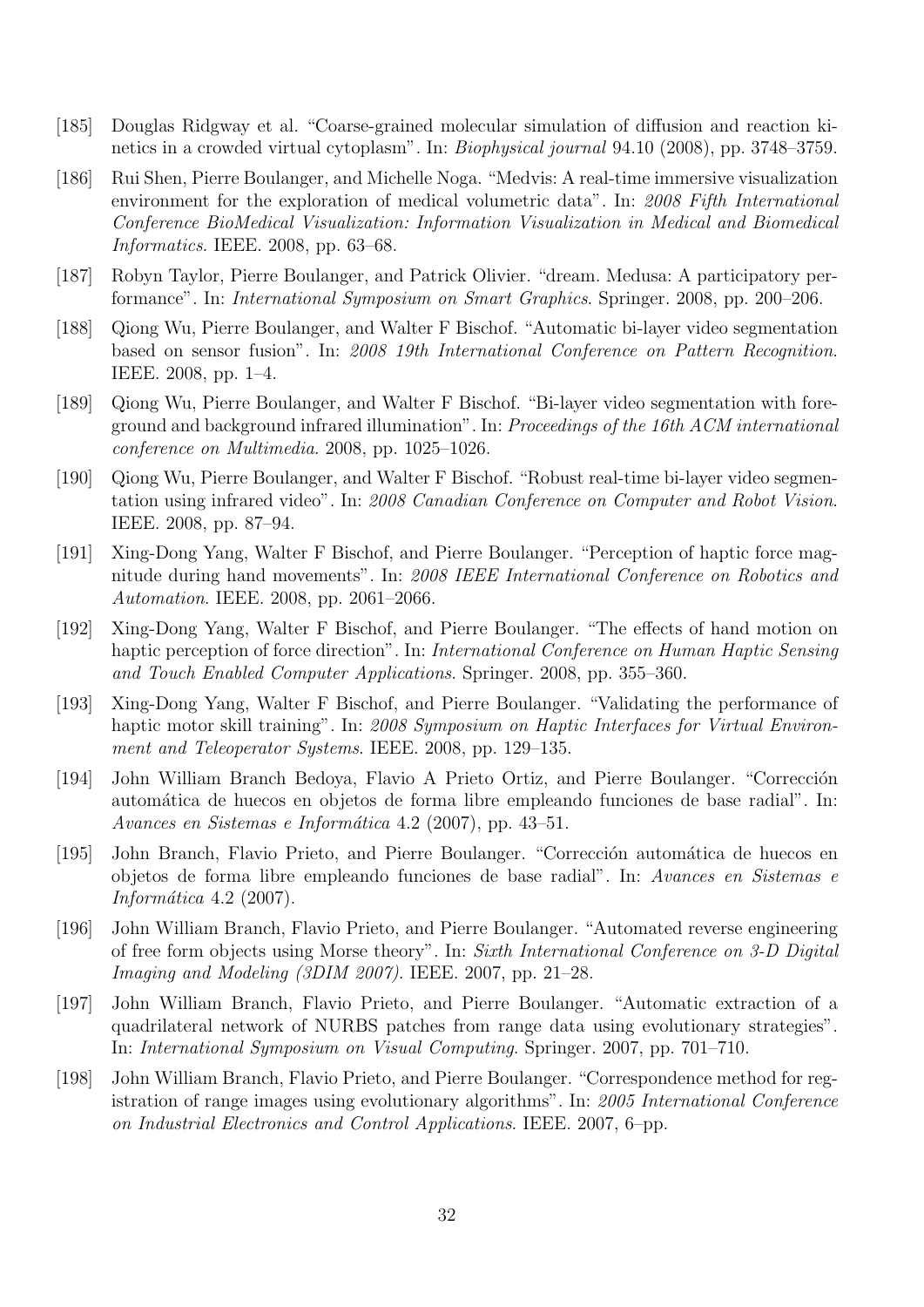- [199] John William Branch, Flavio Prieto, and Pierre Boulanger. "Fitting Surface of Free Form Objects using Optimized NURBS Patches Network with Evolutionary Strategies  $(\mu + \lambda)$ -ES". In: (2007).
- [200] John William Branch, Flavio Prieto, and Pierre Boulanger. "Method of hole-filling on triangular meshes using local radial basis function". In: DYNA 74.152 (2007), pp. 97–111.
- [201] John William Branch, Flavio Prieto, and Pierre Boulanger. "Método de llenado de huecos en mallas triangulares empleando funciones de base radial". In: Dyna 74.152 (2007), pp. 97–111.
- [202] JW Branch, F Prieto, and P Boulanger. "A Robust Method for Registration of Partially-Overlapped Range Images Using Genetic Algorithms". In: Innovative Algorithms and Techniques in Automation, Industrial Electronics and Telecommunications. Springer, 2007, pp. 199– 204.
- [203] Idanis Dıaz, Diana Montoya, and Pierre Boulanger. "BAYESIAN DECISION THEORY IN SIMILARITY CRITERIA USED IN RANGE IMAGES SEGMENTATION". In: Revista Ingenierıas Universidad de Medellın 6.11 (2007), pp. 171–179.
- [204] Idanis Diaz, Diana Montoya, and Pierre Boulanger. "Teoria de decisión bayesiana en los criterios de similitud utilizados en la segmentación de imágenes de rango". In: Revista Ingenierias Universidad de Medellın 6.11 (2007), pp. 171–179.
- [205] M Garcıa, M Henao, and Pierre Boulanger. "Evolutionary algorithms applied to shape optimisation of 3-d structures". In: Int J Struct Multidiscip Optim (2007).
- [206] Manuel Garcıa et al. "Spring–particle model for hyperelastic cloth". In: Dyna 74.151 (2007), pp. 137–145.
- [207] Neil Guerrero, Flavio Prieto, and Pierre Boulanger. "Segmentación de imágenes de color empleando el espacio de variación total: una aplicación de los modelos de Kripke". In: Revista  $Colombiana de Computación 8.2 (2007), pp. 39–61.$
- [208] Andrés Eleázar Jaramillo, Flavio Prieto, and Pierre Boulanger. "Inspección de piezas 3D: revisión de la literatura". In: *Ingenieria e Investigación* 27.3 (2007), pp. 118–126.
- [209] Andrés Eleázar Jaramillo, Flavio Prieto, and Pierre Boulanger. "Inspection of 3D parts: a survey". In: *Ingenieria e Investigación* 27.3 (2007), pp. 118–126.
- [210] Maryia Kazakevich et al. "Augmentation of visualisation using sonification: A case study in computational fluid dynamics". In: (2007).
- [211] Paul Major et al. "An Experimental Method for Stereolithic Mandible Fabrication and Image Preparation". In: (2007).
- [212] Richard Moreau et al. "Evaluation of obstetric gestures: An approach based on the curvature of 3-D positions". In: 2007 29th Annual International Conference of the IEEE Engineering in Medicine and Biology Society. IEEE. 2007, pp. 3634–3637.
- [213] Shawn Russett et al. "An experimental method for stereolithic mandible fabrication and image preparation". In: The open biomedical engineering journal 1 (2007), p. 4.
- [214] Rui Shen and Pierre Boulanger. "Hardware-accelerated volume rendering for real-time medical data visualization". In: International Symposium on Visual Computing. Springer. 2007, pp. 801–810.
- [215] Robyn Taylor et al. "Multi-modal Interface for Fluid Dynamics Simulations Using 3–D Localized Sound". In: International Symposium on Smart Graphics. Springer. 2007, pp. 182– 187.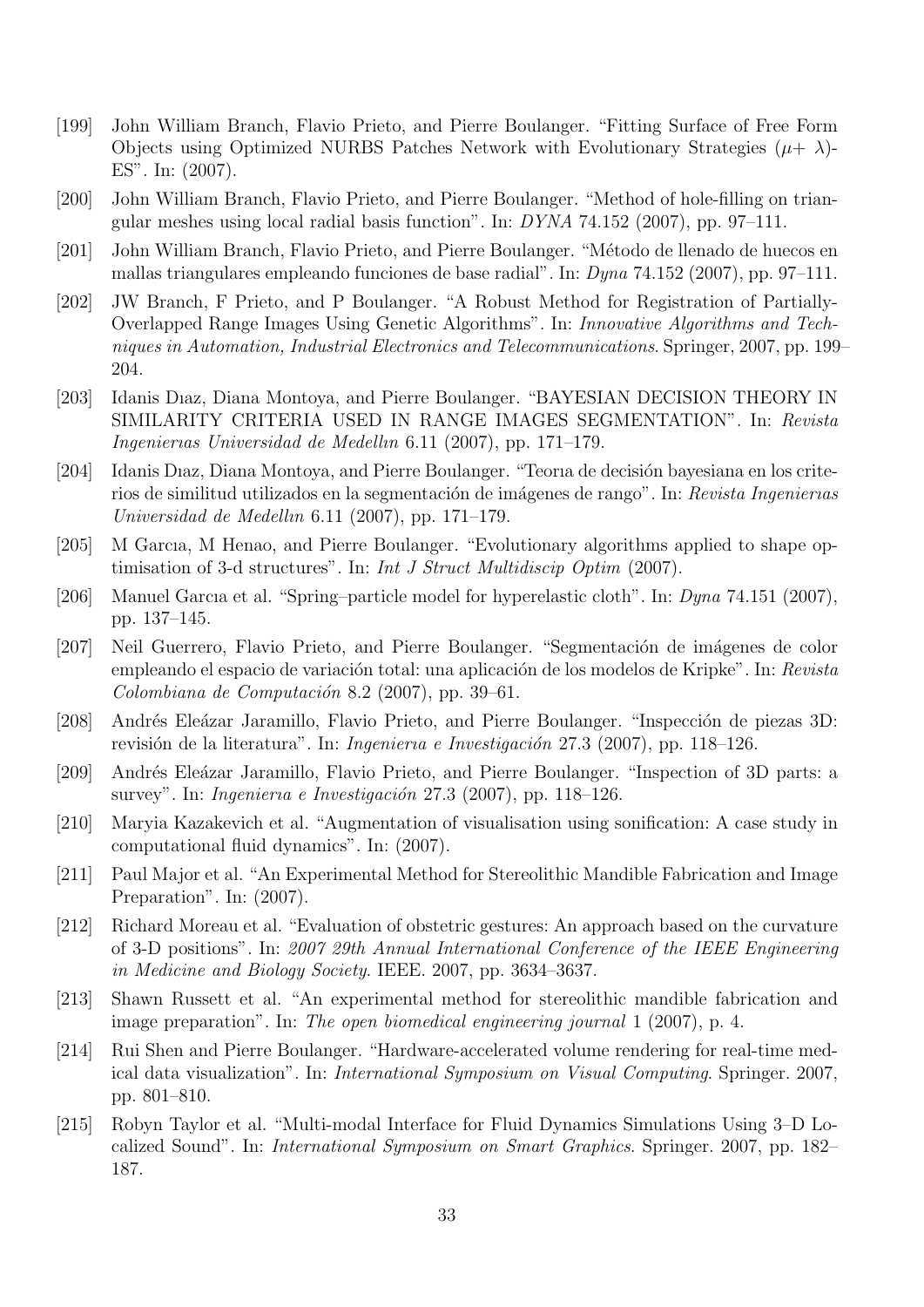- [216] Rüyam Acar and Pierre Boulanger. "Digital marbling: a multiscale fluid model". In: IEEE Transactions on Visualization and Computer Graphics 12.4 (2006), pp. 600–614.
- [217] P Boulanger et al. "Hapto-audio-visual environments for collaborative training of ophthalmic surgery over optical network". In: 2006 IEEE International Workshop on Haptic Audio Visual Environments and their Applications (HAVE 2006). IEEE. 2006, pp. 21–26.
- [218] Pierre Boulanger et al. "An advanced collaborative infrastructure for the real-time computational steering of large CFD simulations". In: ECCOMAS CFD 2006: Proceedings of the European Conference on Computational Fluid Dynamics, Egmond aan Zee, The Netherlands, September 5-8, 2006. Delft University of Technology; European Community on Computational Methods . . . 2006.
- [219] John Branch, Flavio Prieto, and Pierre Boulanger. "A hole-filling algorithm for triangular meshes using local radial basis function". In: Proceedings of the 15th International Meshing Roundtable. Springer. 2006, pp. 411–431.
- [220] John Branch, Flavio Prieto, and Pierre Boulanger. "Automatic hole-filling of triangular meshes using local radial basis function". In: Third International Symposium on 3D Data Processing, Visualization, and Transmission (3DPVT'06). IEEE. 2006, pp. 727–734.
- [221] John Willian Branch, Flavio Prieto, and Pierre Boulanger. "Robust three-dimensional registration of range images using a new genetic algorithm". In: International Conference on Geometric Modeling and Processing. Springer. 2006, pp. 528–535.
- [222] Irene Cheng and Pierre Boulanger. "Adaptive online transmission of 3-D TexMesh using scale-space and visual perception analysis". In: IEEE transactions on multimedia 8.3 (2006), pp. 550–563.
- [223] Irene Cheng et al. "Perceptual analysis of level-of-detail: The JND approach". In: Eighth IEEE International Symposium on Multimedia (ISM'06). IEEE. 2006, pp. 533–540.
- [224] MJ Garcia and Pierre Boulanger. "Low altitude wind simulation over Mount Saint Helens using NASA SRTM digital terrain model". In: Third International Symposium on 3D Data Processing, Visualization, and Transmission (3DPVT'06). IEEE. 2006, pp. 535–542.
- [225] Neil Guerrero González, Flavio Prieto, and Pierre Boulanger. "Segmentación de imágenes de color empleando el espacio de escala gaussiano". In: Revista GTI 5.13 (2006), pp. 13–20.
- [226] M Kazakevich et al. "Multi-modal interface for a real-time CFD solver". In: *Proceedings* of the 5th IEEE International Workshop on Haptic Audio Visual Environments and their Applications (HAVE 2006). Ottawa, Canada. 2006, pp. 15–20.
- [227] Jason Leigh et al. "The global lambda visualization facility: An international ultra-highdefinition wide-area visualization collaboratory". In: Future Generation Computer Systems 22.8 (2006), pp. 964–971.
- [228] Sandra Mateus et al. "Selección de puntos representativos en imágenes de rango". In: Revista Ingenierıas Universidad de Medellın 5.8 (2006), pp. 147–158.
- [229] GERMAN SANCHEZ TORRES, JOHN WILLIAN BRANCH BEDOYA, and PIERRE BOULANGER. "Reconstrucción de objetos de topologia arbitraria mediante selección de centros para la interpolación con FBR". In:  $Dyna$  73.150 (2006), pp. 189–201.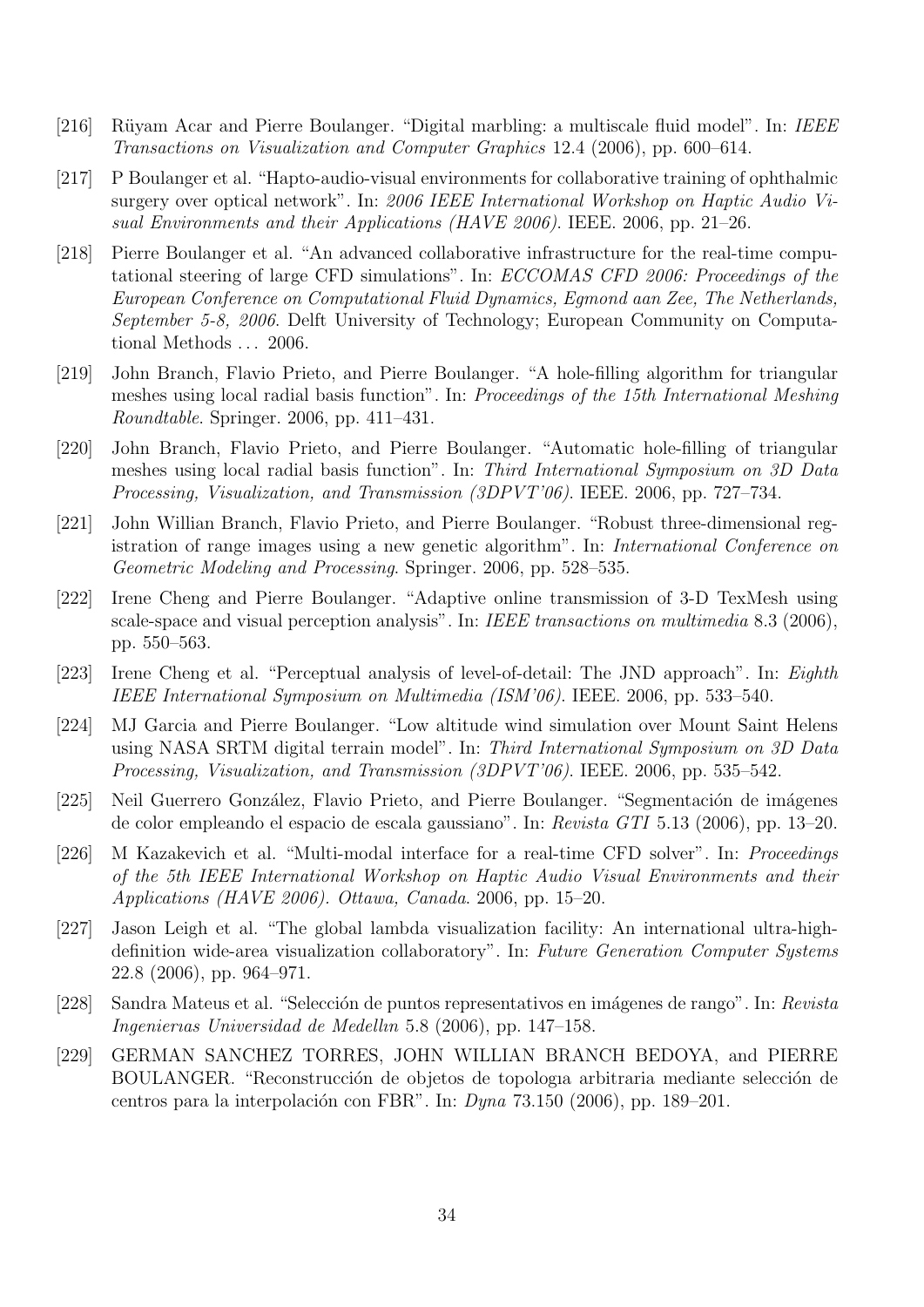- [230] GERMAN SANCHEZ TORRES, JOHN WILLIAN BRANCH BEDOYA, and PIERRE BOULANGER. "RECONSTRUCTION OF ARBITRARY TOPOLOGY OBJECTS BY IN-TERPOLACIÓN WITH RBF WITH CENTERS SELECTION". In: DYNA 73.150 (2006), pp. 189–201.
- [231] Robyn Taylor and Pierre Boulanger. "Deep Surrender: Musically Controlled Responsive Video". In: International Symposium on Smart Graphics. Springer. 2006, pp. 62–69.
- [232] Robyn Taylor, Pierre Boulanger, and Daniel Torres. "Real-time music visualization using responsive imagery". In: 8th International Conference on Virtual Reality. 2006, pp. 26–30.
- [233] Robyn Taylor, Pierre Boulanger, and Daniel Torres. "Responsive Visualization for Musical Performance". In: Bridges London: Mathematics, Music, Art, Architecture, Culture. 2006, pp. 223–230.
- [234] German Sánchez Torres, John Willian Branch Bedoya, and Pierre Boulanger. "Reconstrucción" de objetos de topologia arbitraria mediante selección de centros para la interpolación con FBR". In: Dyna 73.150 (2006), pp. 189–201.
- [235] JL Alty et al. "Goonetilleke, RS, 425 Gu! eguen, N., 329". In: Int. J. Human-Computer Studies 62 (2005), pp. 818–819.
- [236] Baochun Bai, Pierre Boulanger, and Janelle Harms. "An efficient multiview video compression scheme". In: 2005 IEEE International Conference on Multimedia and Expo. IEEE. 2005, pp. 836–839.
- [237] P Boulanger. "From High Precision Color 3D Scanning of Cultural Artifacts to its Secure Delivery Over the WEB: A Continuum of Technology for the Preservation and Delivery of Cultural Heritage". In: Recording, Modeling and Visualization of Cultural Heritage: Proceedings of the International Workshop, Centro Stefano Franscini, Monte Verita, Ascona, Switzerland, May 22-27, 2005. CRC Press. 2005, p. 129.
- [238] Pierre Boulanger, Gustavo Osorio, and Flavio Prieto. "Hierarchical segmentation of range images with contour constraints". In: Fifth International Conference on 3-D Digital Imaging and Modeling (3DIM'05). IEEE. 2005, pp. 278–284.
- [239] Irene Cheng and Pierre Boulanger. "A 3D Perceptual Metric using Just-Noticeable-Difference." In: Eurographics (short presentations). 2005, pp. 97–100.
- [240] Irene Cheng and Pierre Boulanger. "A Visual Quality Prediction Model for 3D Texture." In: Eurographics (Short Presentations). 2005, pp. 101–104.
- [241] Irene Cheng and Pierre Boulanger. "Automatic selection of level-of-detail based on justnoticeable-difference (JND)". In: ACM SIGGRAPH 2005 Posters. 2005, 102–es.
- [242] Irene Cheng and Pierre Boulanger. "Feature extraction on 3-D TexMesh using scale-space analysis and perceptual evaluation". In: IEEE transactions on circuits and systems for video technology 15.10 (2005), pp. 1234–1244.
- [243] I Diaz, J Branch, and Pierre Boulanger. "A genetic algorithm to segment range image by edge detection". In: 2005 International Conference on Industrial Electronics and Control Applications. IEEE. 2005, 7–pp.
- [244] Juan Duque et al. "Túnel de Viento Virtual en aplicaciones aerodinámicas". In: Universidad EAFIT, Medellin, Colombia (2005).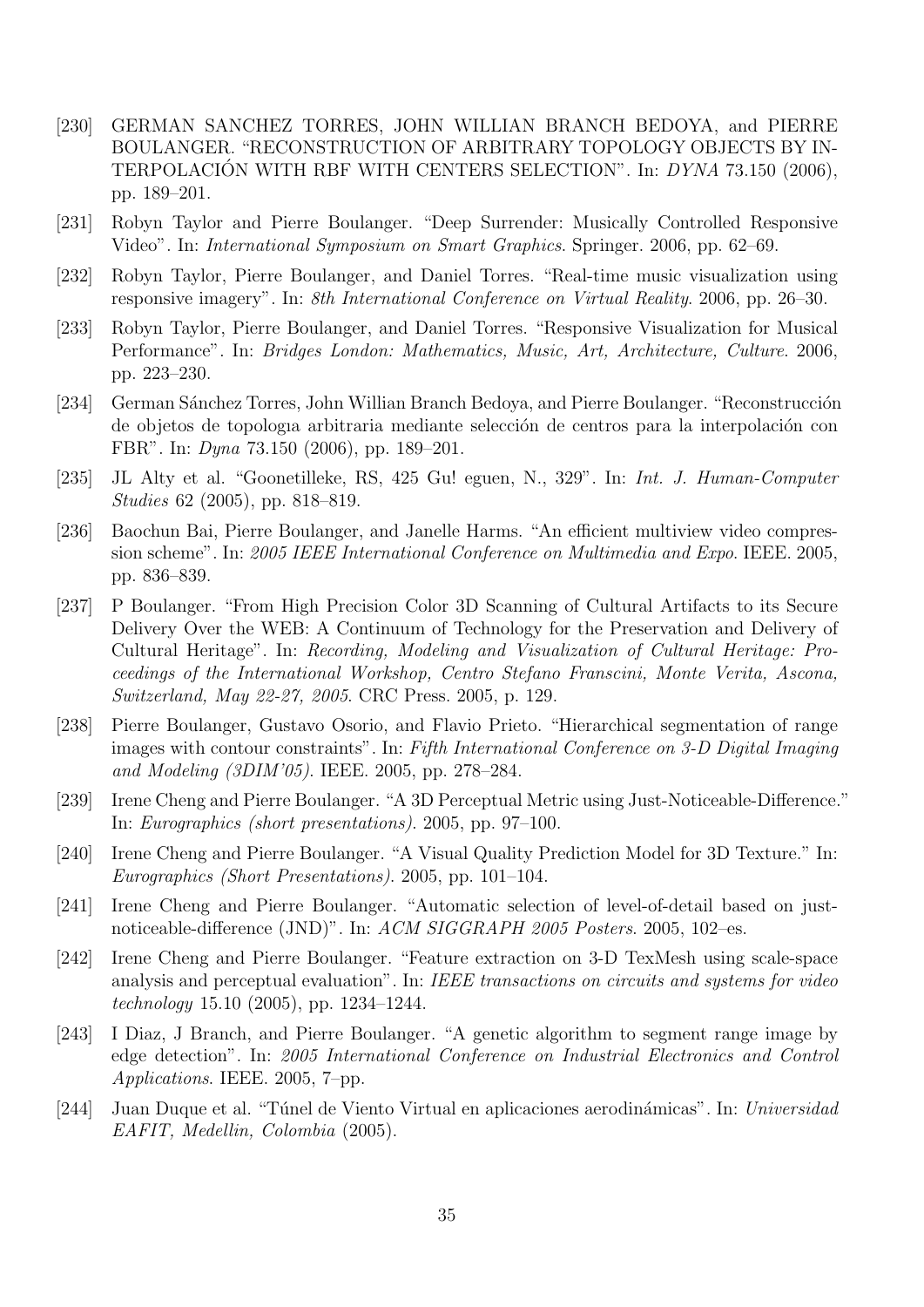- [245] Pablo Figueroa et al. "Efficient comparison of platform alternatives in interactive virtual reality applications". In: International journal of human-computer studies 62.1 (2005), pp. 73– 103.
- [246] Vıctor Manuel Ochoa-Mayorga, Pierre Boulanger, and M Garcia. "Local quaternion weighted difference functions for orientation calibration on electromagnetic trackers". In: 1st IEEE International Workshop on Computational Advances in Multi-Sensor Adaptive Processing, 2005. IEEE. 2005, pp. 233–236.
- [247] Gustavo Osorio, Pierre Boulanger, and P Prieto. "An experimental comparison of a hierarchical range image segmentation algorithm". In: The 2nd Canadian Conference on Computer and Robot Vision (CRV'05). IEEE. 2005, pp. 571–578.
- [248] Robyn Taylor, Pierre Boulanger, and Daniel Torres. "Visualizing emotion in musical performance using a virtual character". In: International symposium on smart graphics. Springer, Berlin, Heidelberg. 2005, pp. 13–24.
- [249] Robyn Taylor, Daniel Torres, and Pierre Boulanger. "Using music to interact with a virtual character". In: Proceedings of the 2005 conference on New interfaces for musical expression. 2005, pp. 220–223.
- [250] Pierre Boulanger. "Application of augmented reality to industrial tele-training". In: First Canadian Conference on Computer and Robot Vision, 2004. Proceedings. IEEE. 2004, pp. 320– 328.
- [251] Pierre Boulanger. "Simultaneous segmentation of range and color images based on bayesian decision theory". In: First Canadian Conference on Computer and Robot Vision, 2004. Proceedings. IEEE. 2004, pp. 58–63.
- [252] Pierre Boulanger, Martha Benitez, and Winston Wong. "A Tele-immersive System Based On Binocular View Interpolation." In: EGVE. 2004, pp. 137–146.
- [253] Pierre Boulanger, Daniel Torres, and Walter F Bischof. "MANDALA: A Reconfigurable VR Environment for Studying Spatial Navigation in Humans Using EEG." In: EGVE. 2004, pp. 61–70.
- [254] Irene Cheng and Pierre Boulanger. "Adaptive online transmission of 3D TexMesh using scale-space analysis". In: Proceedings. 2nd International Symposium on 3D Data Processing, Visualization and Transmission, 2004. 3DPVT 2004. IEEE. 2004, pp. 688–695.
- [255] Irene Cheng and Pierre Boulanger. "Perception of scale with distance in 3D visualization". In: ACM SIGGRAPH 2004 Posters. 2004, p. 80.
- [256] Irene Cheng and Pierre Boulanger. "Scale-space 3D TexMesh simplification". In: 2004 IEEE International Conference on Multimedia and Expo (ICME)(IEEE Cat. No. 04TH8763). Vol. 1. IEEE. 2004, pp. 141–144.
- [257] P Figueroa, J Hoover, and P Boulanger. "Intml concepts". In: University of Alberta. Computing Science Department, Tech. Rep (2004), p. 117.
- [258] Jim Hoover, Pablo Figueroa, and Pierre Boulanger. "InTml Concepts". In: (2004).
- [259] Jason Leigh et al. "The Global Lambda Visualization Facility: Technologies for Ultra-High-Definition Wide-Area Visualization and Collaboration". In: (2004).
- [260] Flavio A Prieto and Pierre Boulanger. "Inspección no determinista de partes usando imágenes 3D de alta precisión". In: *Dyna* 71.142 (2004), pp. 77–84.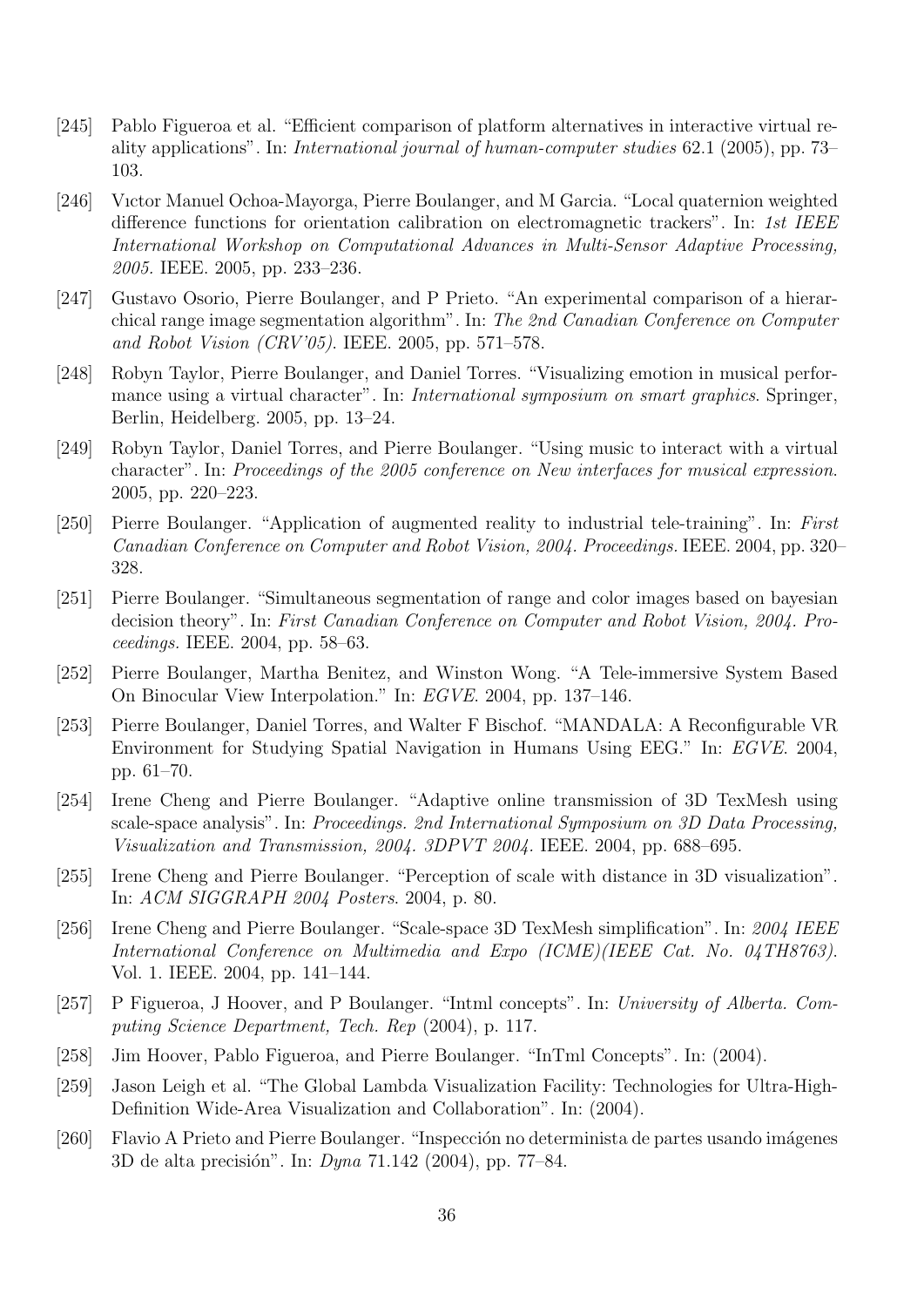- [261] Walter F Bischof and Pierre Boulanger. "Spatial navigation in virtual reality environments: an EEG analysis". In: CyberPsychology & Behavior 6.5 (2003), pp. 487–495.
- [262] Pierre Boulanger and Matha Benitez. "A Tele Immersive System for Collaborative Artistic Creation". In: Proc. AVIR 2003 Conf. 2003, pp. 12–20.
- [263] Pierre Boulanger et al. "Real-time augmented reality system for industrial tele-training". In: Videometrics VII. Vol. 5013. International Society for Optics and Photonics. 2003, pp. 1–13.
- [264] Flavio Prieto et al. "A CAD-based 3D data acquisition strategy for inspection". In: Machine Vision and Applications 15.2 (2003), pp. 76–91.
- [265] Daniel Torres and Pierre Boulanger. "A perception and selective attention system for synthetic creatures". In: International Symposium on Smart Graphics. Springer. 2003, pp. 141– 150.
- [266] Daniel Torres and Pierre Boulanger. "The ANIMUS Project: a framework for the creation of interactive creatures in immersed environments". In: Proceedings of the ACM symposium on Virtual reality software and technology. 2003, pp. 91–99.
- [267] Xiaowei Zhong et al. "Designing a vision-based collaborative augmented reality application for industrial training". In: it Inf. Technol.  $45.1$  (2003), pp. 7–19.
- [268] Xiaowei Zhong et al. "Entwurf einer kollaborativen Augmented-Reality-Anwendung für industrielles Training (Designing a Vision-based Collaborative Augmented Reality Application for Industrial Training)". In: It-Information Technology 45.1 (2003), pp. 7–19.
- [269] Pierre Boulanger, Olli Jokinen, and A Beraldin. "Intrinsic filtering of range images using a physically based noise model". In: Proceedings of International Conference of Vision Interface. 2002.
- [270] Guy Godin et al. "Active optical 3D imaging for heritage applications". In: IEEE Computer Graphics and Applications 22.05 (2002), pp. 24–36.
- [271] Dominic Laberge et al. "A 6D mouse for virtual environments". In: IEEE International Workshop HAVE Haptic Virtual Environments and Their. IEEE. 2002, pp. 37–41.
- [272] Peiran Liu, Nicolas D Georganas, and Pierre Boulanger. "Designing real-time vision based augmented reality environments for 3D collaborative applications". In: IEEE CCECE2002. Canadian Conference on Electrical and Computer Engineering. Conference Proceedings (Cat. No. 02CH37373). Vol. 2. IEEE. 2002, pp. 715–720.
- [273] F Prieto et al. "Inspection automatisée de pièces manufacturées". In: (2002).
- [274] Flavio Prieto et al. "Automated inspection system using range data". In: Proceedings 2002 IEEE International Conference on Robotics and Automation (Cat. No. 02CH37292). Vol. 3. IEEE. 2002, pp. 2557–2562.
- [275] Xiao Wei Zhong, Pierre Boulanger, and Nicolas D Georganas. "Collaborative augmented reality: A prototype for industrial training". In: 21th Biennial Symposium on Communication, Canada. 2002.
- [276] Pierre Boulanger, Jean-François Lapointe, et al. "Creation of a live virtual reality model of mining environments from sensor fusion". In: Proc. Minespace (2001).
- [277] Jean-François Lapointe and Pierre Boulanger. "Live virtual reality system for the control and monitoring of space operations". In: Proc. of i-SAIRAS. 2001.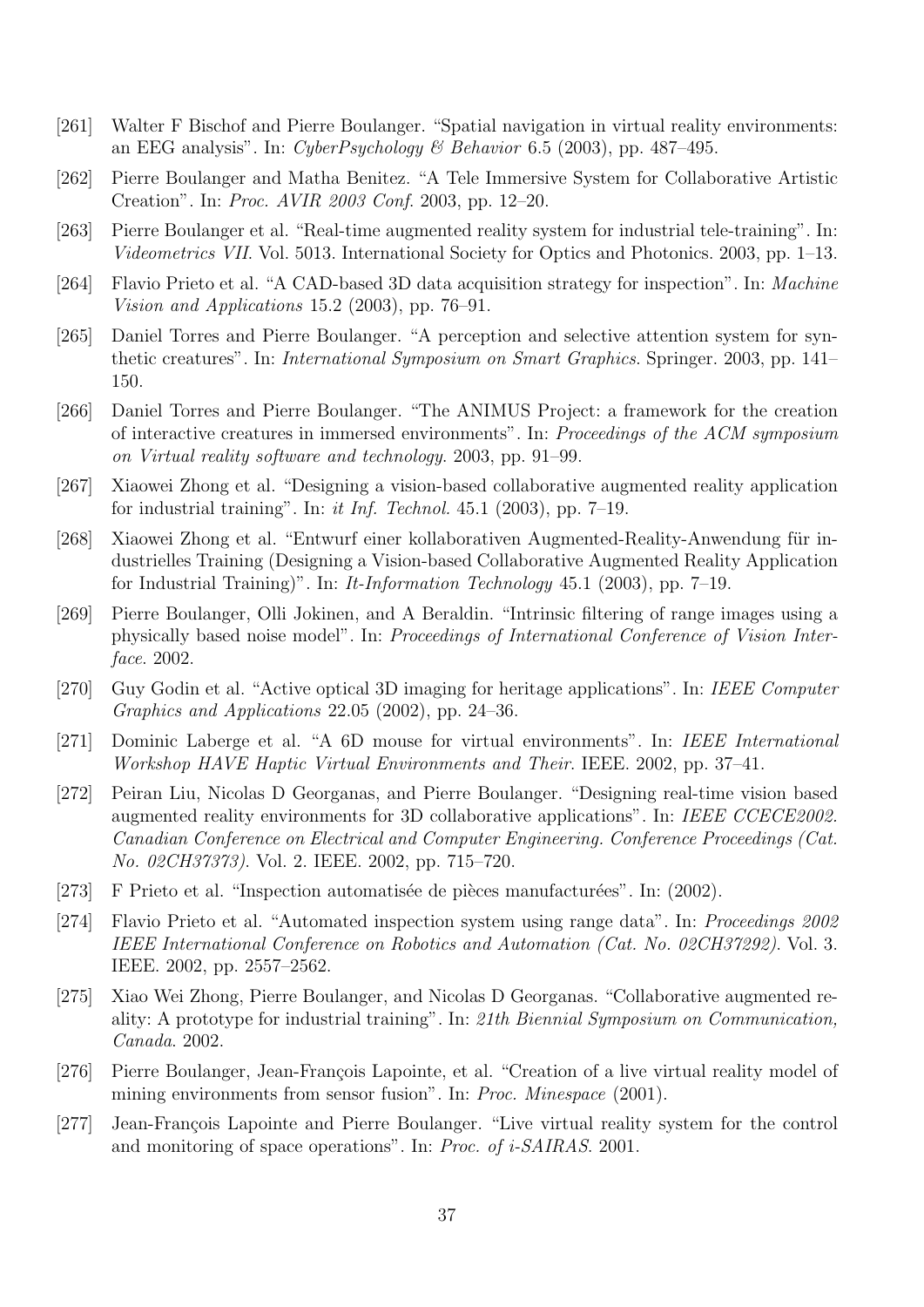- [278] Jean-François Lapointe, Jean-Marc Robert, and Pierre Boulanger. "Optimizing performance in heavy equipment teleoperation". In: Proceedings of Minespace (2001), pp. 20–25.
- [279] Doug MacLeod and Pierre Boulanger. "Virtual reality and public spaces". In: Proceedings of the ACM symposium on Virtual reality software and technology. 2001, pp. 119–119.
- [280] Flavio Prieto et al. "Tolerance control with high resolution 3D measurements". In: Proceedings Third International Conference on 3-D Digital Imaging and Modeling. IEEE. 2001, pp. 339–346.
- [281] Flavio Augusto Prieto Ortiz et al. "Control de tolerancias geométricas usando imagen 3D". In: Revista Energia y Computación 10.1 (2001).
- [282] J-Angelo Beraldin et al. "Real world modelling through high resolution digital 3D imaging of objects and structures". In: ISPRS Journal of Photogrammetry and Remote Sensing 55.4 (2000), pp. 230–250.
- [283] Pierre Boulanger, Jean-François Lapointe, and Sabry F El-Hakim. Creation of Live Virtual Reality Model of Real Environments from Sensor Fusion. 2000.
- [284] Pierre Boulanger, Jean-François Lapointe, and Winston Wong. "Virtualized reality: an application to open-pit mine monitoring". In: INTERNATIONAL ARCHIVES OF PHOTOGRAM-METRY AND REMOTE SENSING 33.B5/1; PART 5 (2000), pp. 92–98.
- [285] Flavio Prieto et al. "Accuracy Improvement of contactless sensor for dimensional inspection of industrial parts". In: Revue internationale de CFAO et d'informatique graphique 15.2-4 (2000), pp. 345–366.
- [286] Flavio Prieto et al. "Inspection of 3D parts using high accuracy range data". In: Machine Vision Applications in Industrial Inspection VIII. Vol. 3966. SPIE. 2000, pp. 82–93.
- [287] Marc Rioux et al. "Beyond range sensing: XYZ-RGB digitizing and modeling". In: Proceedings 2000 ICRA. Millennium Conference. IEEE International Conference on Robotics and Automation. Symposia Proceedings (Cat. No. 00CH37065). Vol. 1. IEEE. 2000, pp. 111–115.
- [288] Chang Shu and Pierre Boulanger. Triangulating trimmed NURBS surfaces. Tech. rep. NA-TIONAL RESEARCH COUNCIL OF CANADA OTTAWA (ONTARIO) INSTITUTE FOR . . ., 2000.
- [289] Erick Dupuis et al. "Interactive intelligent remote operations: application to space robotics". In: Telemanipulator and Telepresence Technologies VI. Vol. 3840. SPIE. 1999, pp. 153–161.
- [290] GR Gillett, MG Lipsett, and P Boulanger. "Interactive intelligent remote operations". In: Proceedings of the 101th Annual General Meeting of the Canadian Institute of Mining, Metallurgy and Petroleum, Calgary, AB. 1999, pp. 105–112.
- [291] Michael Greenspan and Pierre Boulanger. "Efficient and reliable template set matching for 3D object recognition". In: Second International Conference on 3-D Digital Imaging and Modeling (Cat. No. PR00062). IEEE. 1999, pp. 230–239.
- [292] Sabry F El-Hakim and Pierre Boulanger. Mobile system for indoor 3-d mapping and creating virtual environments. US Patent 6,009,359. 1999.
- [293] G MacDonald et al. "CMC's 3D Virtual Reality Theatre VR Tours of Two Tombs During the Mysteries of Egypt Exhibition". In: Proc. MMM. Vol. 99. 1999, pp. 167–177.
- [294] F Prieto et al. "A non contact CAD based inspection system". In: Quality Control by Artificial Vision (1999), pp. 133–138.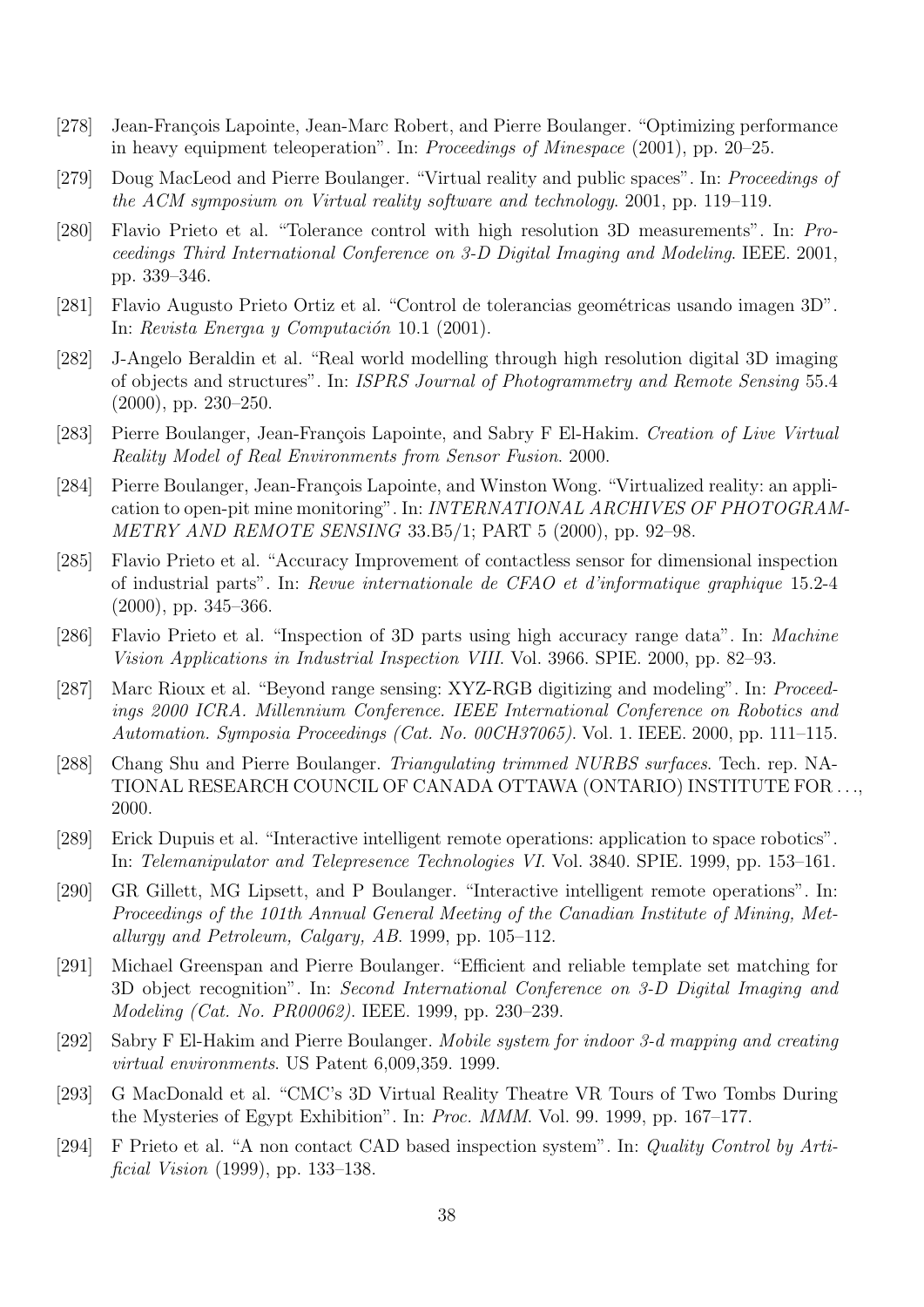- [295] F Prieto et al. "Range image accuracy improvement by acquisition planning". In: Proceedings of the 12th conference on vision interface (VI'99), Trois Rivieres, Québec, Canada. 1999, pp. 18–21.
- [296] Flavio Prieto et al. "CAD-based range sensor placement for optimum 3D data acquisition". In: Second International Conference on 3-D Digital Imaging and Modeling (Cat. No. PR00062). IEEE. 1999, pp. 128–137.
- [297] John Taylor, Pierre Boulanger, and Marc Rioux. "CMC's 3D virtual reality theatre VR tours of two tombs during the mysteries of Egypt exhibition". In: Multimedia Modeling, Modeling Multimedia Information and Systems-Proceedings of the 1st International Workshop. 1999.
- [298] Sabry F EL-HAKIM and Pierre Boulanger. Mobile system for indoor 3-D mapping and creating virtual environments. 1998.
- [299] V MORON, P BOULANGER, and H TANNEGUY REDARCE. "Mise en correspondance automatique et robuste de données 3D d'un objet avec un modèle CAO: Application à la reconnaissance de formes". In: Journal européen des systèmes automatisés 32.7-8 (1998), pp. 893–914.
- [300] Veronique Moron, Pierre Boulanger, and Herve Tanneguy Redarce. "Automated and robust registration of 3D data and CAD model: Application to the pattern recognition". In: RAIRO-APII-JESA-Journal Europeen des Systemes Automatises 32.7 (1998), pp. 893–914.
- [301] Flavio Prieto et al. "Visual system for fast and automated inspection of 3D parts". In: International Journal of CAD/CAM and computer graphics 13.4 (1998), pp. 211–227.
- [302] Gerhard Roth and Pierre Boulanger. "CAD model building from multiple range images". In: Proc. Vision Interface. Vol. 98. 1998, pp. 274–281.
- [303] Pierre Boulanger. "Rapid product development technologies". In: Rapid Product Development Technologies 2910 (1997).
- [304] Pierre Boulanger, Veronique Moron, and Tanneguy Redarce. "High-speed and noncontact validation of rapid prototyping parts". In: Rapid Product Development Technologies. Vol. 2910. International Society for Optics and Photonics. 1997, pp. 46–60.
- [305] Guy Godin, Marc-Andre A Soucy, and Pierre Boulanger. "Range image integration for direct replication of objects". In: Rapid Product Development Technologies. Vol. 2910. International Society for Optics and Photonics. 1997, pp. 34–44.
- [306] Sabry F El-Hakim et al. "System for indoor 3D mapping and virtual environments". In: Videometrics V. Vol. 3174. International Society for Optics and Photonics. 1997, pp. 21–35.
- [307] SF El-Hakim et al. "A mobile system for indoors 3-D mapping and positioning". In: Proceedings of the Optical (1997), pp. 275–282.
- [308] SF El-Hakim et al. "Sensor based creation of indoor virtual environment models". In: Proceedings. International Conference on Virtual Systems and MultiMedia VSMM'97 (Cat. No. 97TB100182). IEEE. 1997, pp. 50–58.
- [309] P Boulanger. "Hierarchical Segmentation of Range and Color Image Based on Bayesian Decision Theory". In: Maximum Entropy and Bayesian Methods. Springer, Dordrecht, 1996, pp. 251–260.
- [310] P Boulanger and G Godin. "Applications de la vision 3D au prototypge rapide et a la rétroingénierie". In: Sèmes Assises Européennes du Prototypage Rapide (1996).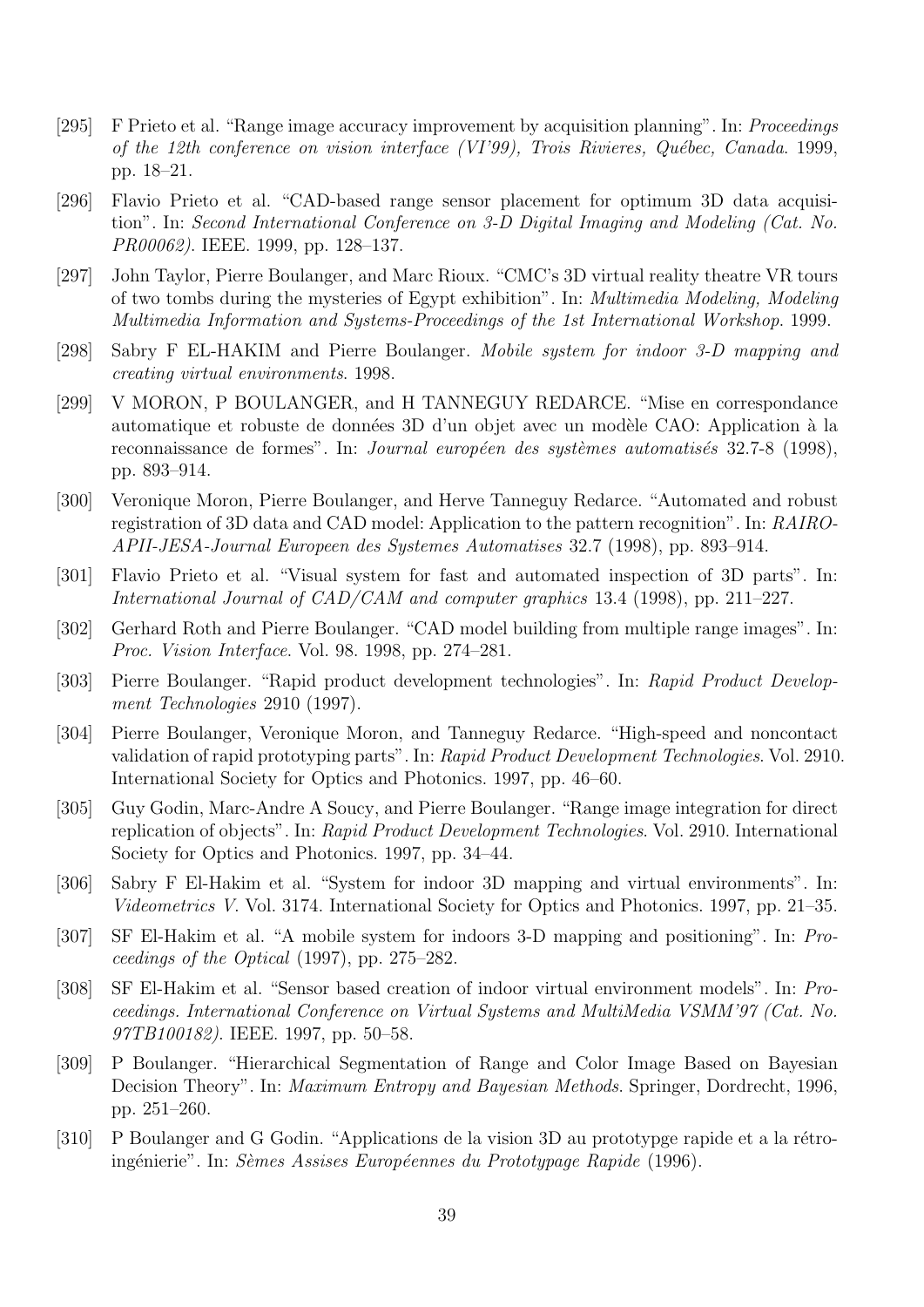- [311] Pierre Boulanger, Guy Godin, and F Pelletier. "Digital architecture: from digital images to virtual walkthrough and automated model-making". In: ACM SIGGRAPH 96 Visual Proceedings: The art and interdisciplinary programs of SIGGRAPH'96. 1996, p. 123.
- [312] SF El-Hakim et al. "ISPRS Congress, Vienna, 1996, Intl. Archives of Photogrammetry, Commission V, pp 140-146. Two 3-D Sensors for Environment Modeling and Virtual Reality: Calibration And Multi-View Registration". In: (1996).
- [313] SF El-Hakim et al. "Two 3D Sensors for Environment Modeling and Virtual Reality: Calibration and Multi-View Registration". In: International Archives of Photogrammetry and Remote Sensing 31 (1996), pp. 140–146.
- [314] V Moron et al. "Mise en correspondance du modèle CAO d'un objet avec son image 3D: Application `a l'inspection". In: RIFIA 96 (1996), pp. 913–922.
- [315] Veronique Moron et al. "High-speed optical inspection of rapid prototyping parts". In: Rapid Prototyping. Vol. 2787. International Society for Optics and Photonics. 1996, pp. 86–96.
- [316] Pierre Boulanger. "Viewpoint invariant computation of surface curvatures in range images". In: Research In Computer And Robot Vision. World Scientific, 1995, pp. 117–134.
- [317] V Moron et al. "Automatic Inspection of Industrial Parts Using 3-D Optical Range Sensor [2598-30]". In: PROCEEDINGS-SPIE THE INTERNATIONAL SOCIETY FOR OPTICAL ENGINEERING. SPIE INTERNATIONAL SOCIETY FOR OPTICAL. 1995, pp. 315–315.
- [318] P Boulanger. "Multiscale edge detection based on a new geometrically intrinsic filter [2350- 27]". In: PROCEEDINGS-SPIE THE INTERNATIONAL SOCIETY FOR OPTICAL EN-GINEERING. SPIE INTERNATIONAL SOCIETY FOR OPTICAL. 1994, pp. 264–264.
- [319] Pierre Boulanger, Gerhard Roth, and Guy Godin. "Applications of 3-d active vision to rapid product development,"". In: Proceedings of the Intelligent Manufacturing Systems International Conference on Rapid Prototyping,(Stuttgart, Germany). 1994.
- [320] Vania Conan, Pierre Boulanger, and Shadia Elgazzar. "Robust position estimation of a mobile vehicle". In: Sensors and Control for Automation. Vol. 2247. International Society for Optics and Photonics. 1994, pp. 37–46.
- [321] Guy Godin, G Roth, and P Boulanger. "Using laser geometric sensing for rapid product development". In: Proceedings of the Intelligent Manufacturing Systems International Conference on Rapid Product Development, Stuttgart, Germany. 1994, pp. 403–4.
- [322] P BOULANGER. "Direct Replication of Objects using 3-D Geometric Imaging and Rapid Prototyping". In: Proc. of The Fourth International Conference on Rapid Prototyping. Vol. 159. 1993.
- [323] P Boulanger. "Perceptions d'eleves de 3eme et de 6eme annee sur trois formes d'evaluation sommative (French text)." In: (1993).
- [324] P Boulanger and I Sekita. "Automatic extraction of complex surface models from range images using a trimmed-rational Bezier surface [2059-06]". In: PROCEEDINGS-SPIE THE INTERNATIONAL SOCIETY FOR OPTICAL ENGINEERING. SPIE INTERNATIONAL SOCIETY FOR OPTICAL. 1993, pp. 68–68.
- [325] Pierre Boulanger. "Reverse engineering of complex surfaces based on a new hierarchical segmentation method". In: Videometrics II. Vol. 2067. International Society for Optics and Photonics. 1993, pp. 186–197.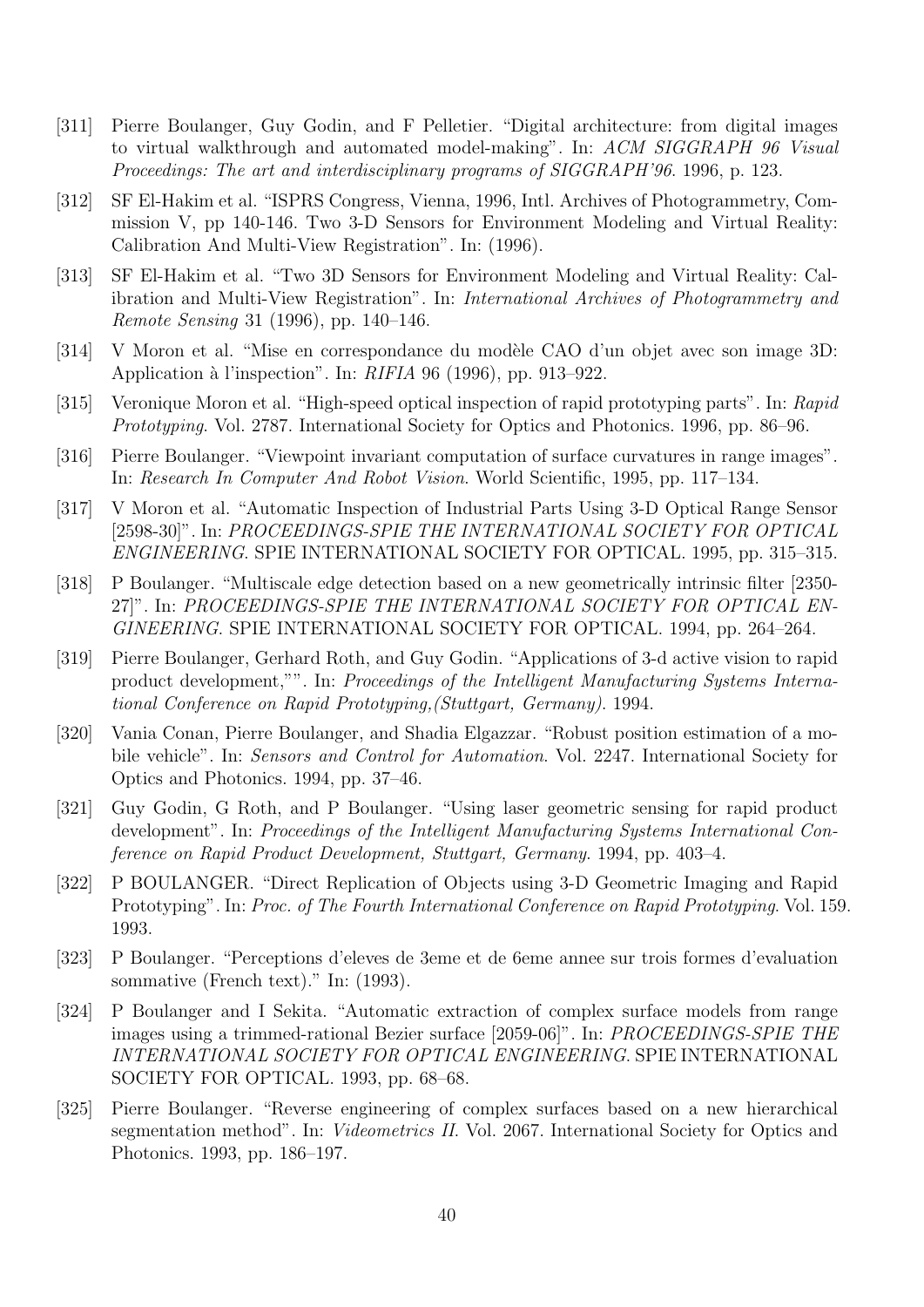- [326] Pierre Boulanger and Francois Blais. "Range-image segmentation, free-space determination, and position estimate for a mobile vehicle". In: Mobile Robots VII. Vol. 1831. SPIE. 1993, pp. 444–455.
- [327] G Godin, P Boulanger, and M Rioux. "Direct Replication ofObjects using 3-D Geometric Imaging and Rapid Prototyping". In: The Fourth International Conference on Rapid Protofyping. 1993, pp. 159–168.
- [328] Masanobu Yamamoto et al. "Direct estimation of range flow on deformable shape from a video rate range camera". In: IEEE Transactions on Pattern Analysis and Machine Intelligence 15.1 (1993), pp. 82–89.
- [329] François Blais et al. Application of the BIRIS range sensor for wood volume measurement. National Research Council Canada, Institute for Information Technology, 1992.
- [330] P Boulanger and F Blais. "Range-image segmentation, free-space determination, and position estimate for a mobile vehicle [1831-41]". In: PROCEEDINGS-SPIE THE INTERNATIONAL SOCIETY FOR OPTICAL ENGINEERING. SPIE INTERNATIONAL SOCIETY FOR OPTICAL. 1992, pp. 444–444.
- [331] P Boulanger, G Godin, and M Rioux. "Applications of 3-D active vision to rapid prototyping and reverse engineering". In: Proceedings of the 3rd International Conference on Rapid Prototyping, Dayton, Ohio. 1992, pp. 213–223.
- [332] Pierre Boulanger and Guy Godin. "Multiresolution segmentation of range images based on bayesian decision theory". In: Intelligent Robots and Computer Vision XI: Algorithms, Techniques, and Active Vision. Vol. 1825. International Society for Optics and Photonics. 1992, pp. 338–350.
- [333] S Elgazzar et al. "Three-dimensional imaging for mining automation". In: (1992).
- [334] Takio Kurita and Pierre Boulanger. "Computation of Surface Curvature from Range Images Using Geometrically Intrinsic Weights." In: MVA. 1992, pp. 389–392.
- [335] Pierre Boulanger, François Blais, and Paul Cohen. "Detection of depth and orientation discontinuities in range images using mathematical morphology". In: [1990] Proceedings. 10th International Conference on Pattern Recognition. Vol. 1. IEEE. 1990, pp. 729–732.
- [336] Pierre Boulanger and Paul Cohen. "Adaptive smoothing of range images based on intrinsic surface properties". In: Hybrid Image and Signal Processing II. Vol. 1297. SPIE. 1990, pp. 254–263.
- [337] Pierre Boulanger et al. "Direct Estimation of Deformable Motion Parameters from Range Image Sequence". In: Proceedings. Computer Society Press of the IEEE. 1990, p. 460.
- [338] Hong Minh Cung, Paul Cohen, and Pierre Boulanger. "Multiscale edge-and region-based segmentation of range images". In: Hybrid Image and Signal Processing II. Vol. 1297. SPIE. 1990, pp. 264–275.
- [339] T Kurita and P Boulanger. "Robust filters for image smoothing". In: (1990).
- [340] Masanobu Yamamoto et al. "Direct estimation of deformable motion parameters from range image sequence". In: Proceedings Third International Conference on Computer Vision. IEEE Computer Society. 1990, pp. 460–461.
- [341] NABIHN ABDELMALEK and PIERRE BOULANGER. "Algebraic error analysis for surface curvatures of 3-D range images". In: (1989).